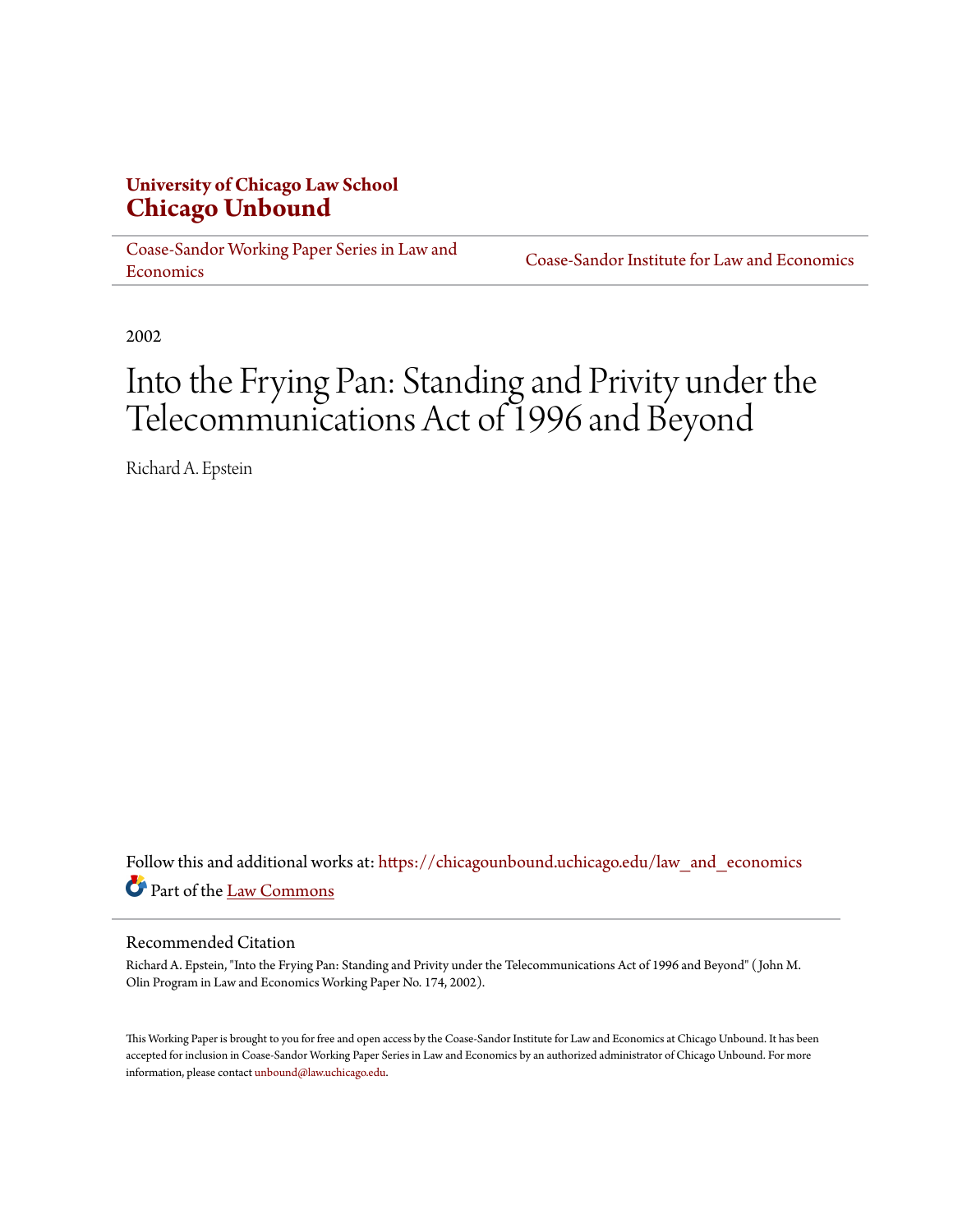# CHICAGO

## **JOHN M. OLIN LAW & ECONOMICS WORKING PAPER NO. 174 (2D SERIES)**



## Into the Frying Pan: Standing and Privity under the Telecommunications Act of 1996 and Beyond

*Richard A. Epstein*

## **THE LAW SCHOOL THE UNIVERSITY OF CHICAGO**

This paper can be downloaded without charge at: The Chicago Working Paper Series Index: [http://www.law.uchicago.edu/Lawecon/index.html](http://www.law.uchicago.edu/Publications/Working/index.html)

The Social Science Research Network Electronic Paper Collection: [http://ssrn.com/abstract\\_id=3](http://papers.ssrn.com/sol3/search.taf)62620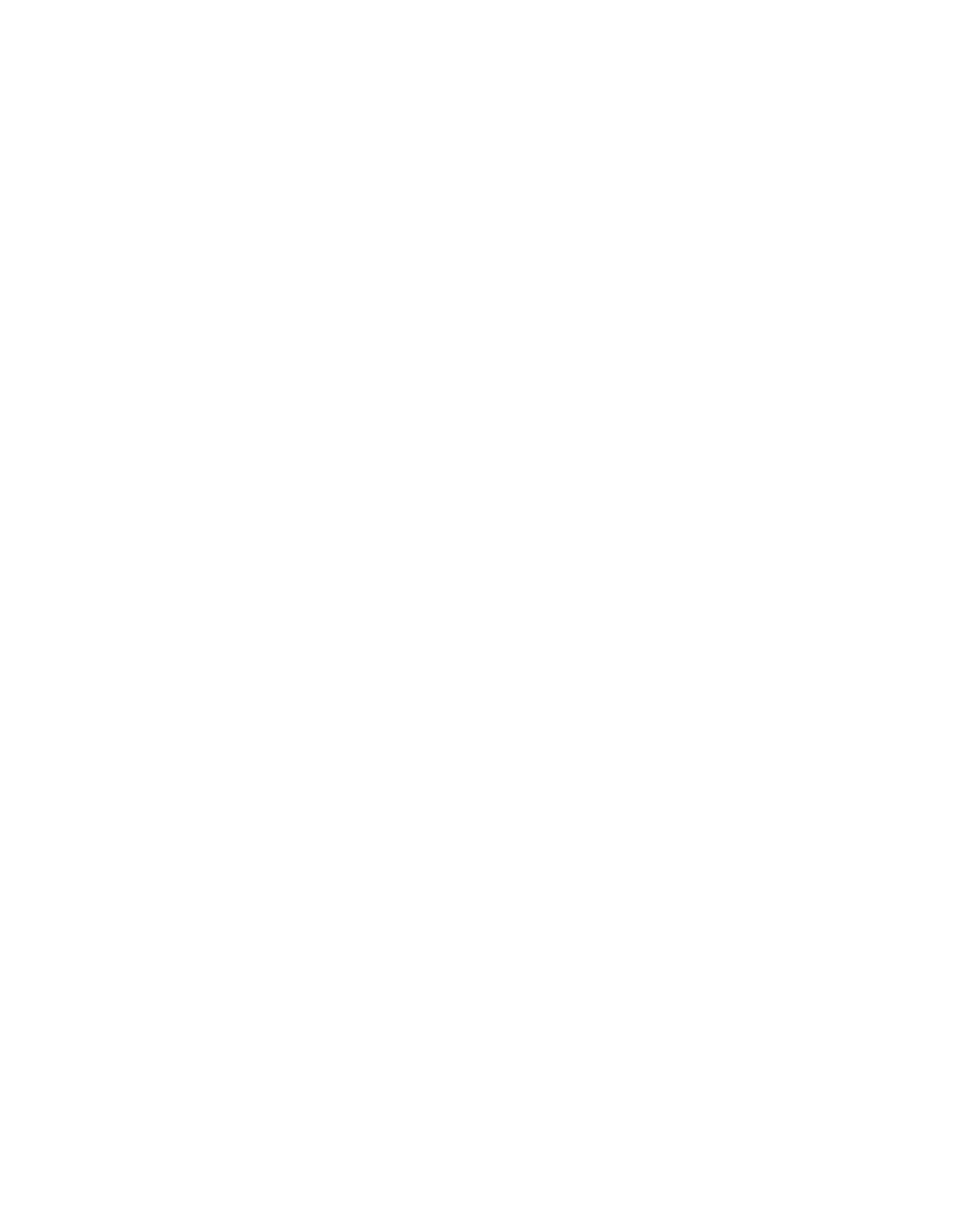## **Into the Frying Pan: Standing and Privity under the Telecommunications Act of 1996 and Beyond**

Richard A. Epstei[n\\*](#page-3-0)

## **Introduction**

## **The Place of Regulation and Antitrust in Telecommunications Law**

The persistent problem of monopoly has brought two different sorts of state responses that coexist only uneasily with each other. The first of these exemplified by the Sherman Act seeks to prevent monopolization by private firms. The second deals with direct regulation of what is often called natural monopolies, that is industries characterized by marginal costs below average cost, so that a single producer is the cheapest supplier of the relevant service[.1](#page-3-1) Occasionally, efforts are made to get the best of both worlds. Just that happened February, 1996, the United States Congress passed with great fanfare the Telecommunications Act of 1996, which was designed to "promote competition and reduce regulation in order to secure lower prices and higher quality services for American telecommunications consumers and encourage the rapid deployment of new telecommunications technologies."[2](#page-3-2) The Supreme Court has placed its benediction on the transformative power of the Act,<sup>3</sup> and its views have been echoed by the lower courts charged with the knotty duty of construing

<span id="page-3-0"></span><sup>\*</sup> James Parker Hall Distinguished Service Professor of Law, The University of Chicago; Peter and Kirsten Bedford Senior Fellow, The Hoover Institution.

<span id="page-3-1"></span><sup>&</sup>lt;sup>1</sup>"If the entire demand within a relevant market can be satisfied at lowest cost by one firm rather than by two or more, the market is a natural monopoly, whatever the actual number of firms in it." Richard A. Posner, Natural Monopoly and Its Regulation 1 (1999)

<span id="page-3-2"></span><sup>2</sup>Preamble to the Telecommunications Act of 1996.

<span id="page-3-3"></span><sup>3</sup>See *AT & T Corp. v. Iowa Utils. Bd*, 525 U.S. 366 (1999).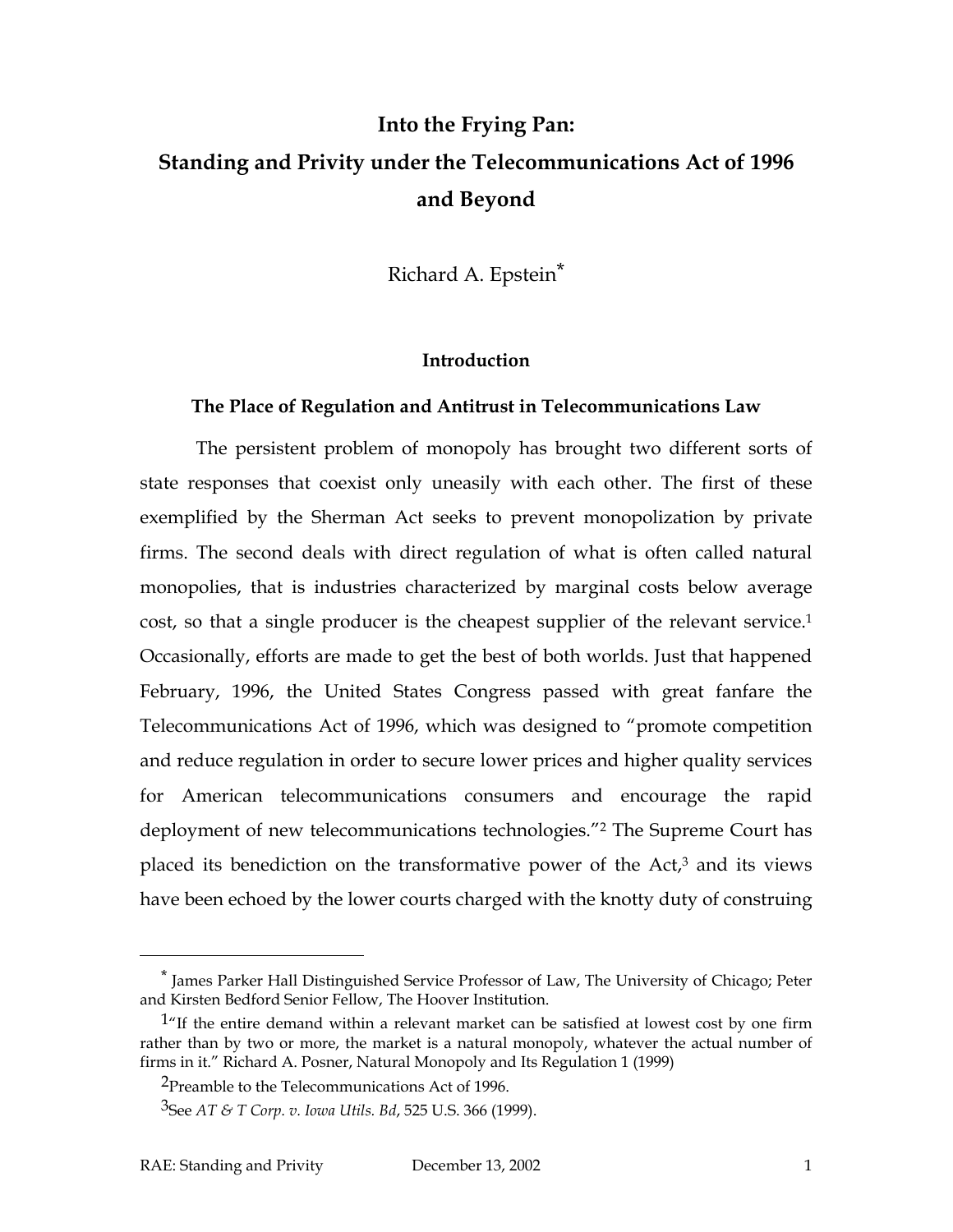its complex provisions.[4](#page-4-0) Thus viewed from on high, it is easy to postulate some deep compatibility between the 1996 Act and the venerable 1890 Sherman Antitrust Act, which itself is read as the Magna Carta for competition over monopoly.[5](#page-4-1) The ostensible compatibility between these two regimes becomes still more explicit through a savings clause in the Telecommunications Act states that nothing in that statute "shall be construed to modify, impair, or supersede the applicability of any of the antitrust laws.["6](#page-4-2) 

Unfortunately, this oft-repeated paean to the benefits of competition is mischievous hype, whose shallowness is revealed by any detailed examination of the key operative provisions of the 1996 Act. These provisions do not, because they cannot, introduce any regime of pure competition into telecommunications. No statute can displace or evade the central dominant truth about the entire business: telecommunications is a network industry whose efficiency depends on an integrated system, which allows any customer of any provider to interconnect with any other customer of any other provider. That systemwide integration can be achieved only in a limited number of ways, none of which resembles a pure competitive solution of *independent* firms making separate quality and pricing judgments. At the very least some level of interconnection is required, which as a minimum requires some generalized duty to interconnect on the part of all carriers, whether incumbents or new entrants.[7](#page-4-3) 

Historically, various systems of regulation have been used to restrain monopoly power over the network. One choice is the single provider, Ma Bell, where the "system is the solution." This approach concedes from the get-go that telecommunications cannot be molded into a competitive system, and then imposes some imperfect system of rate regulation as the quid pro quo for Ma

<span id="page-4-0"></span><sup>4</sup>See, e.g. *Goldwasser v. Ameritech*, 222 F.3d 390 (7th Cir. 2000).

<span id="page-4-1"></span><sup>515</sup> U.S.C. § 2.

<span id="page-4-2"></span><sup>6</sup>Section 601(b), Telecommunications Act, codified as 47 U.S.C. § 152 note.

<span id="page-4-3"></span><sup>&</sup>lt;sup>7</sup>See 47 U.S.C. § 251(a) (General duty of Telecommunications Carriers).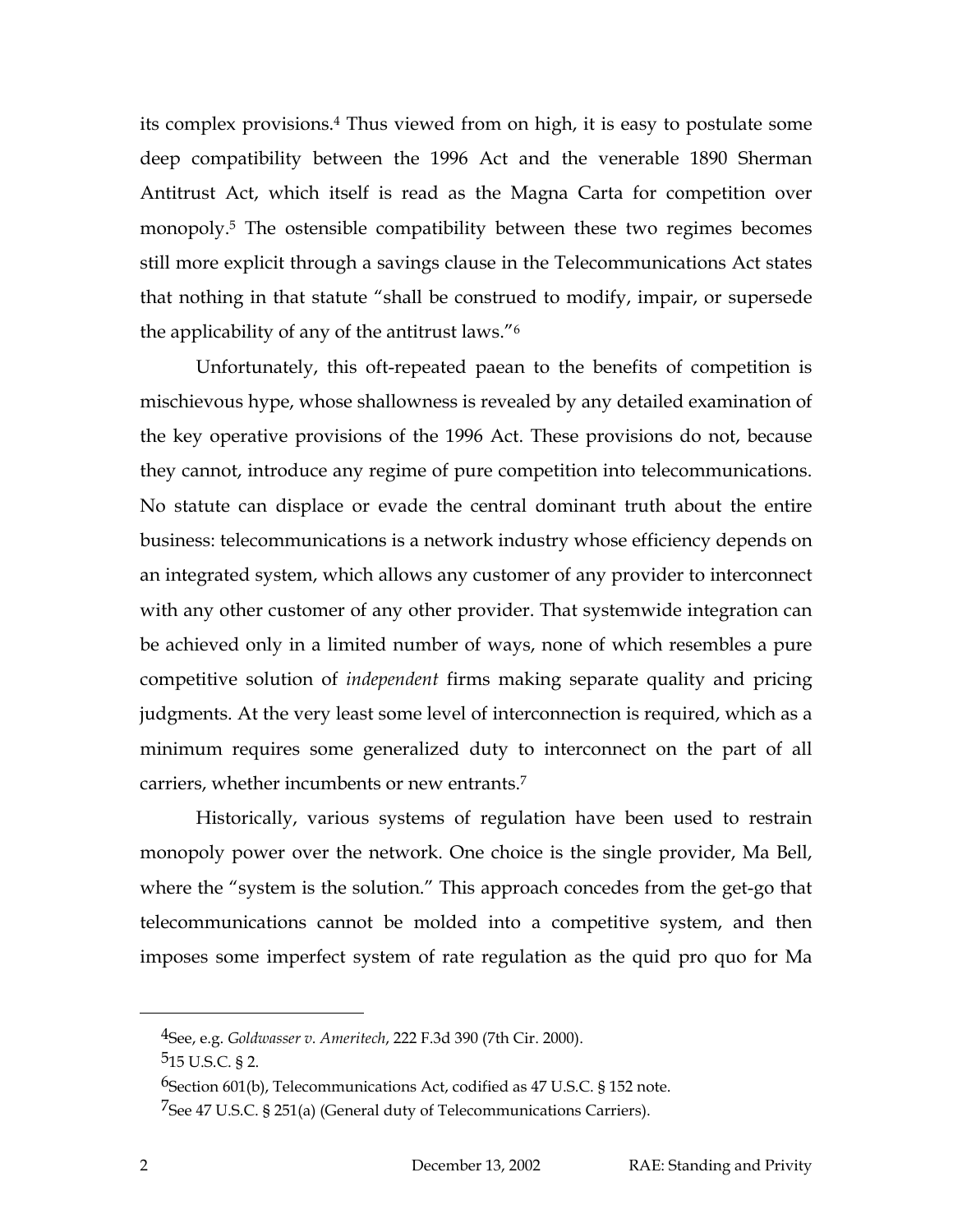Bell's end-to-end statutory monopoly. The second "solution" came with the 1982 break-up Ma Bell under the Modified Final Judgment<sup>8</sup> with the creation of Regional Bell Companies who enjoyed local statutory monopolies and AT &T as one a group of potential long distance carriers. Under that regime, rate regulation was required for each of the Regional Bells. In addition, the competitive longdistance market required state oversight and regulation over the interconnection agreements with the LECs in order to overcome the holdout position of the LECs. The mixed success under the MFJ, coupled with the rise of both cellular technology and the Internet, led to the 1996 Telecommunications Act. In addition, to the interconnection obligation set out above, the LECs (now rechristened incumbent LECs or ILECs) were subject to two additional duties to provide unbundled access to key network elements, and to sell at wholesale prices those telecommunications services that it provides to its own customers at retail.<sup>9</sup> To broker these agreements, the FCC and the state regulatory commissions were given regulatory authority under sections 251 and 252 of the 1996 Act.[10](#page-5-2) Yet regulation cannot be avoided here either, for t these interconnection rates can only be established with reference to some appropriate rate base, either on historical or forward looking costs. The Supreme Court has upheld that rules as falling within the scope of the FCC's mandate, but took a diplomatic pass on the question of whether the forward-looking total long-run incremental cost rules are confiscatory under the takings clause.[11](#page-5-3)

This overpromotion of the ends has powerful legal consequences. At its inception, it was commonly thought that battles under the 1996 would take place exclusively or largely in the administrative arena. In this regard, the extravagant

<span id="page-5-0"></span><sup>8</sup>See, *United States v. American Tel. & Tel. Co*., 552 F. Supp. 131 (D.D.C. 1982) (AT&T II, aff'd sub nom*. Maryland v United States*, 460 U.S. 1001 (1983).

<span id="page-5-3"></span><span id="page-5-2"></span><span id="page-5-1"></span> $947$  U.S.C. 251 (c)(3) & (4).

 $10$ T.A. 47 U.S.C. § 251 & 252. As an aside, I think that the regulations, as ratified by the Supreme Court, see *AT & T*., allowed the FCC to take too much power at the expense of the state commissions.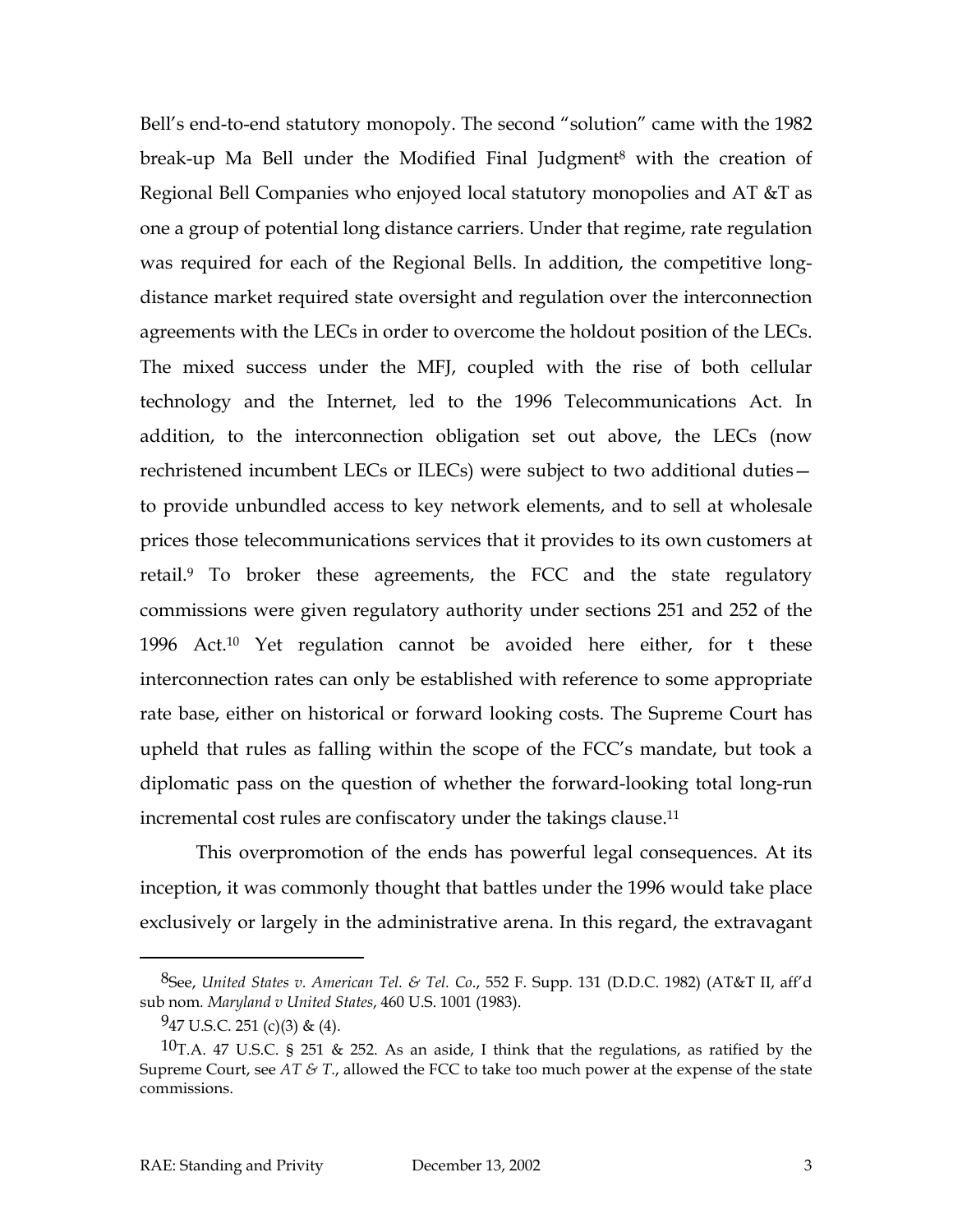claims that the Act has introduced a competitive system has injected a new player into the system: a spate of private actions against the LECs on an amalgam of theories that rest of the combined impact of the Sherman Act and the 1996 Act. The three most notable suits in this genre all represent important variations on the basic theme. The first of these three suits, *Goldwasser v. Ameritech*,[12](#page-6-0) was a class action brought against Ameritech by its own customers. The gist of the action was that Ameritech used its monopoly power to delay the introduction of rival CLECs, which thus reduced the opportunities for Ameritech's customers to realize the competitive gains promised under the 1996 Act. The suit rested both on the Sherman Act and the 1996 Act, most specifically the statutory duties contained in section 251(b), dealing with interconnections. The second of these suits was the Law Offices of *Curtis V. Trinko v. Verizon Communications*,[13](#page-6-1) a class action brought by customers of AT&T, which as a CLEC had worked out section 251 interconnection agreements with Verizon. Once the agreement was in place, and AT&T had been signing up former Verizon customers, AT&T alleged specific statutory violations which resulted in a consent decree under which Verizon paid \$10,000,000 to AT&T and \$3,000,000 to the United States. The complaint urged that Verizon's dilatory tactics with AT&T resulted in economic loss to the class of AT&T customers. The third is *Covad Communications Co. v. BellSouth*. [14](#page-6-2) Unlike *Goldwasser* and *Trinko*, *Covad* was brought by a single firm that was in fact a customer of BellSouth. Its complaint alleged an amalgam of Sherman Act and Telecom violations by which BellSouth was alleged to use its monopoly power to block Covad's entry into the high speed DSL (Digital Subscriber Line) market.

<sup>11535</sup> U.S. 467, 122 S. Ct. 1646, 1666–76 (2002)

<span id="page-6-1"></span><span id="page-6-0"></span><sup>12222</sup> F.3d 390 (7th Cir. 2000).

<sup>13294</sup> F.3d 307 (2d Cir. 2002), as amended, 305 F.3d 89 (2d Cir. 20020, reversing 123 F. Supp.2d 738 (S.D.N.Y. 2000).

<span id="page-6-2"></span><sup>14299</sup> F.3d 1272 (11th Cir. 2002).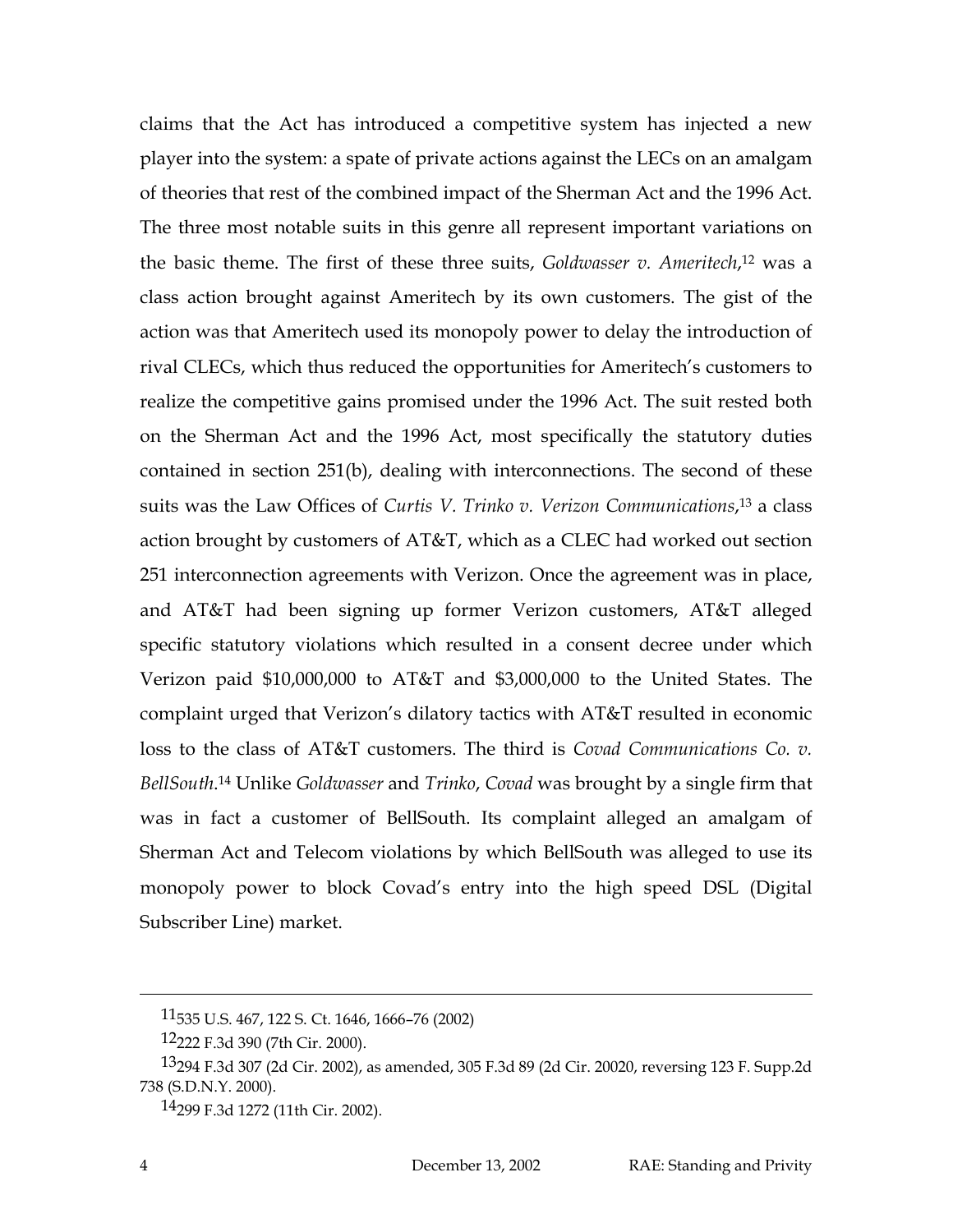There are two different lines of attack that might be advanced in order to resist this complaint. The first of these applies to all of these cases indifferently and reaches the conclusion, as was done in *Goldwasser*, that the detailed statutory scheme under the 1996 Act imposed an extensive set of obligations to interconnect that went above and beyond anything found under the essential facilities doctrine in the antitrust law, under which the most that could be asked of a current provider is that it not block the entry of a future rival. It is important to understand that the case did not argue that there was some kind of implicit antitrust immunity under the Telecommunications Act, which would have been odd in light of the explicit savings clause. But it did argue that it was not possible to transmute *ipso facto* any alleged breach of statutory duty into an antitrust violation. This decision has as much application to direct parties as indirect parties, and thus operates independently of any standing and privity rules. I shall not deal with it further in this paper, even though I will discuss at some length Judge Wood's treatment of the standing issue in that case.

As should be clear from the above remarks, the second way to attack the claims raised in *Goldwasser*[15](#page-7-0) and *Trinko*.[16 b](#page-7-1)ut not *Covad* involves the question of whether the individual plaintiffs have *standing* to maintain their antitrust claims, which in at least some cases turns on the further question of whether they are in *privity* with the defendants. In this short paper I wish examine these procedural issues in as they apply to the telecommunications, with special reference to *Goldwasser* and *Trinko.* In order to see how these arguments play out in this particular context, it is necessary to give some brief overview of how both of these concepts do and should work it in general.

<span id="page-7-0"></span><sup>15222</sup> F.3d at 398-399.

<span id="page-7-1"></span><sup>16306</sup> F.3d at 98-101.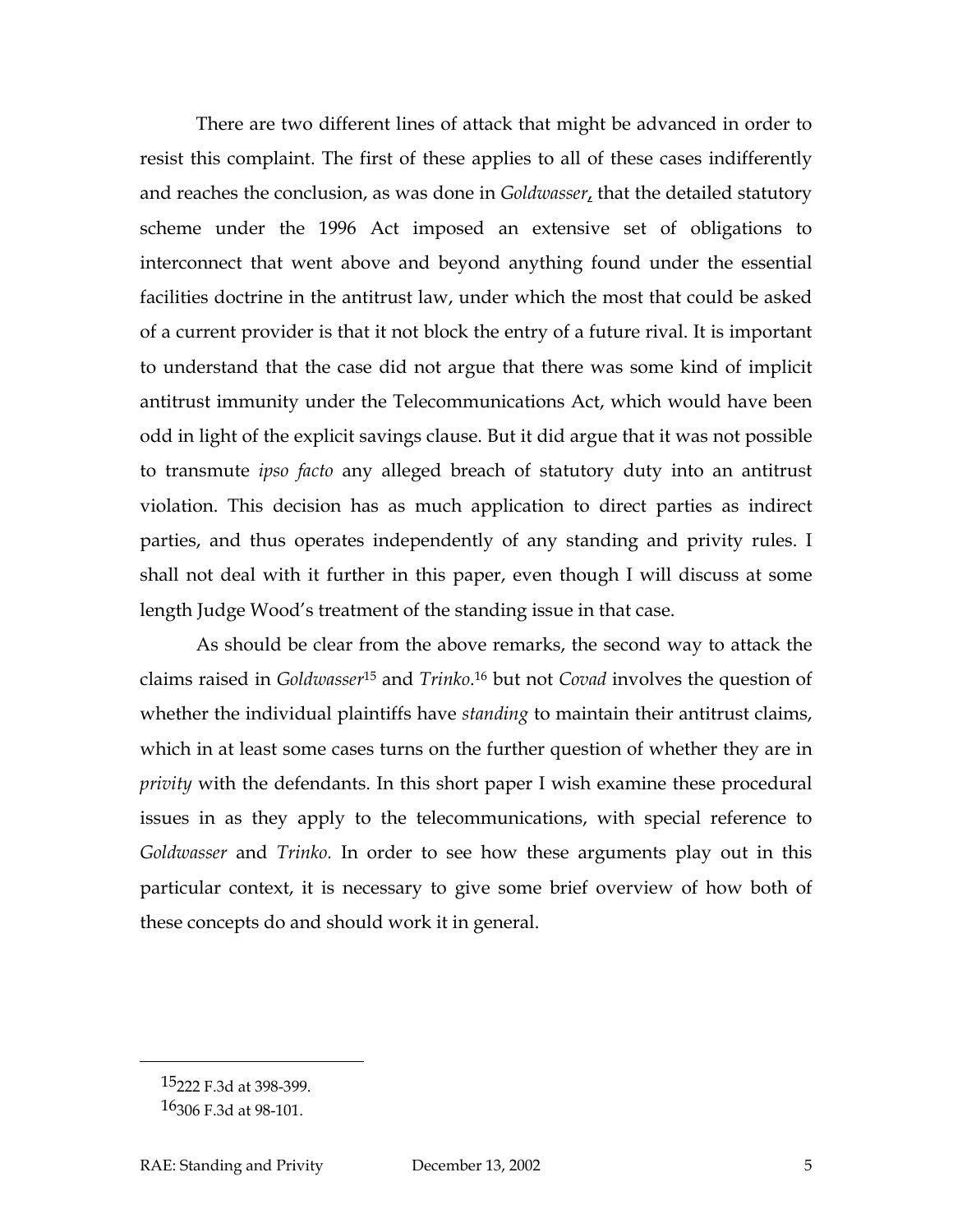### **The General Law of Standing and Privity**

*Standing*. The idea of standing, it is now generally recognized, has both a constitutional and a pragmatic component[.17](#page-8-0) At the constitutional level it is said that individual plaintiffs are entitled to bring actions in federal court only if they can show that they have "standing" to proceed. That standing requirement is not explicit in the United States Constitution, for the language of Article III, section 2 only states that the "judicial power shall extend to all cases in law and equity" that fall into the three familiar heads of diversity jurisdiction, federal question jurisdiction, and suits involving the United States as a party. The ostensible standing limitation is said to derive from the use of the word "case," a term that sensibly excludes advisory opinions which involves a suit with only one party, but which does not in my view cover any litigation where the plaintiff wishes to gain some legal advantage—money, injunctions, declarations, etc.—that the defendant wishes to restrict. The current law seems to require that the plaintiff therefore show some form of a pocketbook interest above and beyond that which is shared by the general population. In many cases, of course, that claim is routinely satisfied, but in an important class of cases where the plaintiff protests against some structural injustice—the appointment of a federal bishop in Washington D.C., the concealment of the activities of the  $CIA - a$  wrong which may be suffered by all is said to be one for which no individual is entitled to a remedy. In my view, these cases represent a partial repeal of the general principle of judicial review that has been a staple of our law since *Marbury v. Madison*[18](#page-8-1) insofar as it makes it impossible for the Courts to rectify government abuses of power.

<span id="page-8-0"></span><sup>17</sup>For the general law, see, e.g., *Allen v.* Wright, 468 U.S. 737 (1984)(noting that "generalized grievances" are not grounds for federal jurisdiction). For a more detailed examination of my argument here, see Richard A. Epstein, "Standing and Spending—The Role of Legal and Equitable Remedies," 4 *Chapman L. Rev.* 1 (2001); for a shorter version of the argument see, Richard A. Epstein, "Standing in Law & Equity: A Defense of Citizen and Taxpayer Suits," 6 *Green Bag 2d* 17 (2002).

<span id="page-8-1"></span><sup>185</sup> U.S. 137 (1803).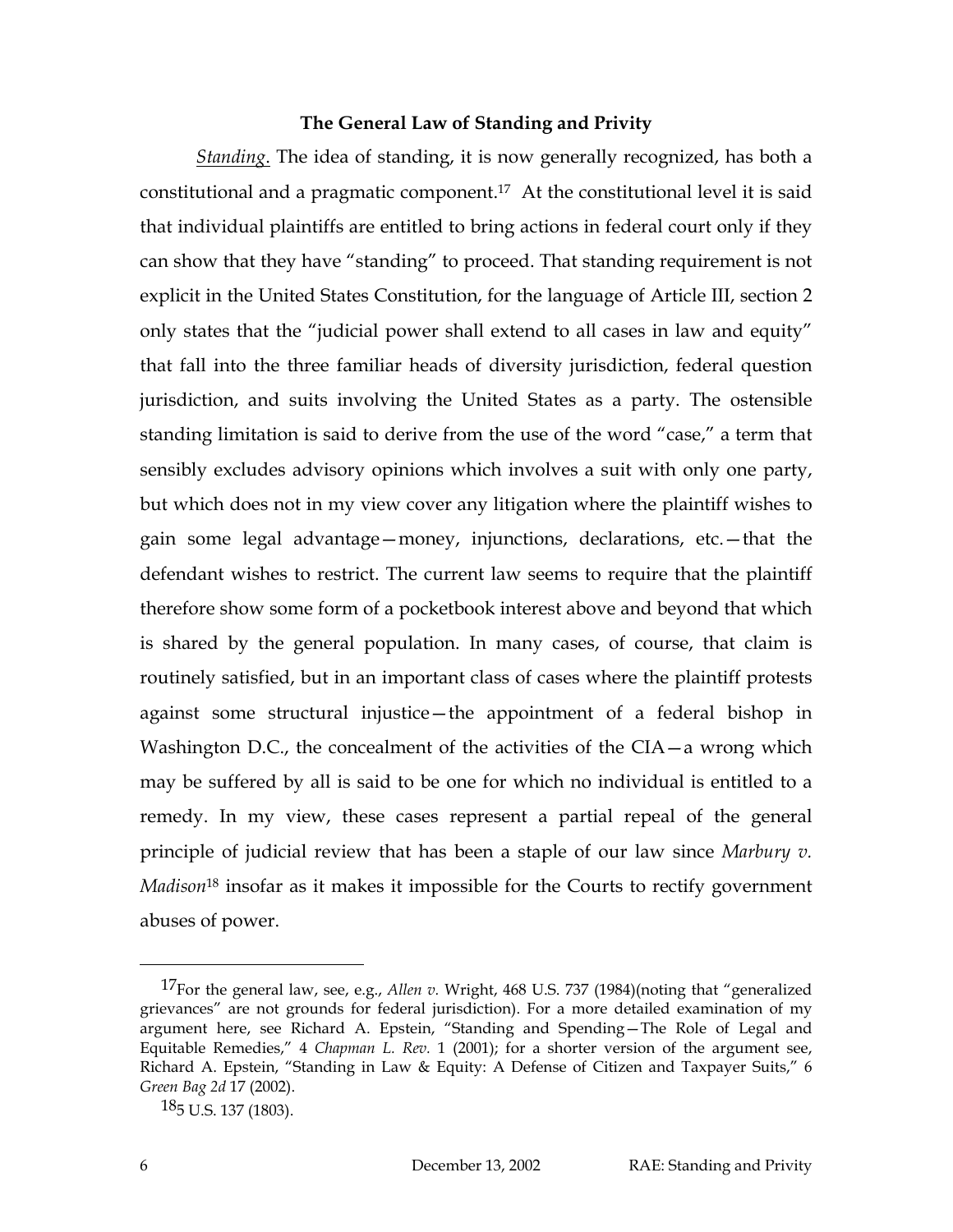In my view, the correct way to think of these cases is as suits in equity, by analogy to derivative action where one individual citizen, like one individual shareholder, is entitled to bring a suit to enjoin the conduct that is beyond the power of the United States. At this point, the only standing limitations that make sense are those which are internal to the basic logic of the rule. Just as nonshareholders are not in a position to bring derivative actions, so too noncitizens are not in a position to bring actions that challenge the distribution of power among the different branches of government under the United States Constitution. In practice, of course, that limitation is of no consequence at all. It is difficult to think of any internal matter of governance for which shareholders or citizens would be indifferent, but which outsiders would be prepared to challenge.

From what has just been said, it might appear that I should be strongly sympathetic to the view that the class members in both *Goldwasser* and *Trinko* should have standing to bring claims under both the Sherman and the Telecommunications Act. But that only goes to the issue of whether there is federal jurisdiction over these cases. It bears no relationship to the question of whether the plaintiffs in these cases have standing in the second, or *prudential*, sense. To see how the prudential side of the standing doctrine works, it is best to disentangle these cases from the context of federal courts, and to think of them as lawsuits that are brought within a unitary legal system such as England, or within courts of general jurisdiction in the states. Both of these are cases in which the special language of Article III of the United States Constitution have no relevance at all, and yet they are cases where the doctrine of standing plays an enormously important role.

In order to see how that doctrine functions it is necessary to understand both the uses and the limitations of the equitable standing doctrines that are invoked in both shareholder derivative suits and citizen suits. In both these cases, an individual shareholder and citizen is entitled to step up *precisely because*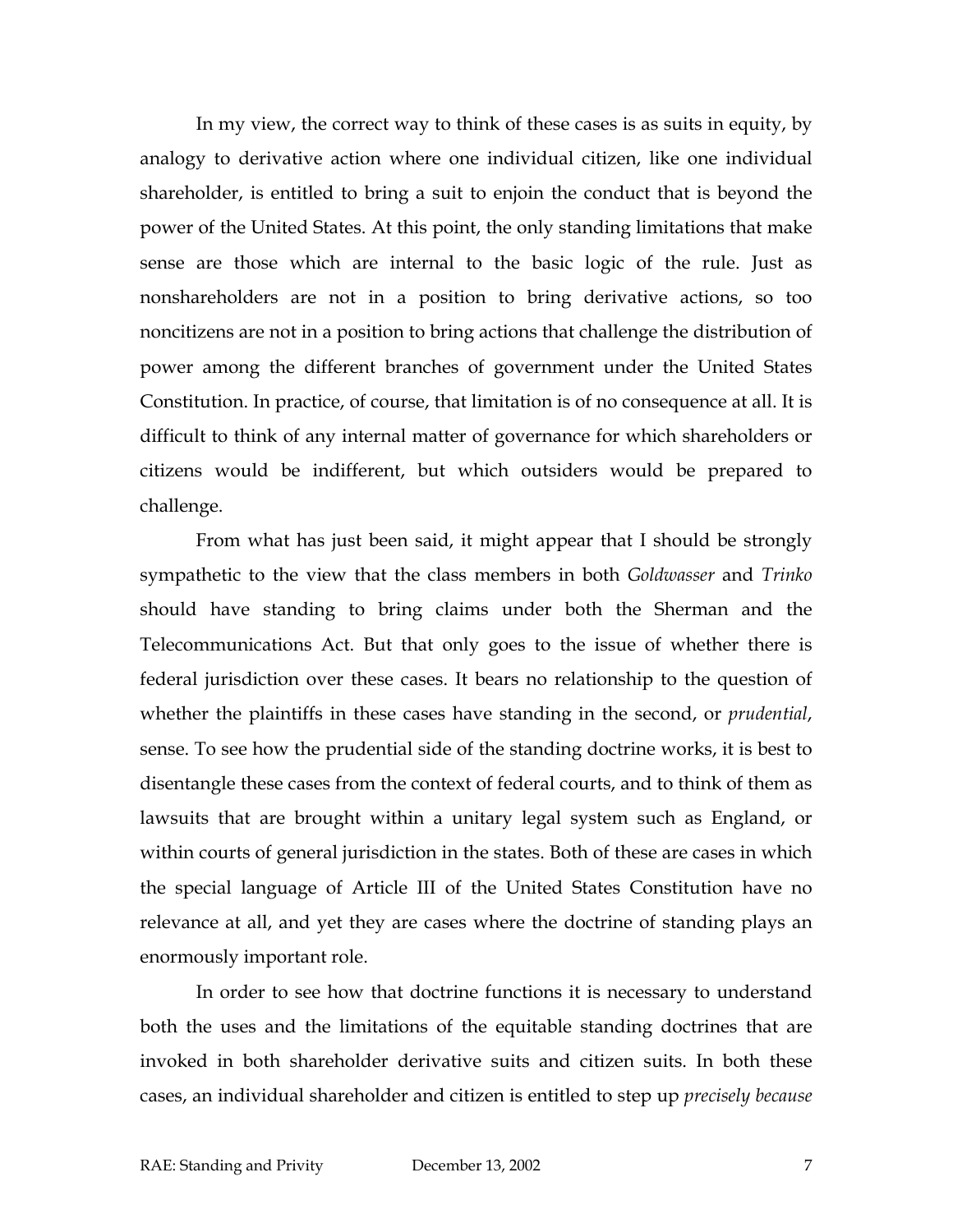there is no single shareholder or citizen that has a distinctive interest that stands out from all the others. The amalgamation of the individual suits under the class action works so well because all shareholders and all citizens are in precisely the same position when it comes to enjoining acts that are beyond the powers of the officers (or directors) of the corporation, or the officers (or legislators) of the state. The relief, moreover, is of necessity collective. There is no way to stop the illegal action for one person but allow it to go forward for another. When what is sought is a public good (or bad) allowing one to sue for the benefit of all makes strong structural sense.

Frequently, however, that assumption of parity across large numbers of separate individuals does not hold. Thus in the ordinary tort case, the obvious victim is the individual who suffers physical injuries as a result of the defendant's action. For these purposes, it does not matter whether the harm in question is the direct result of a trespass, or the indirect result of the creation of some dangerous condition. Indeed it hardly matters for these purposes whether the alleged harm is too remote to allow any recovery, or whether the cause of action fails on the merits for other substantive reasons: the want of proof of negligence or intention, the availability of affirmative defenses, such as assumption of risk or contributory negligence, or even a simple factual denial of some critical allegation in the basic complaint. No matter which of these eventualities comes to pass, the person who remains in the best position to press the complaint is the person whose nose has been bloodied or whose car has been totaled.

It would, however, be a grave mischaracterization of the factual record to assume that only the direct victim has suffered adverse consequences from the action in question. No man is an island onto himself, and each therefore has a full range of familial, social and business connections with a wide range of individuals whose own opportunities are necessarily constrained by the plaintiff's personal injury or property. Thus it is impossible to develop any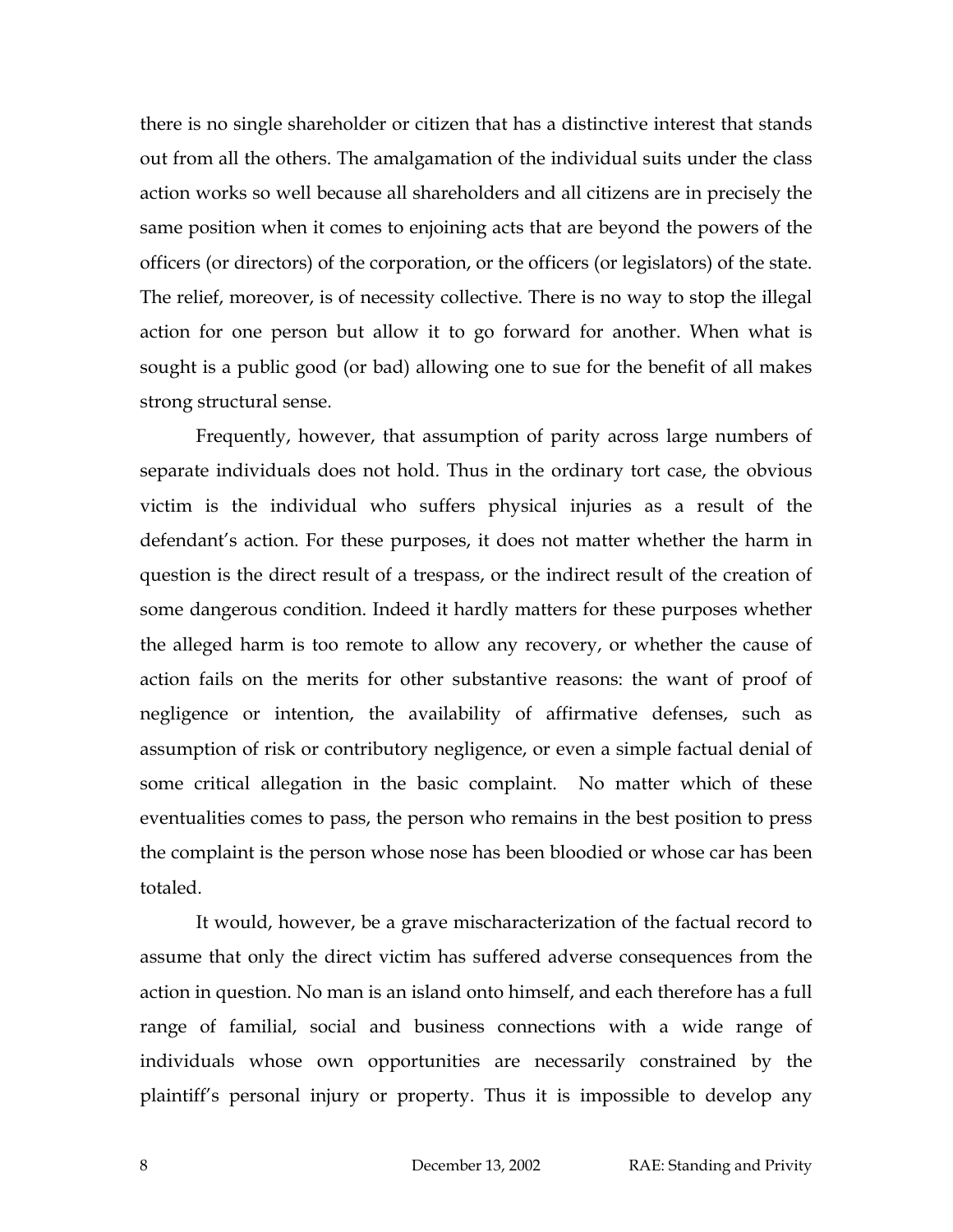coherent theory of proximate causation that leads to the conclusion that the wife has not been hurt by the injury or death of her husband, even if she herself is unscratched be the actions that maimed or killed him. The same can be said about children as well; and so too distant relatives. Likewise, business associates may well have to scramble to fill the void brought about by the injury or death of one of their key employees. The relevance of these losses does not depend on the theory of causation brought to bear on the problem. The harms here are "direct" in the sense that there is no deliberate and willful actions of third parties, and no natural events that sever causal connection. The harms are eminently "foreseeable" in the sense that these causal chains are so commonplace that only the social blind could ignore them. In many cases the putative defendant is also the "last wrongdoer" under a now discredited theory of proximate causation that allows the plaintiff to sue one and only one party—the last wrongdoer—in tort.<sup>19</sup> Even though the Supreme Court couches its standing discussion in proximate cause language[20,](#page-11-1) it nonetheless takes some *noncausal* explanation as to why the indirect victims of these harms are *not* allowed to maintain actions for their admitted losses.

The persuasive reasons behind these social judgments are not tied to the vagaries of federal jurisdiction but to the social objectives of any system of tort (or as will become clear, statutory) liability. The usual point of tort is not solely to supply compensation to injured parties, although that is surely an essential part of the mix. It is also to secure deterrence against future repetitions of the wrongful actions, and to accomplish both of these objectives at some administratively acceptable cost. At this point we must take note of the common features when these various harms are arrayed side by side. The greatest harm comes to the person who is injured or killed. The derivative harms strike a

<span id="page-11-0"></span><sup>19</sup>For a defense of the rule, see Thomas Beven, *Negligence in Law* 45 (3d ed. 1908). For the modern tests in physical injury cases, see Restatement (Second) of Torts, §§ 448, 449.

<span id="page-11-1"></span><sup>20</sup>*Holmes v. Securities Investor Prot. Corp.,* 503 U.S. 258, 267–70 (1992)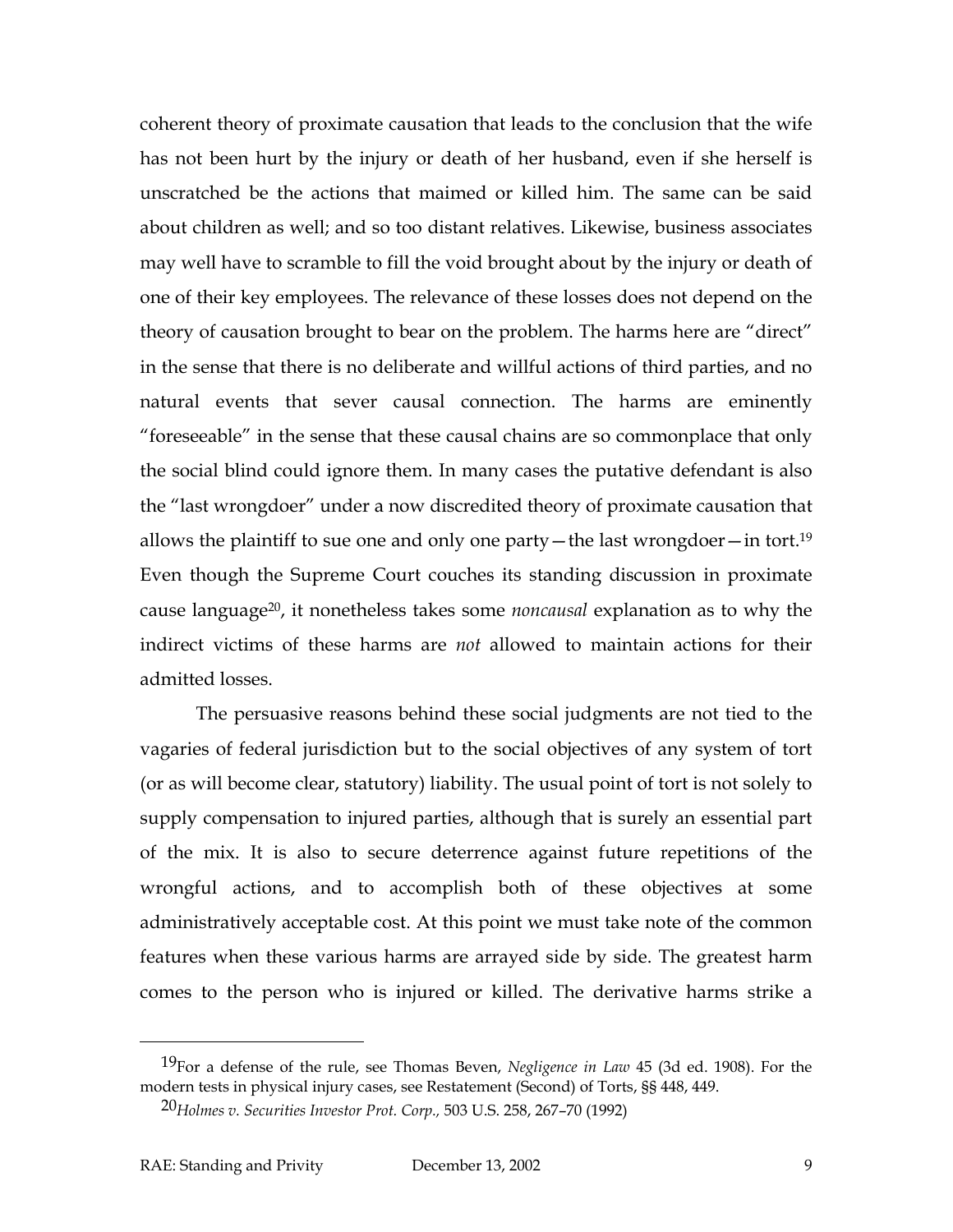broader class and are smaller in extent and more easily mitigated. In some cases, as with the injuries to spouses, that conclusion could easily be contested, which is why the American system generally allows both husbands and wives actions for the loss of consortium[.21](#page-12-0) But the English system, where these actions were pioneered at common law, now takes bars suits by both husbands and wives.<sup>22</sup> Only a small minority of states children to bring suits for loss of consortium, and none to my knowledge extend the action to cover distant relatives, friends and the like.[23](#page-12-2) The clear judgment in these cases is one based not on theories of causation, but on the economic law of diminishing returns to further action. The one prime suit against the tortfeasor is relatively easy to administer and it promises substantial damage awards. The plethora of actions that might be brought by family and associates are more numerous in number, are for smaller amounts of damages, and vary in their intensity given the ability of these distant parties to mitigate the losses in question. In a world of zero-transaction costs we might be prepared to allow all these individuals to sue for their losses in the name of optimal deterrence. But even that judgment is highly contestable. The underlying system is such that the dislocations that produce losses to some individuals also produce inadvertent gains to others. Think of the man who is lucky enough to marry the widow; or the junior employee who gets the opportunity to shine because his boss is no longer able to do the job. These can never be taken into account, so that full compensation for all losses results in systematic overdeterrence. To avoid these difficulties, the standing doctrine cuts off the second and more removed circle of harms which it is inefficient for any legal system to remedy. It thus produces a smaller class of tractable law suits that do better to minimize the sum of accident, deterrence, and administrative costs in

<span id="page-12-1"></span><span id="page-12-0"></span><sup>21</sup>*Hitaffer v. Argonne Co., 183* F. 2d 811 (D.C. 1950).

<sup>&</sup>lt;sup>22</sup>Administration of Justice Act, 30 & 31 Eliz. 2 § 2 (1982) (abolishing all actions for loss of consortium).

<span id="page-12-2"></span><sup>23</sup>See *Borer v. American Airlines, Inc.* 563 P.2d 585 (Cal. 1977) (case against) and *Villareal v. Arizona*, 774 P.2d 813 (Ariz 1989) (allowing children and parents to bring the action).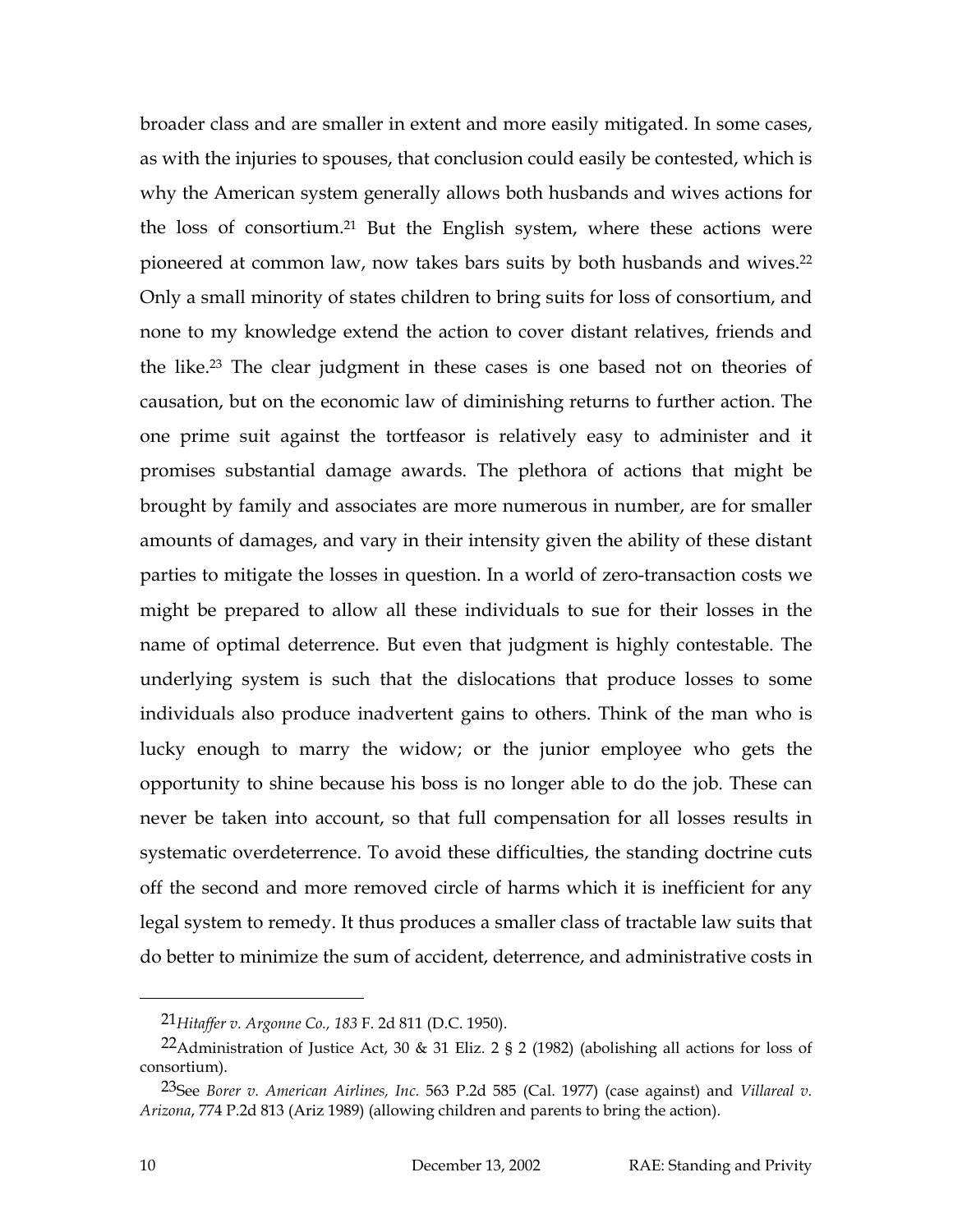running the tort system.[24](#page-13-0) It also necessarily leaves a bad taste in the mouth because it means that individuals that do suffer real harms at the hands of the defendant do not get any form of direct relief. The price of administrative sanity is imperfect internalization of losses through the common law system—a trade that in general makes eminently good sense.

The need for the doctrine of standing has, paradoxically expanded, as the legal system seeks to remedy an ever greater class of harms. One illustration will have to suffice to make the basic point here. Environmental harms results from the spillage of pollution. These will damage the unowned fish that swim in the waters, and through them the fisherman who troll those waters, the processors who package the fish and the restaurants and supermarkets that wish to sell them to consumers in either their cooked or uncooked fashion. None of these harms count as causally remote, yet the doctrine of standing is routinely invoked to limit the new environmental tort to the fishermen, on the ground that the widely dispersed individuals in these other groups can mitigate their losses by looking, for example, to multiple sources of supply.[25](#page-13-1)

*Privity.* Closely associated with the doctrine of standing is the doctrine of privity[.26](#page-13-2) Here the origin of the term comes from the notion of privity of contract, which means, roughly speaking, that the only persons who are allowed to obtain benefits or to sustain burdens under a contract are the parties to it. Like the standing doctrine of which it is a part, the privity doctrine is designed to cut short the circle of individuals who can sue in the event of an ordinary breach of contract. Thus in the usual case if Able sells goods to Baker that he plans to use in a party, his guests are not allowed to bring suit against Able for nondelivery of the goods which leaves them eating cold pizza on a festive occasion. The thought here is, as a first approximation, exactly what it is in the standing cases. The

<span id="page-13-0"></span><sup>24</sup>See, generally, Guido Calabresi, *The Costs of Accidents* (1970).

<span id="page-13-1"></span><sup>25</sup> See, e.g., *Pruitt v. Allied Chemical Corp.,* 523 S. Supp. 975 (E.D. 1981).

<span id="page-13-2"></span><sup>26</sup> For a general discussion, see Richard A. Epstein, *Modern Products Liability Law* 9–24 (1980).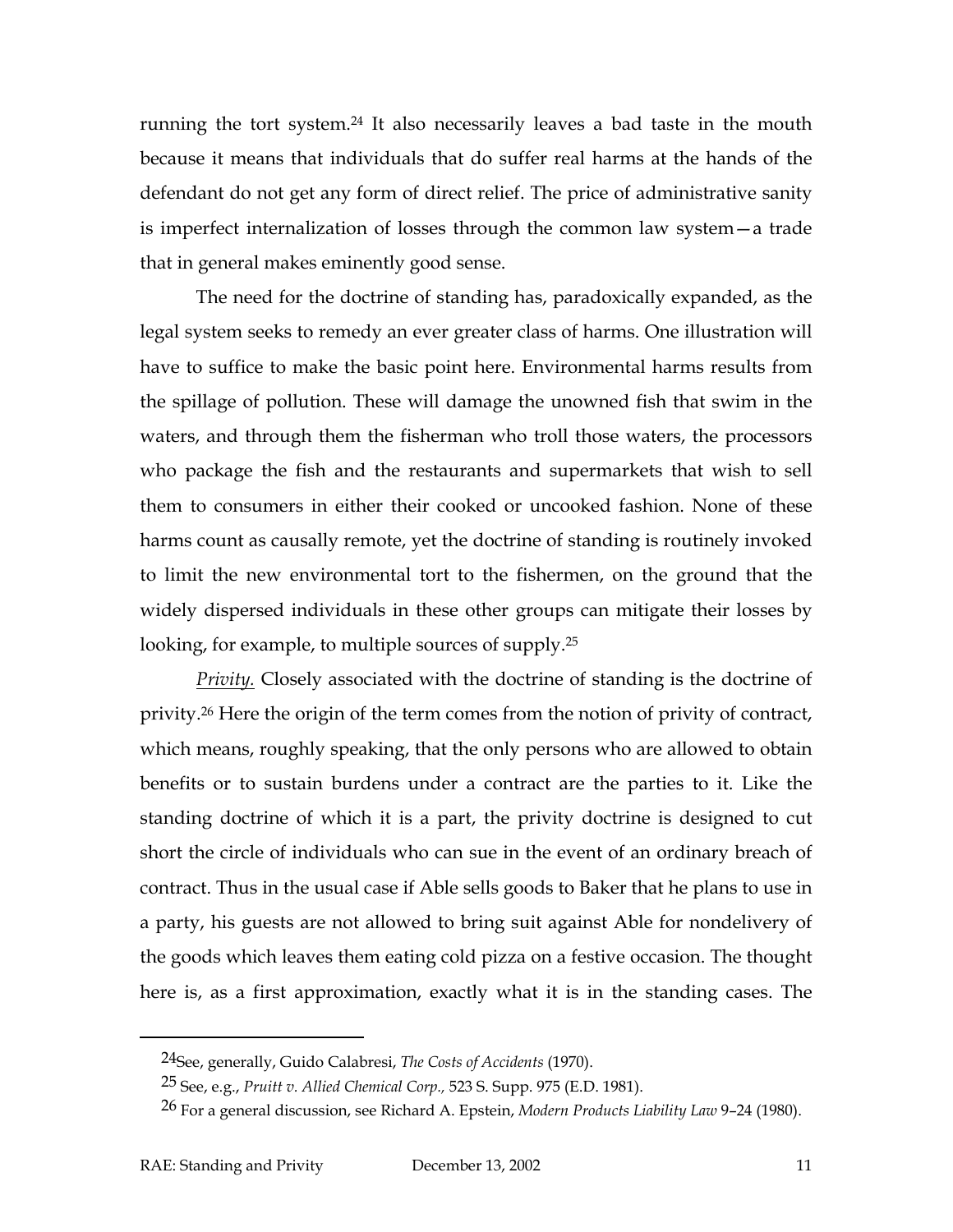immediate action by the buyer of the goods imposes a strong incentive on the seller to perform. The creation of a broad class of actions for all individuals who depend on the performance of that contract adds an immense amount of complexity to the legal system while supplying relatively little of value by way of marginal deterrence in the operation of the system. The fear was expressed by Judge Cardozo in a wide range of cases in which he sought to limit the scope of voluntary undertakings. His fear was this: "every one making a promise having the quality of a contract will be under a duty to the promisee by virtue of the promise, but under another duty, apart from contract, to an indefinite number of potential beneficiaries when performance has begun. The assumption of one relation will mean the involuntary assumption of a series of new relations, inescapably hooked together.["27](#page-14-0) His most famous rendition of the basic point has an eerie application to the suits that are involved in these cases, given his fear, expressed in cases of accountant's liability but applicable here: that of exposing a defendant "to a liability in an indeterminate amount for an indeterminate time to an indeterminate class."[28](#page-14-1)

The question then arises whether the principle of privity of contract should admit any exceptions analogous to those that are invoked to allow actions for loss of consortium. Two exceptions are important here The first of these arises with goods which A sells to B, only to be resold to C, who then uses or consumes them. The goods in question could be poisons or other dangerous substances, from which B suffers no harm as an intermediate conduit, but from which C suffers major harm. The earliest case in which C sought to recover (in tort, if it matters) from A was *Winterbottom v. Wright*, [29](#page-14-2) where the defective repairs of a coach resulted in physical injury to its driver who was not in privity with the repairman. In his final peroration for denying the action, Chief Baron Alderson

<span id="page-14-0"></span><sup>27</sup>See *Moch v. Rensselaer Water Co*., 159 N.E. 896, 898-899 (N.Y. 1928).

<span id="page-14-1"></span><sup>28</sup> See *Ultramares Corp. v. Touche*, 174 N.E. 441, 444 (N.Y. 1931).

<span id="page-14-2"></span><sup>29152</sup> Eng. Rep. 402 (Ex. 1842).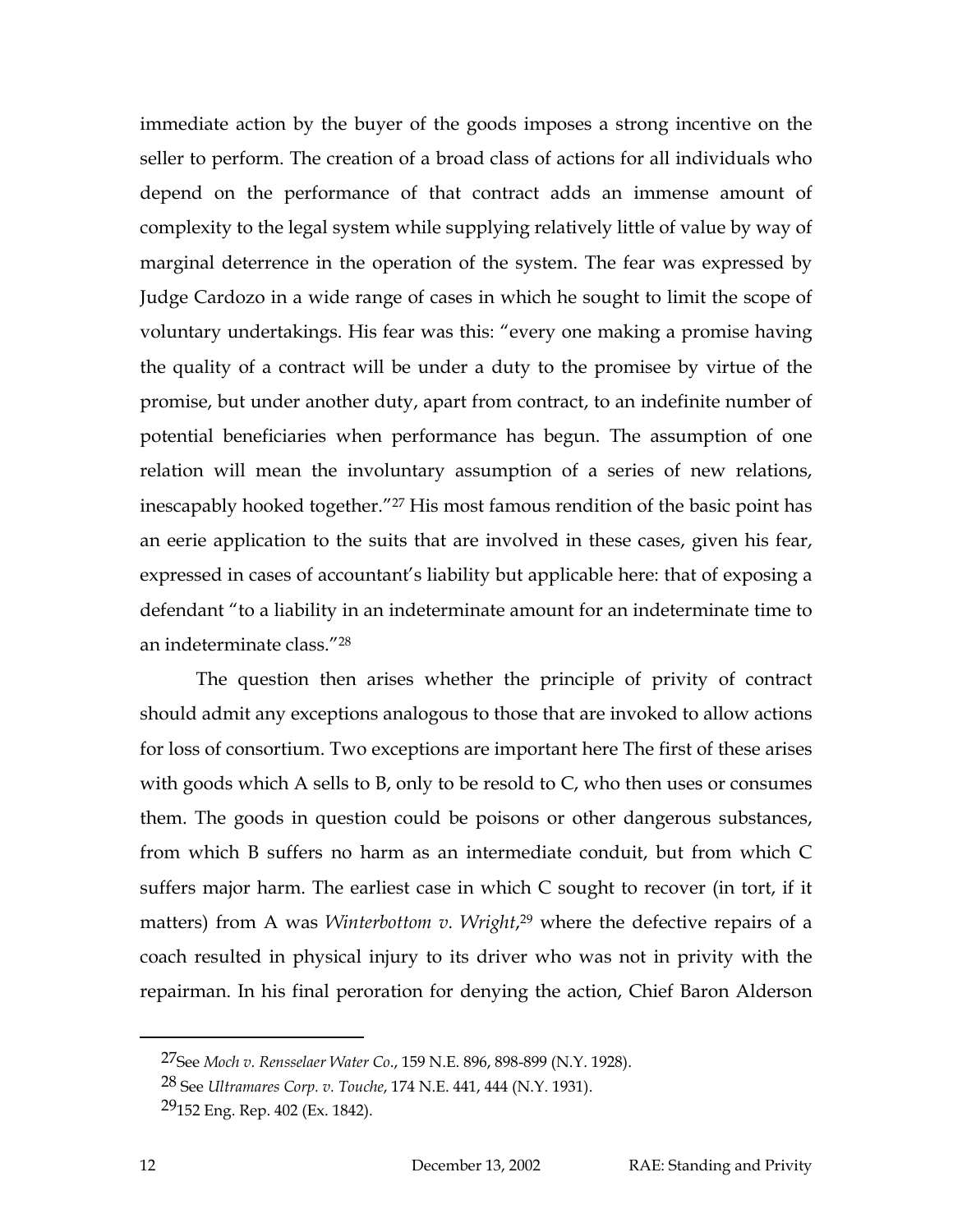struck a chord that echoes today in Trinko if the word "antitrust" is substituted for "tort". "By permitting this action, we should be working this injustice, that after the defendant had done everything to the satisfaction of his employer, and after all matters between them had been adjusted, and all accounts settled on the footing of their contract, we should subject them to being ripped open by this action of tort being brought against him."[30](#page-15-0)

The implicit economic logic behind Winterbottom is to view the sequential arrangements between the various parties as being governed by two contracts. On this view if the driver has a grievance against his employer, he can maintain his suit for satisfaction. Thereafter the employer can seek indemnity from the repairman under his contract. In some cases, these two actions will each allow for the recovery of the full level of personal injuries. But sometimes this might not prove to be the optimal solution. The driver himself may have been to some extent at fault in his behavior; or the two parties could have agreed (as happened in nineteenth century England) to participate in some kind of a voluntary workers' compensation system that expanded the scope of coverage by eliminating the need to prove that the carriage was defective, while limiting the damages that could be recovered therefore. Likewise, on the upstream leg of the relationship, the original repairman could have insisted on a complete release in advance for damages caused by the coach, after allowing the employer to inspect the vehicle to his own satisfaction. In principle, these more precise adjustments of risk between the parties should outperform any legal injunction that mandates in all cases that the injured party receive full tort damages from the repairman regardless of what the network of contracts provided. In this regard, privity of contract is closely allied with the principle of freedom of contract.

The privity doctrine has not, as everyone knows, held the line in product liability cases. One disadvantage of the rule is that it always requires two actions when sometimes a single action could set matters in order. Another is that the

<span id="page-15-0"></span> $30$ Id. at. 405.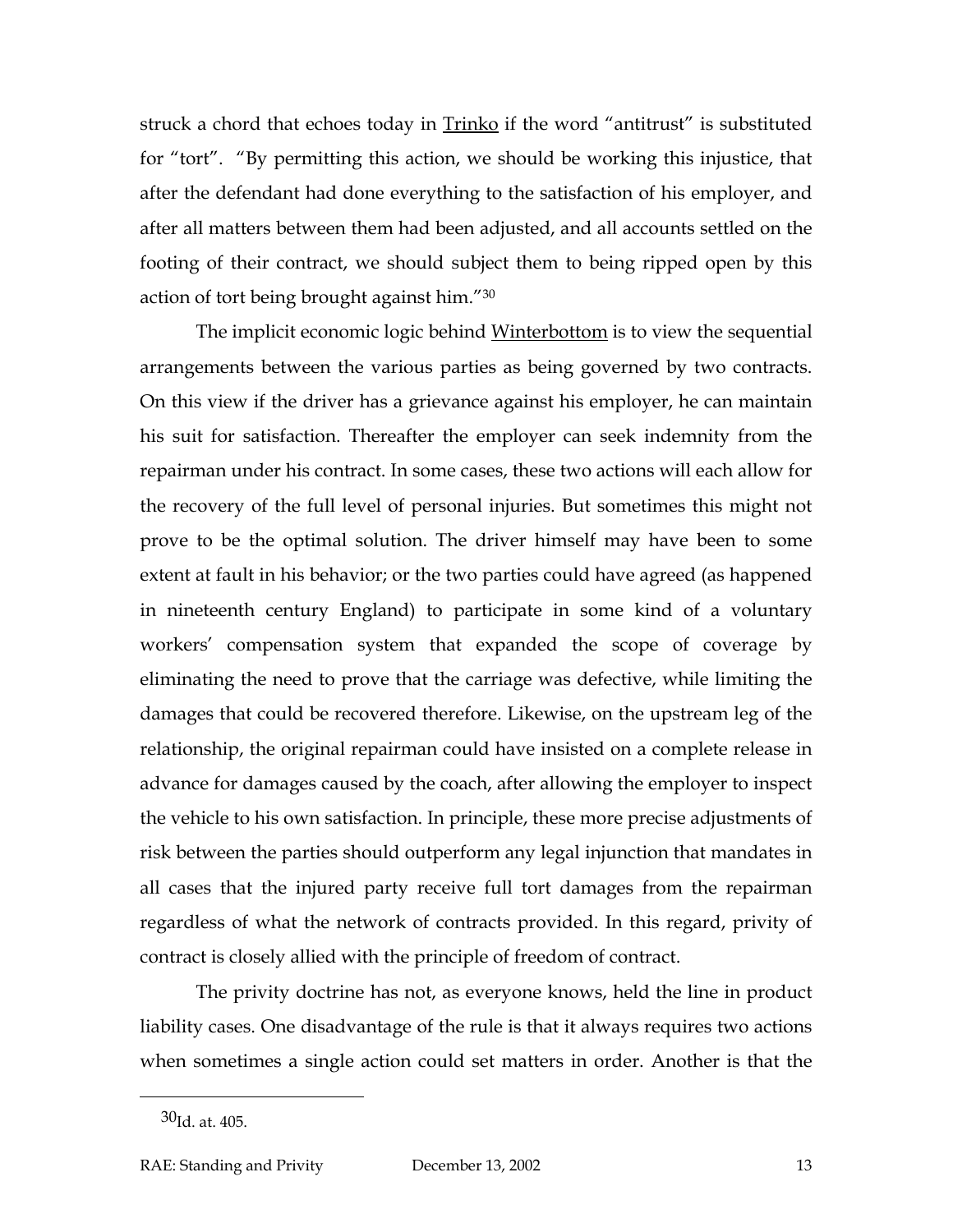<span id="page-16-2"></span>middleman may prove insolvent, thereby insulating the original seller from suit. The upshot was in cases like *Thomas v. Winchester*,<sup>31</sup> that in certain cases where defective substances, e.g. poisons, in their original condition caused harm to a third party, then that party could sue the original manufacturer, without having to first go through the intermediate party who might well be an innocent conduit with no knowledge of, nor control over the risks in question.

Yet even here it is vital to understand the constraint that operates in this action. Allowing the injured plaintiff in this case implies that the middle party drops out, so that one plaintiff is substituted in for another for the same injuries, without any increase in the overall burden of liability associated with the sale. Yet this formulation then raises again the freedom of contract issue. If the defendant could have procured a limitation or release from liability from someone with whom he is in privity, then the same limitation or release should be allowed against the remote user. Indeed, once those limitations and releases are allowed, then the privity requirement becomes a strictly second order issue. The original seller will not rely on the vagaries of the law to protect itself in dealings with remote parties. Rather, it will actively seek to place themselves in privity with the actual users of the product, so as to impose the needed contractual restrictions, including routinely those which prevent third-party beneficiary actions[.32](#page-16-1) The contract between AT&T and Verizon also explicitly disclaimed any potential third-party beneficiary liability.[33](#page-16-2) These moreover should not be dismissed as abuses of the legal position: the downstream users

<span id="page-16-0"></span> $31<sub>6</sub>$  N.Y. 396 (1852).

<span id="page-16-1"></span><sup>32</sup>See, e.g., S*tacy v. Aetna Casualty & Surety Co.*, 484 F.2d 289, 293 (5th Cir. 1973).

<sup>33</sup>Petition of AT&T Communications of New York, Inc. for Arbitration of an

Interconnection Agreement with New York Telephone Company, Order Approving Interconnection Agreement, Case 96-C-0723, 1997 WL 410707 (N.Y.P.S.C. June 13, 1997), modified in other respects, 1998 WL 671222 (N.Y.P.S.C. June 3, 1998); Section 22.3 of the agreement, id. at \*35, provides:

<sup>&</sup>quot;22.3 No Third Party Beneficiaries - Except as may be specifically set forth in this Agreement, this Agreement does not provide and shall not be construed to provide third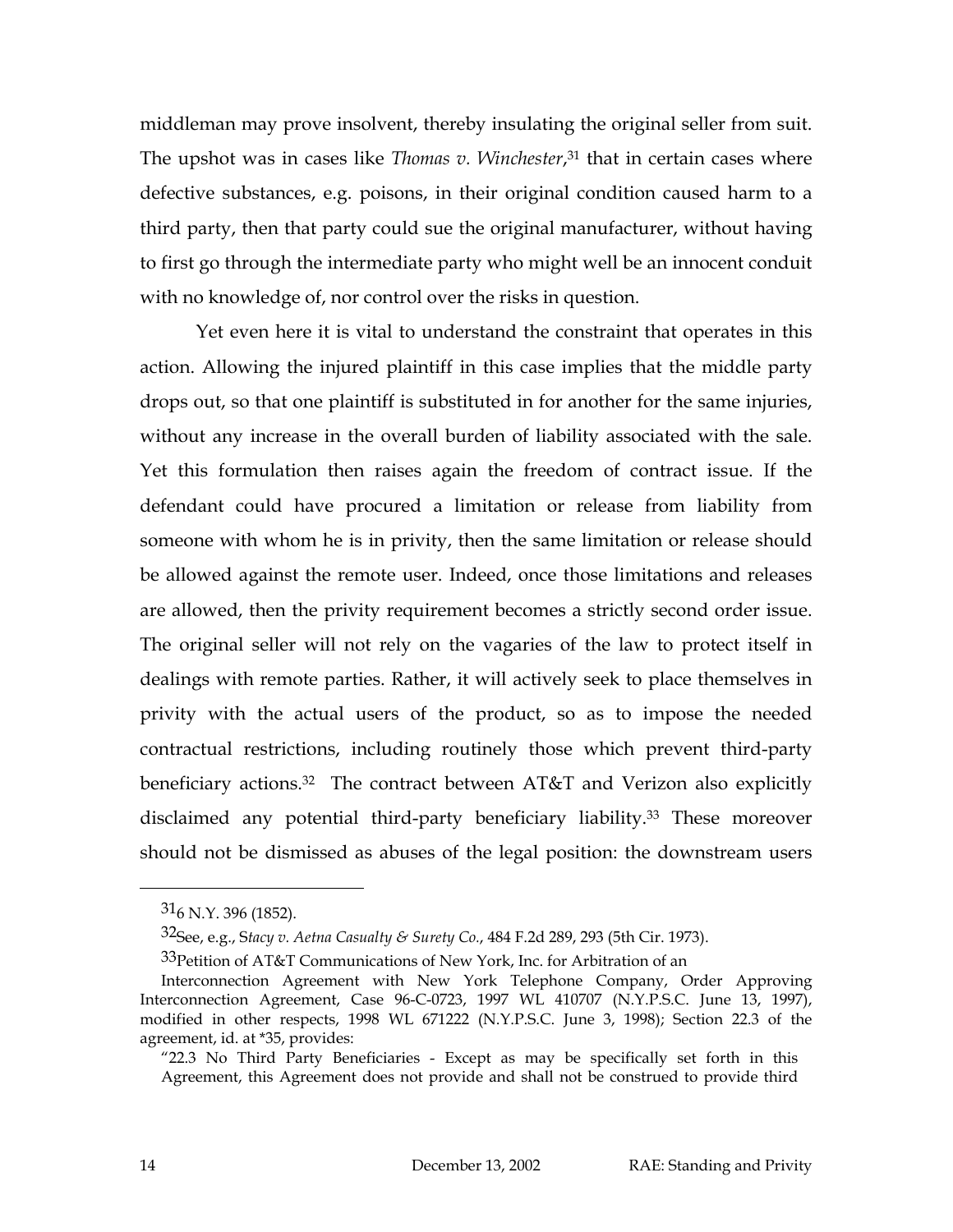have large control over product use, and in many instances will be better cost avoiders than upstream suppliers. In one sense therefore, as the recent shrink and clickwrap cases suggest, freedom of contract becomes *the* issue in cases of sale[.34](#page-17-0) The ostensible exceptions to the privity limitation are thus testaments to the importance of freedom of contract in this area. The critical decisions of the early 1960s, *Henningsen v. Bloomfield Motors, Inc.*[35,](#page-17-1) and *Greenman v. Yuba Power Products, Inc., 377 P.2d 897 (Cal. 1963).*, ushered in the modern product liability era precisely because they rejected all efforts by the manufacturer to get into privity with its ultimate users in order to limit the scope of liability by contract. Just that position is ratified in Restatement 3rd, section 18, which says baldly: "Disclaimers and limitations of remedies by product sellers or other distributors, waivers by product purchasers, and other similar contractual exculpations, oral or written, do not bar or reduce otherwise valid products liability claims against sellers or other distributors of new products for harm to persons." The issue of property damage is left open.

The interaction between privity and freedom of contract took a very different course with respect to financial losses. Recall that the original formulation of privity makes it impossible for a third party to sue on a contract even when both parties to the agreement have in so many words authorized that suit. One reason for that rule paralleled the observation of Chief Baron Alderson in *Winterbottom*. It would be anomalous for a third person to bring suit after the two original parties to the contract had decided to modify or rescind their original deal to their mutual satisfaction. But this turns out in this context to be an incomplete answer, for the original agreement could, if it so chose, condition the right of action by the third party on the renegotiation of the original agreement. Or in many cases, there might be good and sufficient reasons why the

<span id="page-17-1"></span>parties with any remedy, claim, liability, reimbursement, cause of action, or other privilege."

<span id="page-17-0"></span><sup>34</sup> See, e.g. *ProCD v. Zeidenberg*, 86 F.3d 1447 (7th Cir. 1996).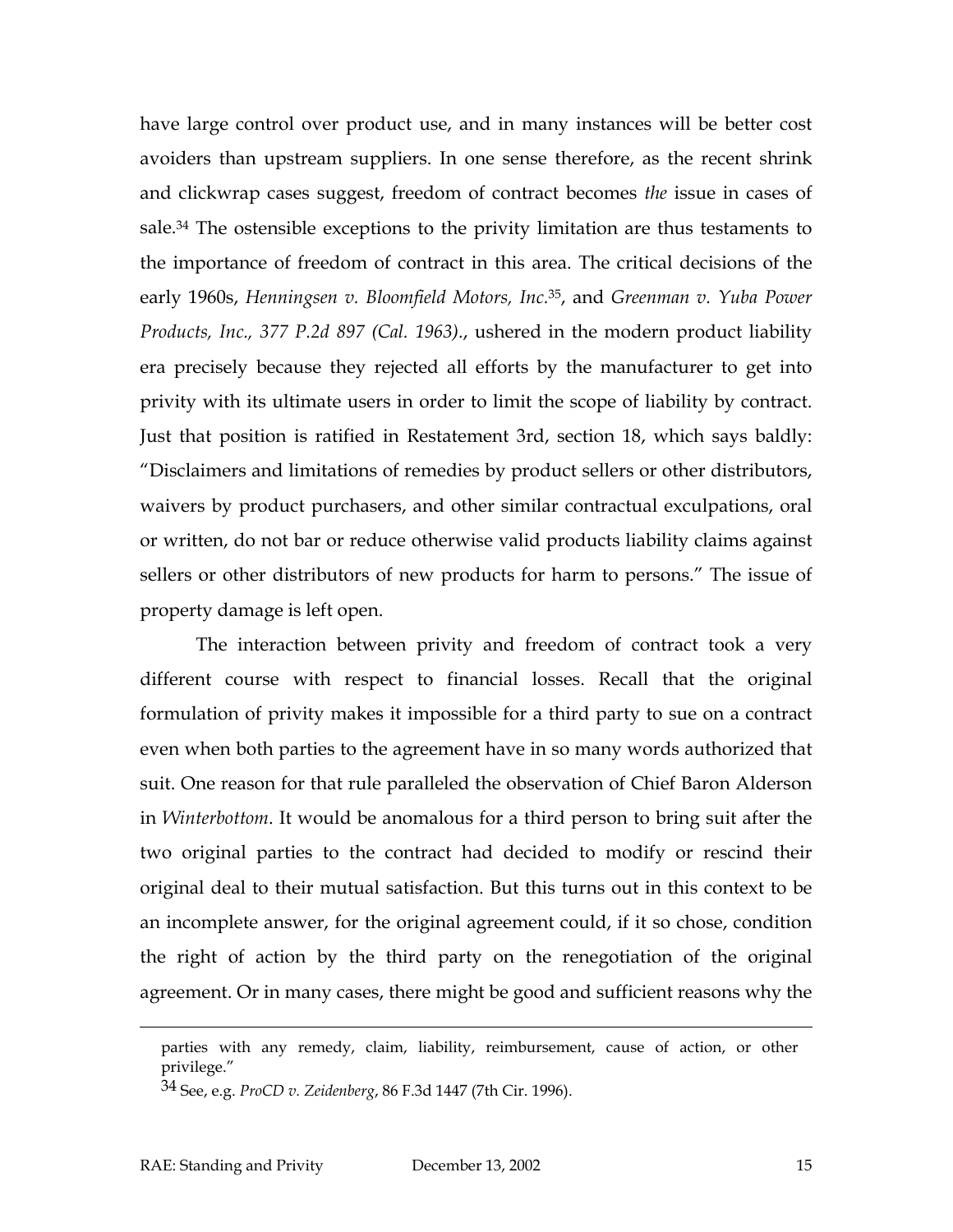parties choose to waive this protection. In any event, the early cases of third party beneficiary liability all involve the collection of debts by third parties that were originally owing to the promisee.<sup>36</sup> The logic of these cases therefore follows the exact pattern of the early exceptions to the privity limitation. The creation of third party liability may *shift* the person to whom the promisor owes and obligation, but it does not *increase* the obligation so imposed. The great concern in all these cases is that the potential liability of the promisor (or product seller) must be funded out of the receipts of sale: that becomes a difficult task with an infinite expansion of the scope of liability, which is why consequential damages are routinely limited by contract. It is therefore no surprise that the common law refuses generally to recognize third party beneficiary actions to large classes of "incidental" beneficiaries, given the vast expansion of liability that it entails[.37](#page-18-1) But again the problem boils down to questions of freedom of contract: in most standard complex agreements, explicit language is introduced to negate the possibility of any third party action in the event of contract breach. The privity limitation is imposed by contract to bring potential liabilities in line with potential receipts.

The few judicial efforts to go beyond this result have generally met with stiff resistance and ultimate reversal. At point in time, there were some judicial stirrings that persons who suffered workplace accidents could bring a tort action against the insurer of the workers' compensation carrier for its negligent inspection of the premises.<sup>38</sup> But these actions were shut down by statute.<sup>39</sup> In another development, buyers of individual units sought to bring tort actions for

-

<sup>35 161</sup> A.2d 69 (N.J. 1960).

<span id="page-18-0"></span><sup>36</sup> See, e.g., *Lawrence v. Fox*, 20 N.Y. 268 (1859).

<span id="page-18-1"></span><sup>37</sup> Restatement (Second) of Contract, § 302.

<span id="page-18-2"></span><sup>38</sup> *Nelson v. Union Wire Rope Corp*., 199 N.E.2d 769 (Ill. 1964).

<span id="page-18-3"></span><sup>39</sup> Ill. Rev. Stat 1969, ch. 48, ¶ 138.5(a).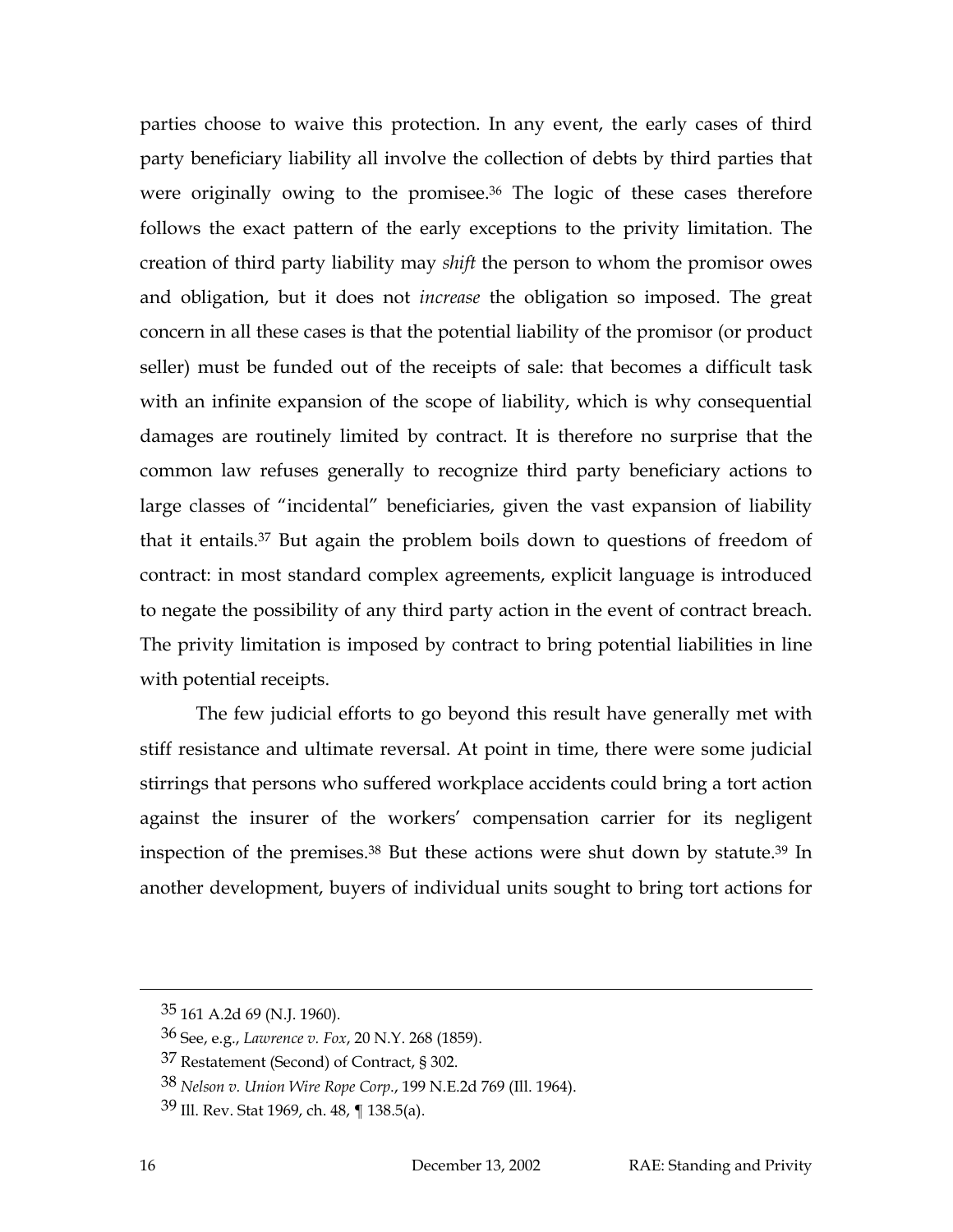defective construction against the lenders to the project builder.<sup>40</sup> But again these actions tended to wither way in the face of a general rule that economic damages are not subject to the basic product liability rules.<sup>41</sup>

#### **Standing and Privity in the Regulatory State**

The principles of standing and privity carry over to the modern apparatus of the regulatory state, both generally and in connection with the antitrust laws. At this point we switch from a vaguely contractual to a highly regulatory regime, so that the implicit movement toward freedom of contract noted above, does not carry over. But even within this regulatory framework one point does remain true. The systems of direct regulation and private rights of action cannot get blood from a stone: the regulated parties are restricted in the revenues that they can collect. There must be parallel adjustments in the charges that can be imposed if the system is to be kept in equilibrium. That point takes on added urgency because all telecommunications companies are sitting ducks for antitrust actions since it is easy to allege that their (albeit diminished) statutory powers confers on them the kind of monopoly power that the Sherman Act is meant to counteract, notwithstanding the statutory duties of interconnection, unbundling and resale. In light of the context, the limitations on standing and privity should be reflected in the regulatory arena and, as a general matter they are. I shall first review the general modern law on standing and privity and then apply that analysis to the telecommunications context.

*General Law of Standing.* The leading general decision on the modern law of standing and privity is *Holmes v. Securities Investor Protection Corp*.[,42](#page-19-2) which refused to allow a customer of a broker-dealer to sue the defendant for a fraud

<span id="page-19-0"></span><sup>40</sup> *Connor v. Great Western Savings & Loan Assn*, 447 P.2d 609 )Cal. 1968), limited by statute: Calif. Civil Code. § 3434.

<span id="page-19-1"></span><sup>41</sup>See, e.g., *Case Clara Condominium Association, Inc. v. Charley Toppino & Sons, Inc.*, 620 So. 1244 (Fla. 1993).

<span id="page-19-2"></span><sup>42 503</sup> U.S. 258 (1992).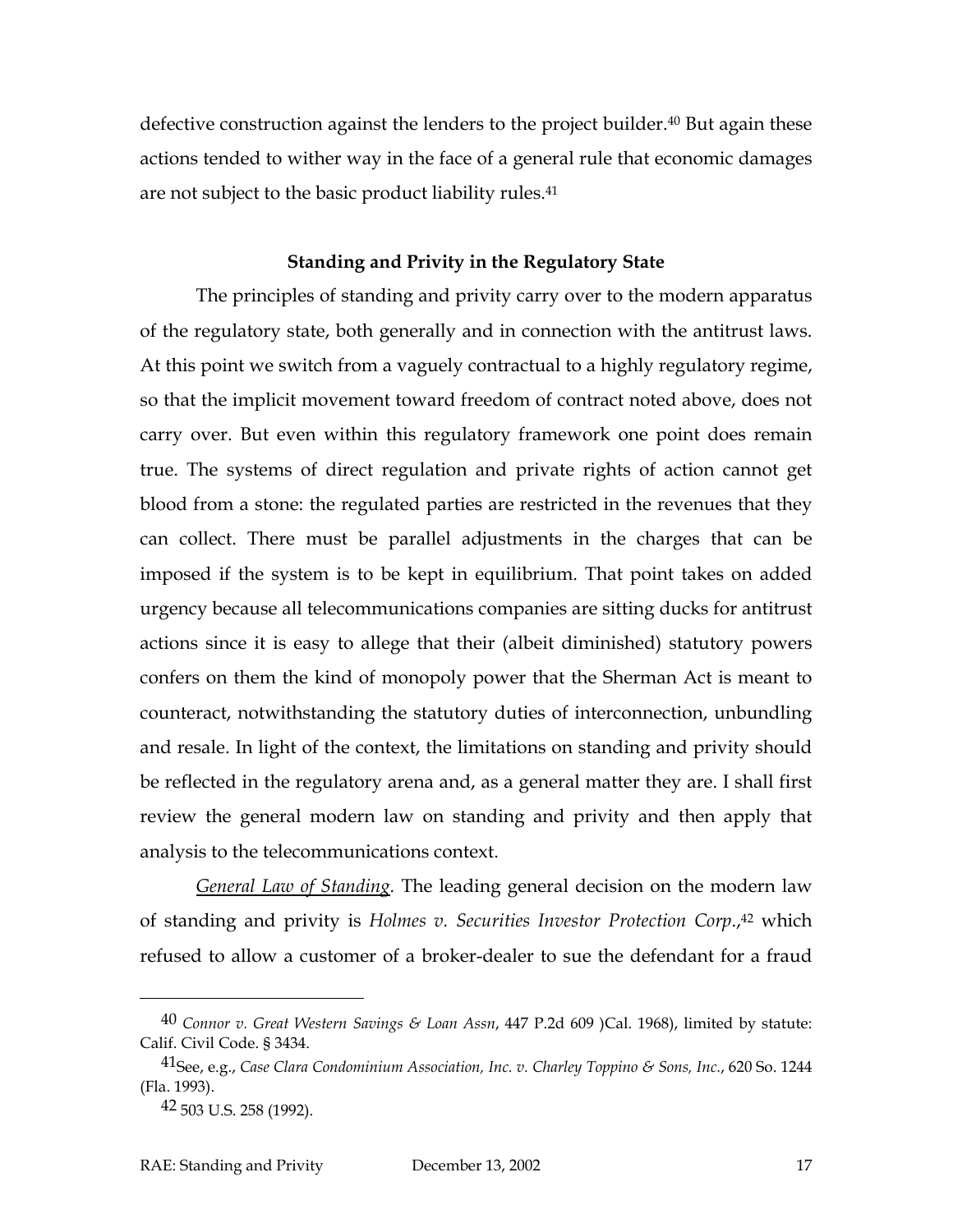committed on that broker-dealer. The decision incorporated by common law analogies a standing requirement into RICO actions, even though the basic statutory provision did not use the term, but in so many words covered "any person injured in his business or property."[43](#page-20-0) The case made explicit reliance on the antitrust precedents under Section 15 of the Clayton Act,<sup>44</sup> which served as a model for RICO. In this case, as well as others, the standing requirement was unfortunately conflated with the rules of proximate causation, even though, as noted earlier, the standing requirement develops precisely because the rules of proximate causation are not restrictive enough with respect to indirect harms[.45](#page-20-2) 

All this said, the "policy justifications" behind the Supreme Court's standing rules are not dependent on any proximate causation arguments, and these track perfectly the generalized arguments for the prudential standing requirement set out above. The first of these factors note that as other events intervene it becomes ever more difficult to determine the extent of loss that is attributable to the actions of the defendant. Knocking out remote parties from liability has, of course, the same effect that the privity limitation does in products liability cases. It places the risk of loss on the parties who are in possession of the relevant goods or in control of the relevant situation. The second concern noted in *Holmes* related to the need to avoid complex rules for apportioning losses among the multiple parties who form links in the causal chain. The last of *Holmes's* relevant considerations is that suits brought by remote victims were

<span id="page-20-0"></span><sup>43 18</sup> U.S.C. § 1964(c). The complete section reads: "Any person injured in his business or property by reason of a violation of section 1362 of this chapter may sue therefore in any appropriate United States district court. . . ."

<span id="page-20-2"></span><span id="page-20-1"></span><sup>44</sup> *Holmes*, 503 U.S. at 267-272. As we said, however, in *Associated General Contractors {v. California State Council of Carpenters]*459 U.S. 519 [(1983)], quoting Justice Holmes, "'The general tendency of the law, in regard to damages at least, is not to go beyond the first step.'" 459 U.S. at 534 (quoting Southern Pacific Co. v. Darnell-Taenzer Lumber Co., 245 U.S. 531, 533, (1918)), and the reasons that supported conforming Clayton Act causation to the general tendency apply just as readily to the present facts, underscoring the obvious congressional adoption of the Clayton Act direct-injury limitation among the requirements of § 1964(c)."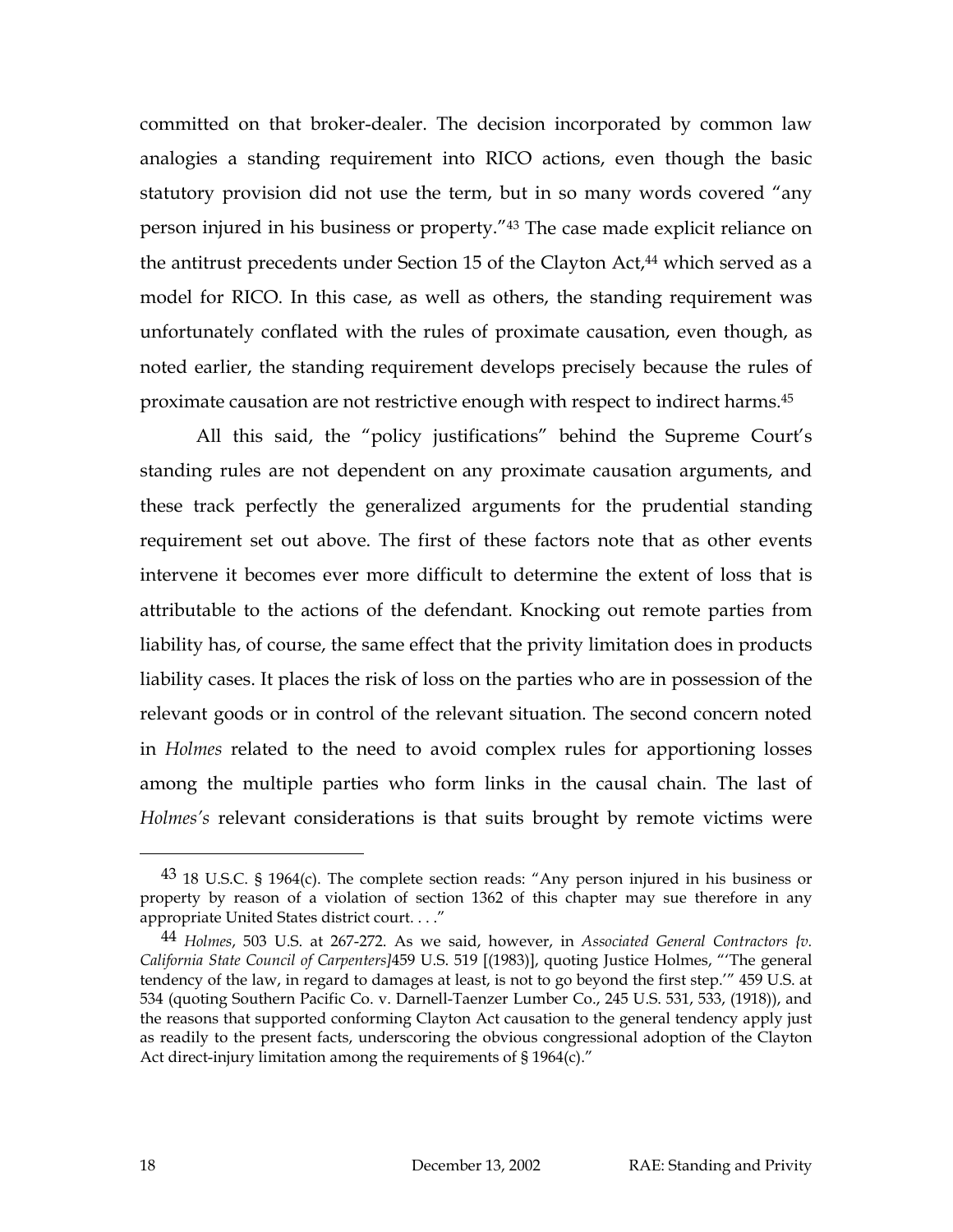unnecessary when the needed incentive effects could be supplied by the parties who were subject to immediate injury.

*Antitrust.* Standing Similar issues have had been important under the general antitrust laws. The most obvious application of standing and privity rules in antitrust is the well-known doctrine of *Illinois Brick Co. v. Illinoi*s[.46](#page-21-0) Section 15 of the Clayton Act reads:

Any person who shall be injured in his business or property by reason of anything forbidden in the antitrust law may sue therefore in any district court of the United States . . . ."

On its face that provision does not distinguish between direct and indirect victims of the defendant's wrong, for both types of parties are indeed "injured" if the only question at hand are the tests of proximate cause discussed above. Nonetheless in *Illinois Brick,* the Supreme Court drew the distinction between direct and indirect purchasers that is found nowhere on the face of the statute, in parallel with the background principles of standing that have developed in tort and contract actions at common law. The upshot was that in a horizontal price fixing case, only the direct purchaser from the wrongful defendant has standing under the antitrust laws, to the exclusion of its own customers who have suffered from indirect harm.

In many of these cases, of course, the immediate buyer will be able to pass some or all of its overcharges on to its purchasers, some of whom may well be able to pass these overcharges further down the line. In an ideal administrative world, each of these persons should be able to sue for the full extent of its loss. But under *Illinois Brick*, two complementary deviations are made from this implicit norm. The first permits the immediate buyer to recover for the full amount of the overcharge, with no set offs allowed for any money it recouped on

-

<sup>45</sup> See, *Holmes*, 503 U.S. at 268-269. See also, the Second Circuit decision *Laborers Local 17 Health and Benefit Fund v. Philip Morris, Inc*. 191 F.3d 229, 234 (2d Cir. 1999), paraphrasing, and which contains the subheading: "Proximate Cause as an Element of Standing Under RICO."

<span id="page-21-0"></span><sup>46 431</sup> U.S. 720 (1977).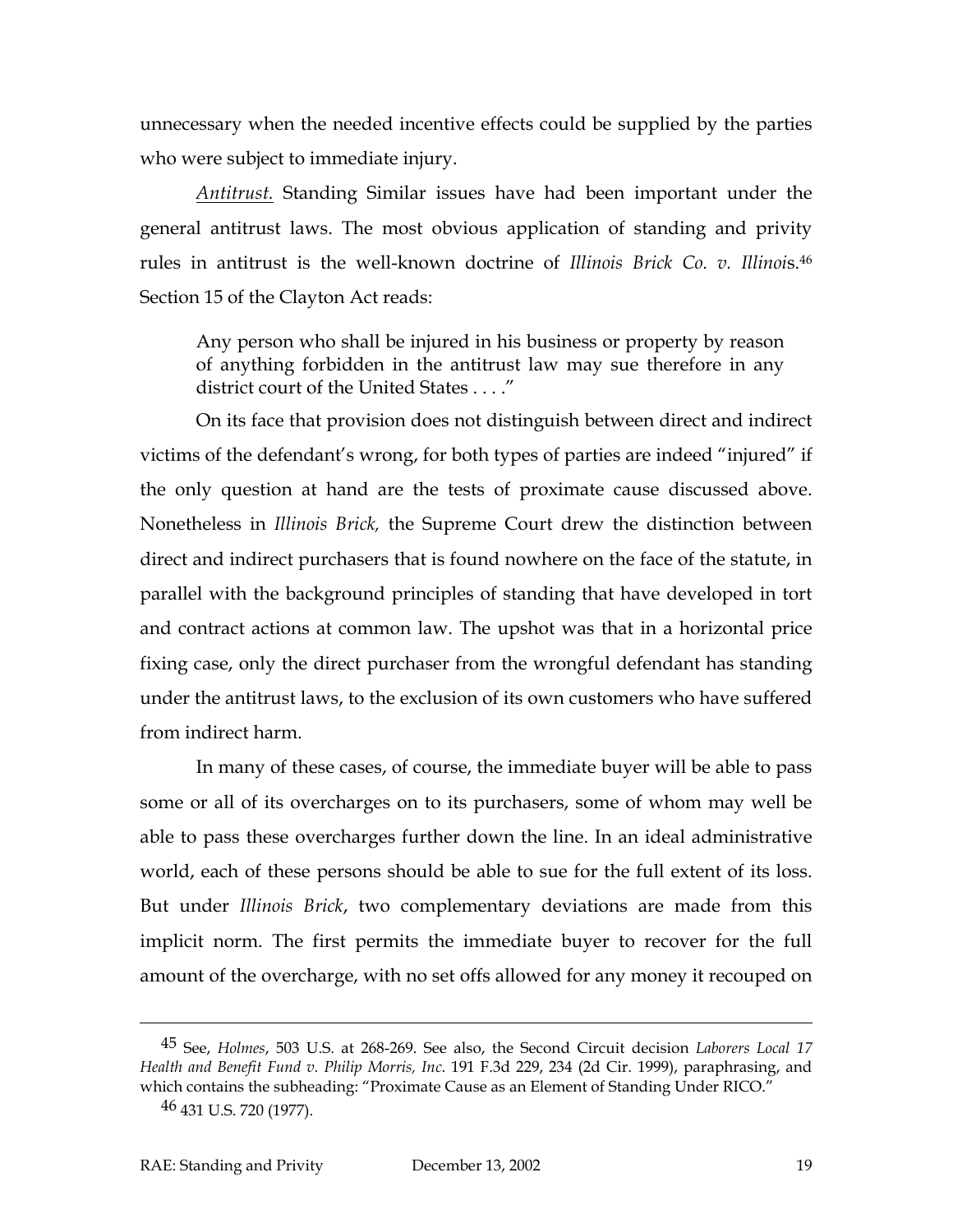<span id="page-22-2"></span>resale to its buyers.[47](#page-22-0) The second invokes the privity limitation to bar the remote purchaser from maintaining any action at all against the Sherman Act wrongdoer, even though he may have a remedy under contract against his immediate seller. These dual adjustments cancel each other out insofar as the price-fixer bears the full extent of the overcharge either way. The combined effect of these rules preserves the deterrent effect while simplifying the administrative costs of running the legal process. It follows therefore the common law rules of standing to a "T" and makes adjustments in the measure of recovery in order to get closer to optimal deterrence.

*The Telecommunications Trinity.* The question then is how this interplay of these two provisions play out in connection with the actions brought in *Goldwasser, Trinko,* and *Covad*. For these purposes, we can quickly put *Covad* to one side because it involves a direct action by Covad against BellSouth for wrongs that arise out of their relationship[.48](#page-22-1) That said, it is best to consider *Trinko* first because it involves a suit by the *actual* customers of a CLEC against the ILEC. Once that situation is understood, we can then turn to the second variation in *Goldwasser*, which involves a suit by *direct* customers of the ILEC who are *potential* customers of the CLEC.

*Trinko*. The key statutory provision of the Telecommunications Act is Section 206 which provides that any common carrier who commits a wrong "shall be liable to the person or persons injured thereby,["49](#page-22-2) The analogous

<span id="page-22-1"></span><span id="page-22-0"></span><sup>47</sup> *Hanover Shoe, Inc. v. United Shoe Machinery Corp.,* 392 U.S. 481 (1968)

 $48$  Briefly, however, I should add that I think that the case is profoundly misguided in that the regulatory scheme alone should govern these disputes. It is quite inconceivable how a ILEC could bargain with a CLEC if any opposition within the administrative arena sets up an antitrust action. It is in cases like this that myth of a competitive telecommunications market upsets the proper judgment on the interaction between antitrust and regulatory rules. The antitrust rules should be sharply limited, as to cases where rival CLECs enter into combinations with each other.

<sup>49</sup> The full section reads:

In case any common carrier shall do, or cause or permit to be done, any act, matter, or thing in this chapter prohibited or declared to be unlawful, or shall omit to do any act, matter, or thing in this chapter required to be done, such common carrier shall be liable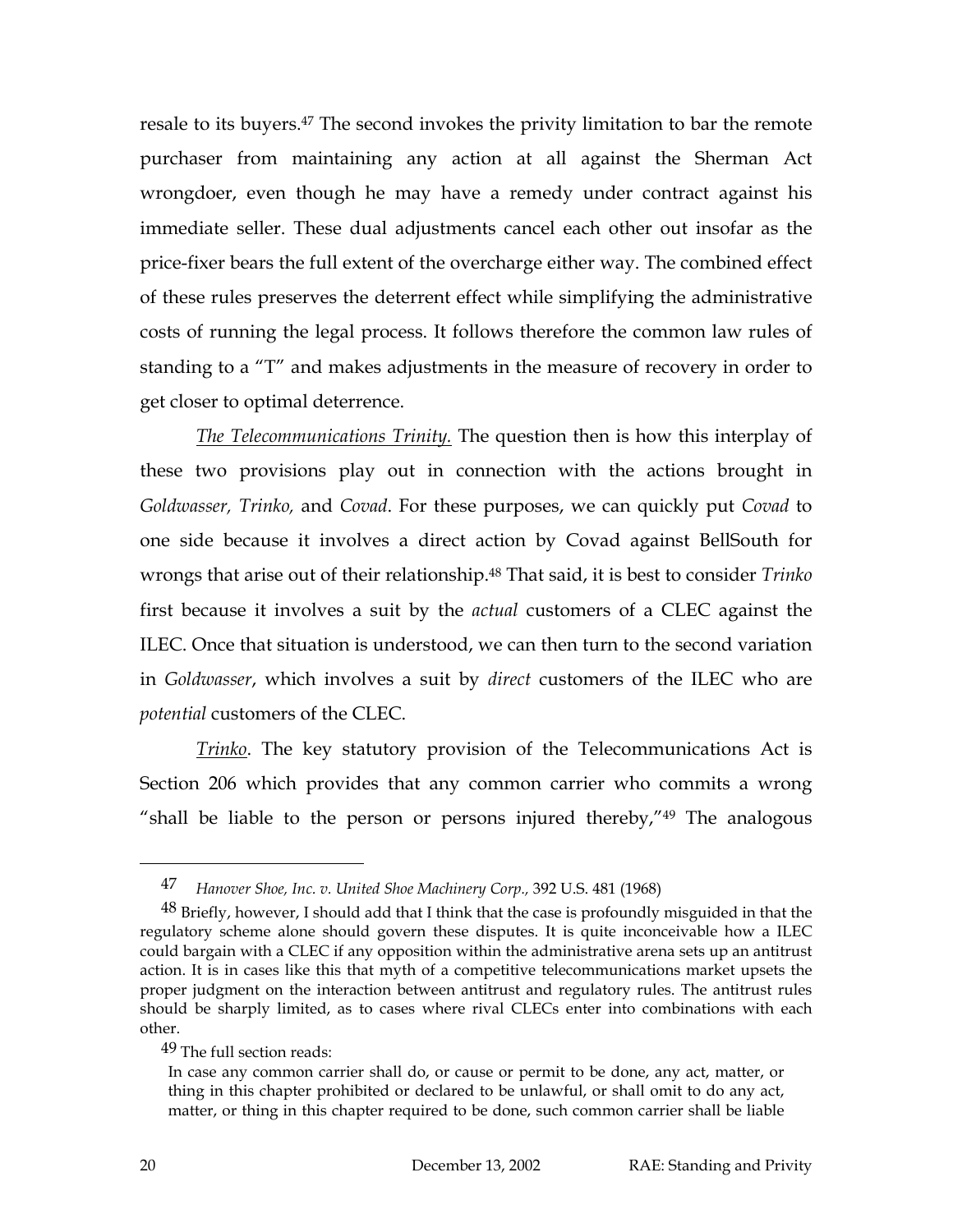provision of Section 207 in turn provides that "[a]ny person claiming to be damaged by any common carrier" may bring suit.["50](#page-23-0) The general phrases in both statutes parallel those found in the Clayton Act and RICO. Nonetheless Judge Katzmann refused to import any distinctive standing requirement into the section, reasoning as follows:

Bell Atlantic contends that the plaintiff cannot bring suit because its injury is wholly derivative of the injury suffered by AT&T. In the RICO context, it is well-established that a plaintiff must establish that the defendant's conduct was a proximate cause of its injury in order to have standing to bring a RICO action. *See Holmes v. Securities Investor Prot. Corp., 503 U.S. 258, 267-70, (1992); Laborers Local 17 Health and Benefit Fund v. Philip Morris, Inc., 191 F.3d 229, 234 (2d Cir. 1999).* We have noted that "to plead a direct injury is a key element for establishing proximate causation. ..." *Laborers Local, 191 F.3d at 235.* But we have not held that sections 206 and 207 of the Communications Act contain a requirement of proximate cause. We need not resolve the difficult issue of whether there is such a requirement, however, because on this record the plaintiff sufficiently alleges that it suffered a direct injury. In discussing the question of antitrust standing, the district court found that "the harm that these customers are alleging—damages resulting from poorer service than they would otherwise have received had Bell Atlantic acted lawfully—is wholly distinct from the harm suffered by the competitors." *Trinko, 123 F. Supp. 2d at 741.* The plaintiff alleges that it suffered a direct harm, poor phone service, as a result of the defendant's misconduct. While the district court may find otherwise after discovery and a motion for summary judgment, it is too early to

 $\overline{a}$ 

<span id="page-23-0"></span>50The full section reads:

47 U.S.C. ß 207.

to the person or persons injured thereby for the full amount of damages sustained in consequence of any such violation of the provisions of this chapter, together with a reasonable counsel or attorney's fee, to be fixed by the court in every case of recovery, which attorney's fee shall be taxed and collected as part of the costs in the case.

<sup>47</sup> U.S.C. § 206.

Any person claiming to be damaged by any common carrier subject to the provisions of this chapter may either make complaint to the Commission as hereinafter provided for, or may bring suit for the recovery of the damages for which such common carrier may be liable under the provisions of this chapter, in any district court of the United States of competent jurisdiction; but such person shall not have the right to pursue both such remedies.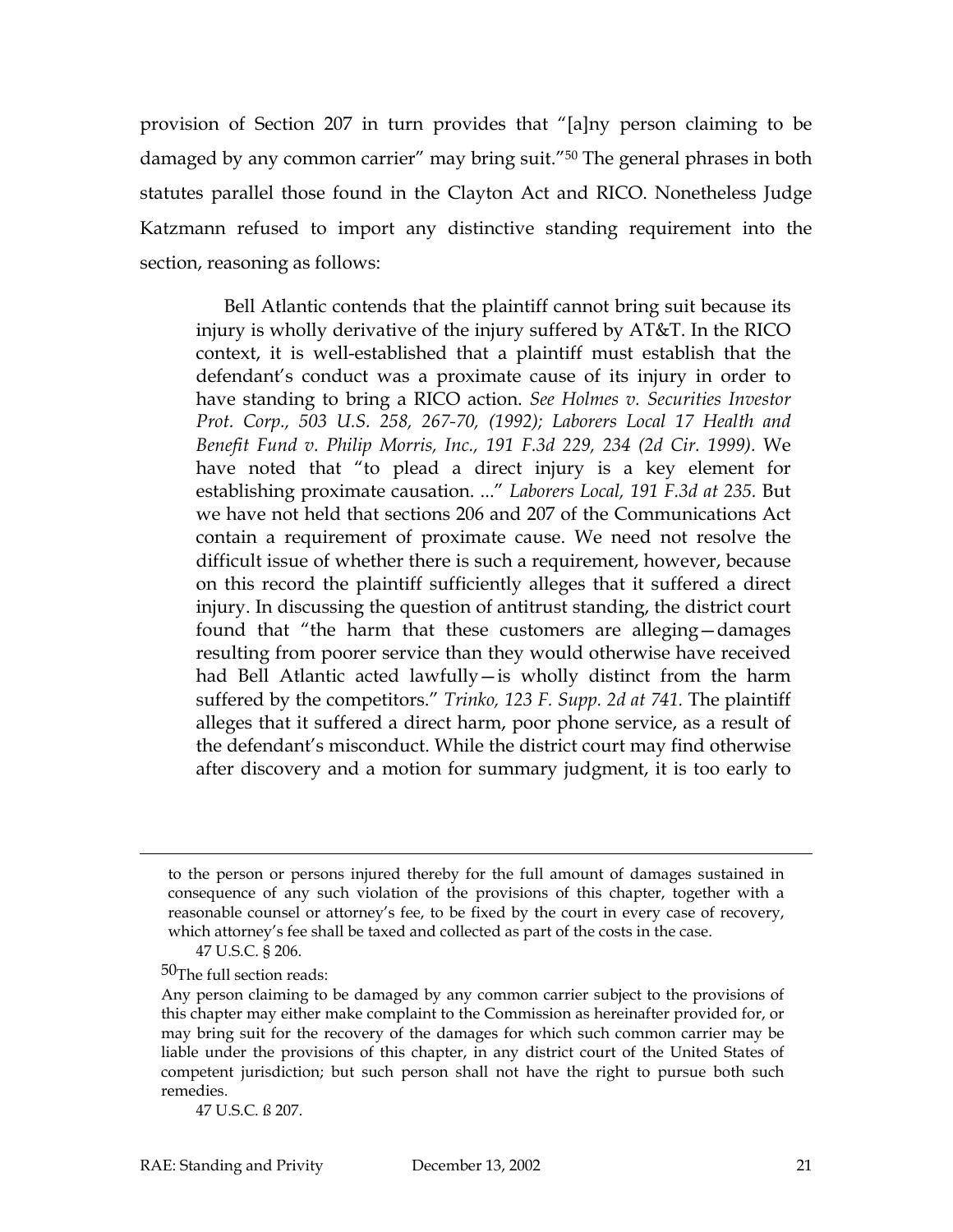conclude on this record that the plaintiff only suffered a wholly derivative injury.[51](#page-24-0)

This analysis misses the boat on all counts. Although Katzmann's opinion makes passing reference to the key decisions in *Holmes* and *Laborers Local 17*, it honors them in the breach and not in the observance. Those cases did not allow the plaintiff to escape the prudential standing requirement by the simple expedient of pleading that the harms in question were direct. It required a clear showing of that directness in light of the factors outlined in *Holmes*. In this case, the chain of causation implicit in the plaintiff's allegation was that Bell Atlantic had engaged in wrongful conduct toward AT&T, which compromised the quality of the service that was in turn received by the members of the *Trinko* class. The three relevant considerations introduced in *Holmes* thus block the action. Ignoring for the moment the class action elements in this case, it is clear that any degradation in telephone surface that Trinko suffered could be attributable to a minimum of three separate parties: his own defective internal law office system, the mistakes that were made by ATT, or the improper tactics of Bell Atlantic. It is unclear whether other parties were involved in the provision of that phone service, although such is surely likely given the interactive behavior of multiple parties who use the common network. Surely this counts as a case in which the injection of independent forces makes it difficult to ascertain the extent of the defendant's behavior. The issue is only compounded for the class action since each individual subscriber could make its own distinctive contribution to the harm: nor is it clear that the interaction between ATT and Bell Atlantic is uniform across their entire business relationships. It goes without saying that the apportionment of causation required in this new regime will raise the fearsome complications that led the *Holmes* court to invoke the standing doctrine. And finally, ATT, which in fact pursued its remedies against Bell Atlantic counts as exactly that sort of savvy intermediary who in asserting its

<span id="page-24-0"></span><sup>51</sup> *Trinko,* 306 F.3d at 100. (footnotes omitted).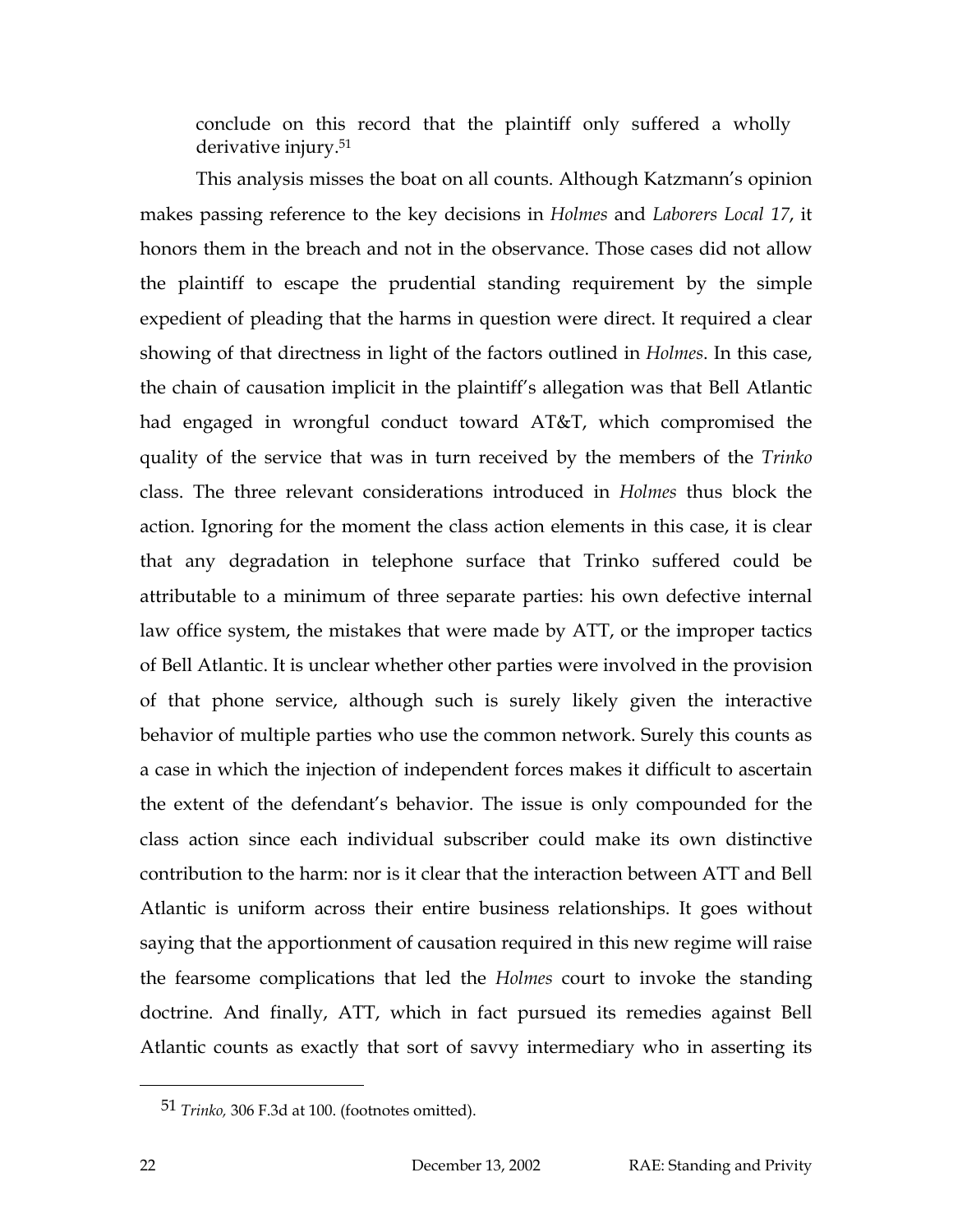own rights against Bell Atlantic will provide protection for its own customers. Nothing here prevents Trinko from suing ATT if it so chooses, although in all likelihood it will be barred by contractual limitations against consequential damages. In the unlikely chance that such protection was not included, it is an open question whether ATT should be able to defend itself in that action by alleging the deficient service of Bell Atlantic. But for these purposes, the decision on that point does not matter. If the defense is disallowed, then ATT should be entitled to more substantial recovery against Bell Atlantic than would otherwise be the case.

Nor is it persuasive in this context to note that Sections 206 and 207 do not contain any explicit mention of the standing requirement. Such is true with respect to both the Clayton Act and RICO as well. Both of those statutes imported for good and sufficient reasons the common standing requirement into their jurisprudence, and the same should be done here as well. Judge Katzmann noted in passing that no one could find any case of suits by indirect purchasers under the Communications Act before the passage of the 1996 Act, but he thought the matter was of little importance:

To support its argument for dismissal, the defendant points to the absence of published cases involving actions by indirect purchasers allegedly injured by railroad rates that were regulated by the now repealed Interstate Commerce Act ("ICA"). Because "sections 206 and 207 of the Communications Act were expressly modeled on the enforcement provisions of the ICA," this Court has "held that decisions construing the ICA are persuasive in establishing the meaning of the Communications Act. ..." *Conboy, 241 F.3d at 250; see also AT&T Corp. v. Central Office Tel., Inc., 524 U.S. 214, (1998);* H.R. Rep. No. 73-1850, at 6 (1934).

Although we have found no indirect purchaser case brought under the ICA, the defendant does not point to any authority barring such a suit. In light of the unambiguous language of sections 206 and 207, the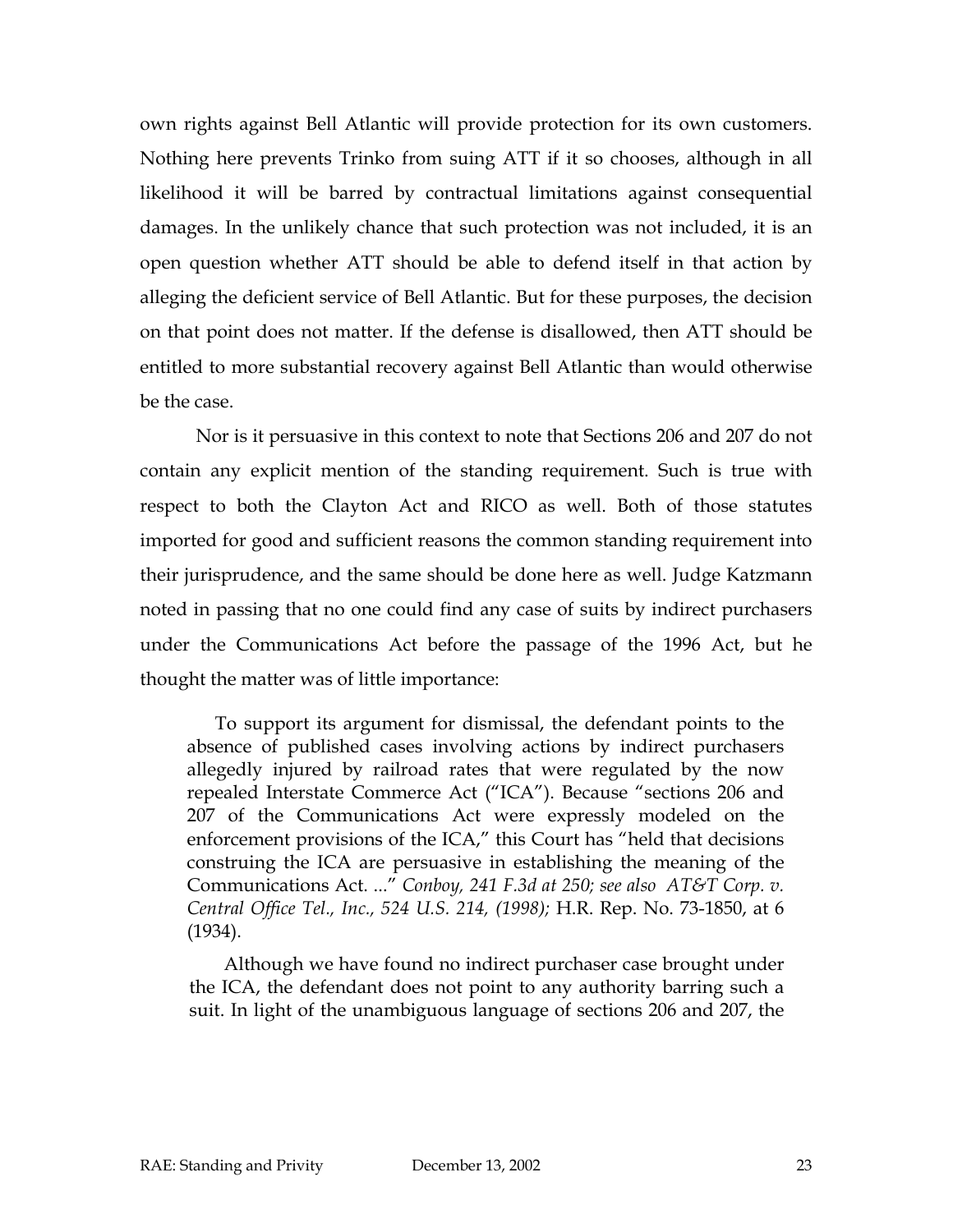absence of such a case is insufficient to establish that such an action is not permitted[.52](#page-26-0)

On the narrow point, this decision is right only in the most disingenuous and hyper technical sense, for the question of whether overcharges within a regulatory system raises parallel issues to those of *Illinois Brick*. Does the carrier who is able to pass these overcharges on to customers have the right to recover them from the railroad. That issue was raised in *Southern Pacific Co. v. Darnell-Taenzer Lumber Co.,*[53](#page-26-1) which was relied on explicitly by the Supreme Court in both regulatory and antitrust contexts, and which was quoted with approval in *Holmes*. [54](#page-26-2) In *Southern Pacific*, the precise question before the Supreme Court was whether an immediate customer could recover the full amount of the overcharge under the Interstate Commerce Act. In a literal sense, it is possible for Judge Katzmann to say that "we have found no indirect purchaser case." But in a functional sense, it is clear beyond a shadow of the doubt that Justice Holmes would have denied that action if it had been brought. Here is what he had to say:

[The indirect purchaser] has no privity with the carrier. The carrier ought not to be allowed to retain his illegal profit, and the only one who can take it from him is the one that alone was in relation with him, and from whom the carrier took the sum. Behind the technical mode of statement is the consideration well emphasized by the Interstate Commerce Commission, of the endlessness and futility of the effort to follow every transaction to its ultimate result. Probably in the end the public pays the damages in most cases of compensated torts[.55](#page-26-3)

Holmes's import is easy to collect by looking at the precedents he cites. For example, *State v. Central Vermont Ry.*[56](#page-26-4) *did* involve an indirect purchaser who was promptly bounced on privity grounds under a statute whose operative provision allowed the "party aggrieved" by an overcharge to obtain recovery

-

<span id="page-26-0"></span><sup>52</sup> *Trinko*, at 100.

<span id="page-26-1"></span><sup>53245</sup> U.S. 531 (1918).

<span id="page-26-4"></span><span id="page-26-2"></span><sup>54</sup>See *Holmes,* as quoted, note 44, supra.

<span id="page-26-3"></span> $55$ Id. at 534.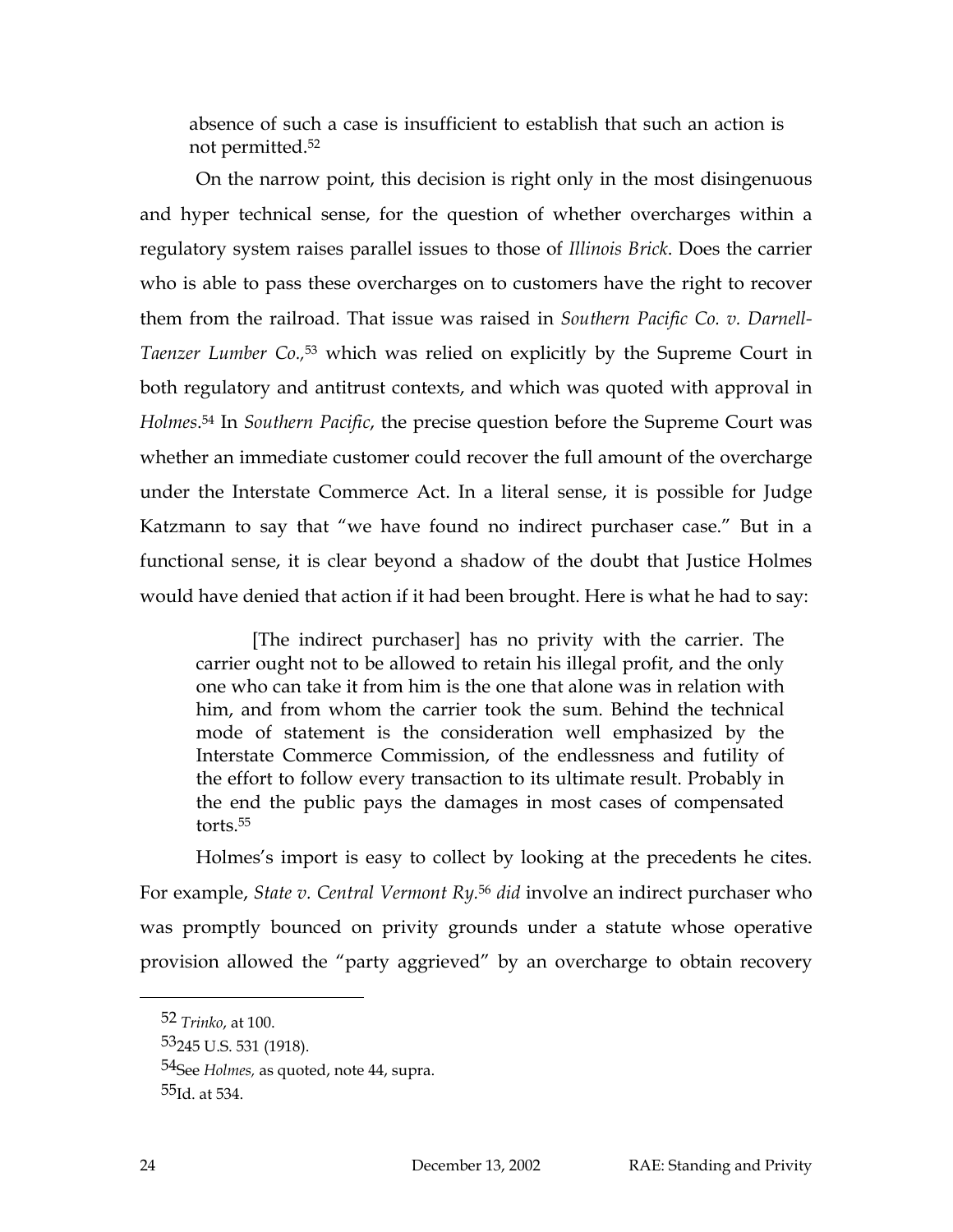from the carrier. Nonetheless, the Court was emphatic that the common law rules carried over to the situation. I quote the passage in full so that there can be no mistake of its meaning.

The question here is regarding the right to sue. The right to recover an overcharge is given to the party aggrieved. The party aggrieved, in the natural sense, is one from whom the overcharge is demanded and collected. Does the fact that this person refrains from asserting his remedy, and recoups himself by an adjustment of prices based on the charges exacted, make each one of his purchasers a party aggrieved within the meaning of the statute? The parties thus aggrieved have no relations with the railroad company, and suffer but indirectly from the action of the company through the ordinary operation of the laws of trade. This plaintiff is injuriously affected as every member of the community is injuriously affected who purchases an article of merchandise at an increased price because of the payment by the dealer of an excess of freight charges. If such a payment of freight charges in the form of purchase price entitles the payor to recover from the railroad company, different persons, affected by the action of the company in different ways, are entitled to sue it for the same money. It can hardly be denied that a provision for the recovery of an overpayment points to the parties in whose dealings the overpayment was made, and to the payor therein as the party aggrieved. The loss of the plaintiff flows directly from the action of its vendor, and only indirectly from the defendant's overcharge. It may be substantially injured, but it cannot be brought within the remedy without holding that the right to sue follows the transfer of the property wherever it may be sold with the freight charges transformed into purchase price. A statute is not to be given a construction at variance with established rules of procedure unless the intention of the Legislature is apparent.<sup>[57](#page-27-0)</sup>

There is then a pretty solid line of cases that addresses the precise question on which Judge Katzmann could not find any relevant authority. The solution that it imposes anticipates that reached in *Illinois Brick* and *Hanover Shoe*. The remote action is barred, and the immediate purchaser is able to recover the overcharge that is passed on. The blithe way in which *Trinko* ignores *Holmes* and

-

<sup>5671</sup> A. 193 (Vt. 1908)

<span id="page-27-0"></span> $57$ Id. at 194.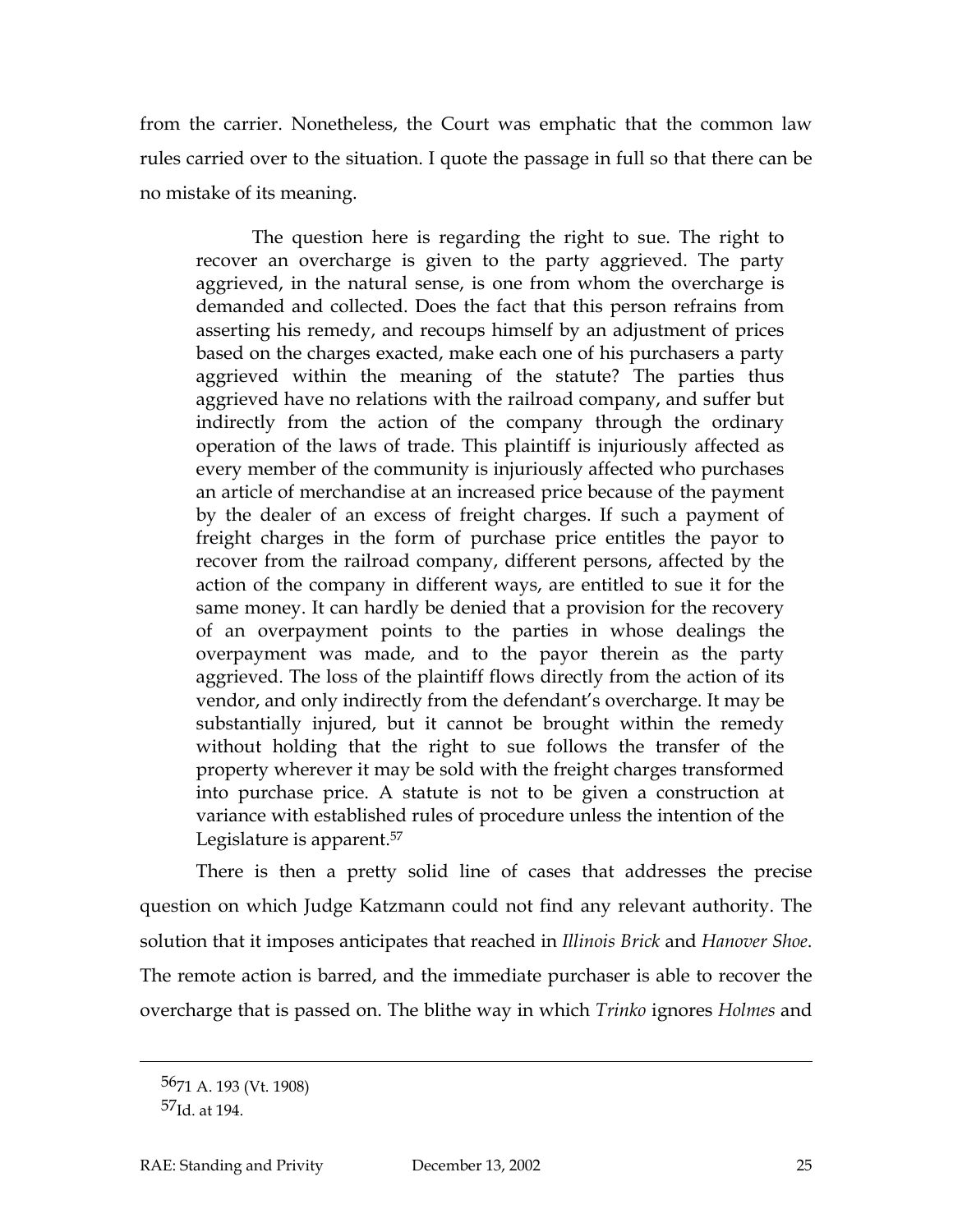the earlier case law illustrates one hidden pitfall to any large-scale program of statutory reform. The 1996 Telecommunications Act did not alter one word of either section 206 and 207, so that one should have thought the provisions had the same meaning before and after those reforms, in light of established case law. But instead the "unambiguous meaning" of a section is allowed to triumph over the uniform interpretation of this provision and every analogous common law and statutory exemplar dealing with a parallel problem.

In this regard, moreover, it hardly matters that this case differs in small detail from *Illinois Brick* (or *Southern Pacific)* in that the consequential damages here were independent losses and not simply a pass through of some general overcharge. The claims for indirect losses by the health insurers of smokers in *Laborers Local 17*, did not involve any pass through losses either. Yet nothing there prevented the application of the general *Holmes* analysis, which should govern to the extent that *Trinko* is found to lie outside the scope of *Illinois Brick.* It would, for example, be utterly inconsistent with the spirit of these cases to assume that the remote purchaser would be able to maintain an action if its losses were greater than that of the immediate purchaser. Thus suppose that the indirect purchaser paid a percentage mark-up to the immediate purchaser, such that a sum *in excess* of the overcharge was paid by the remote purchaser. It is not credible to think that he could maintain an action for the undefined amount of that excess. The privity rule was categorical and its desired effect on simplification would be gutted if the rule of *Illinois Brick* or *Southern Pacific* were read is so limited a fashion.

*Trinko* then is manifestly wrong in its treatment of the standing and privity issue. The analysis is far more difficult in dealing with the *potential* customers of the ILECs that preoccupied Judge Wood in her much more thoughtful analysis in *Goldwasser*, which proceeds as follows:

With these principles in mind, we turn to the question whether the Goldwasser plaintiffs had standing under the antitrust laws to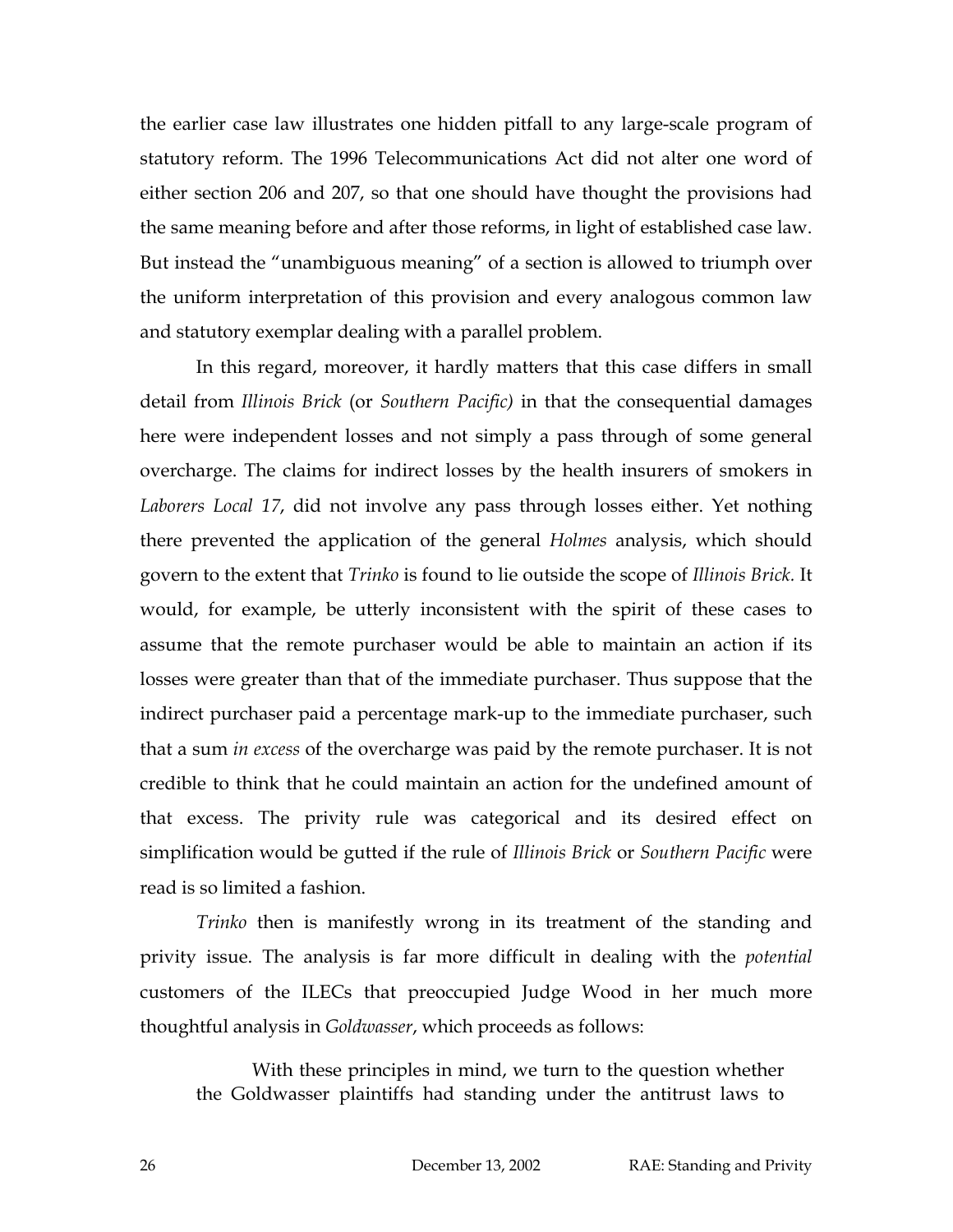bring their suit. We conclude that the answer is yes, no matter which branch of antitrust standing doctrine one considers. First, as we noted above, the plaintiffs were direct purchasers from Ameritech, and their complaint asserts that a variety of practices in which Ameritech has engaged and is engaging in have led prices for those services to be anticompetitively high, in violation of Section 2. As direct purchasers, they have no *Illinois Brick* problem. As people forced to pay an alleged monopolistic overcharge, they have described the kind of injury the antitrust laws are designed to redress, which is to say they have satisfied the "antitrust injury" requirement of *Brunswick Corp. v. Pueblo Bowl-O-Mat, Inc., 429 U.S. 477, (1977).* They are consumers, not shareholders, or unions, or others whose injury is too remote to satisfy Clayton Act  $\S$  4; thus, they have standing. . . as the term is defined in *Associated General Contractors,[ v. California State Council of Carpenters, 459 U.S. 519, 539-41 (1983)* (general definition of "person injured" within the meaning of Clayton Act § 4, *15 U.S.C § 15)*[58](#page-29-0)*.*

I have no question that this decision is correct insofar as it contends that the plaintiffs in *Goldwasser* are direct purchasers as that term is used in *Illinois Brick*. But if for that reason *Illinois Brick* does not apply, then Judge Wood should refer to *Holmes* to resolve the more generalized standing question. In order to see how *Holmes* plays out in the current context, it is critical to look at the substantive allegations raised against Ameritech, which in this passage were elided to refer to those activities "in which Ameritech has engaged and is engaging in have led prices for those services to be anticompetitively high, in violation of Section 2." But that version eliminates all reference to the competitors of Ameritech that Judge Wood noted were critical to the twenty basic allegations in Goldwasser's complaint. These followed the basic pattern claiming that Ameritech has not provided to its competitors certain services that it is obligated to do under the 1996 Telecommunications Act[.59](#page-29-1) Two examples illustrate the basic theme:

(1) Ameritech is not providing the same quality of service to its competitors as it provides to itself, in violation of § 251.

<span id="page-29-0"></span>58 Id.

<span id="page-29-1"></span><sup>59</sup>*Goldwasser* at 222 F.3d at 394-95.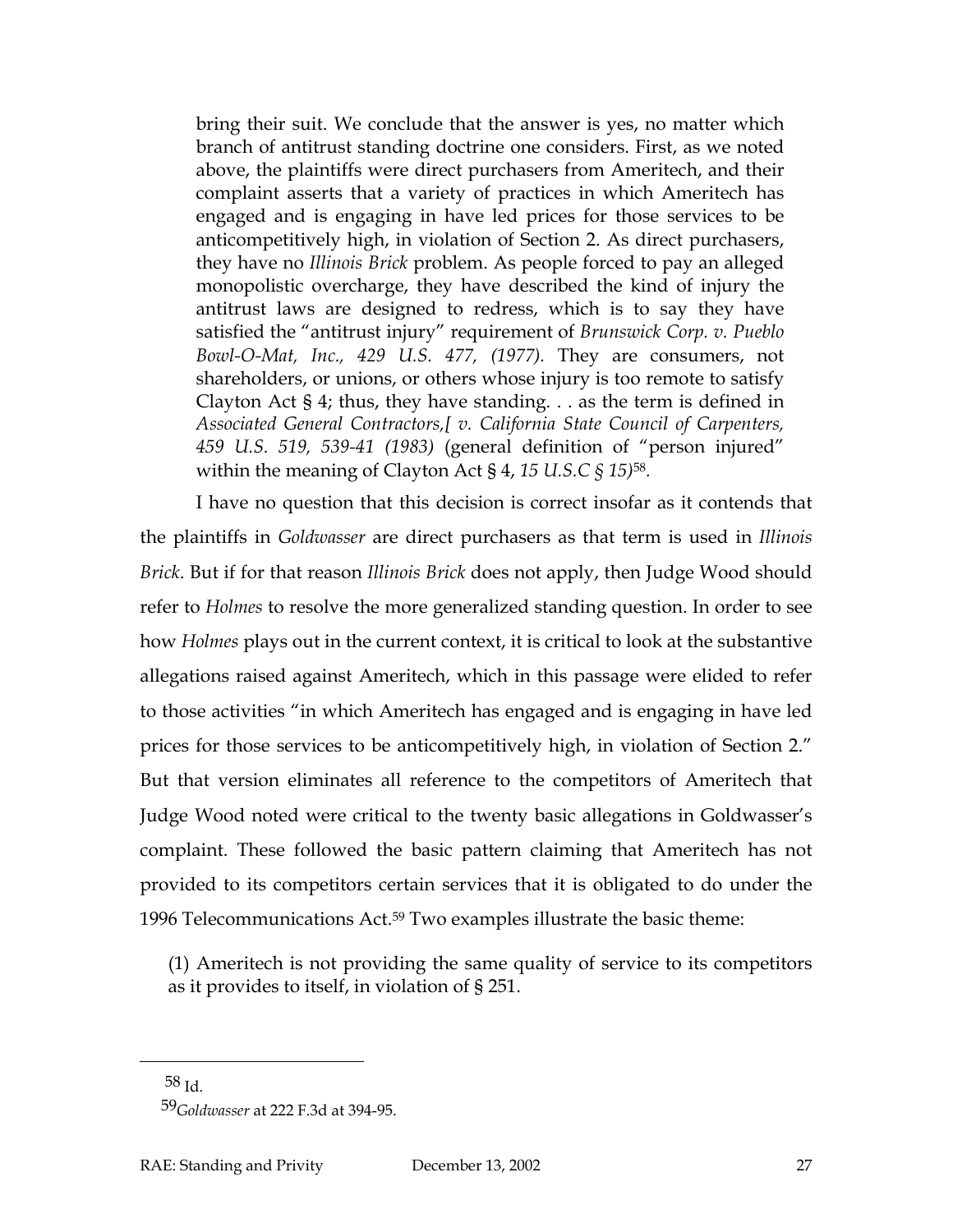(2) Again in violation of § 251, Ameritech has not given its competitors nondiscriminatory access to its operational support systems, nor has it given them access to unbundled elements of its system on terms equivalent to those Ameritech enjoys.<sup>[60](#page-30-0)</sup>

At this point it is critical to note that the chain of causation differs from that found in the ordinary case of price fixing overcharges to the immediate purchaser. Rather in the litany of charges raised in *Goldwasser*, the plaintiffs chief objection is that they have suffered as *potential* customers of some unidentified CLEC rival. Any charge that Ameritech simply used its statutory monopoly to charge too much money is defeated by the "filed rate" doctrine, which holds that rates approved by a regulator cannot be challenged in a damage action under the antitrust law.[61](#page-30-1) The reason that this doctrine does not apply here is because the complaint alleges multiple harms that Ameritech's illegal practices have done to its competitors, in consequence of which their telecommunications options were circumscribed.

At this point, the case bears scant resemblance to the kinds of proof that are needed to make out the claim of causation and direct loss under *Illinois Brick*. Indeed in this case it is not clear that the direct customers of Ameritech have suffered at all from any of the alleged misconduct toward rival suppliers. To be sure, if each and every member of the class would have switched away from Ameritech if it had behaved properly towards ILECs, as the plaintiffs see it toward the nameless competitors, then one could posit a loss to them. That loss is not simply a result of the passing down of the overcharge to a direct customer, which was the situation in *Illinois Brick*. But by the same token, a competitive telephone market allows more than one firm to keep market share. Some unknown subgroup of Ameritech's customers would in all likelihood have

<span id="page-30-1"></span><span id="page-30-0"></span><sup>60</sup> Id. at 394.

<sup>61</sup> Id. at 402. The filed rate doctrine "bars courts from re-examining the reasonableness of rates that have been filed with regulatory commissions." See *Keogh v. Chicago, Northwestern Ry. Co*., 260 U.S. 156, 163-164 (1922), noting that the rate hearing does not protect the parties from criminal proceedings, injunction, or forfeiture. Id. at 162–63.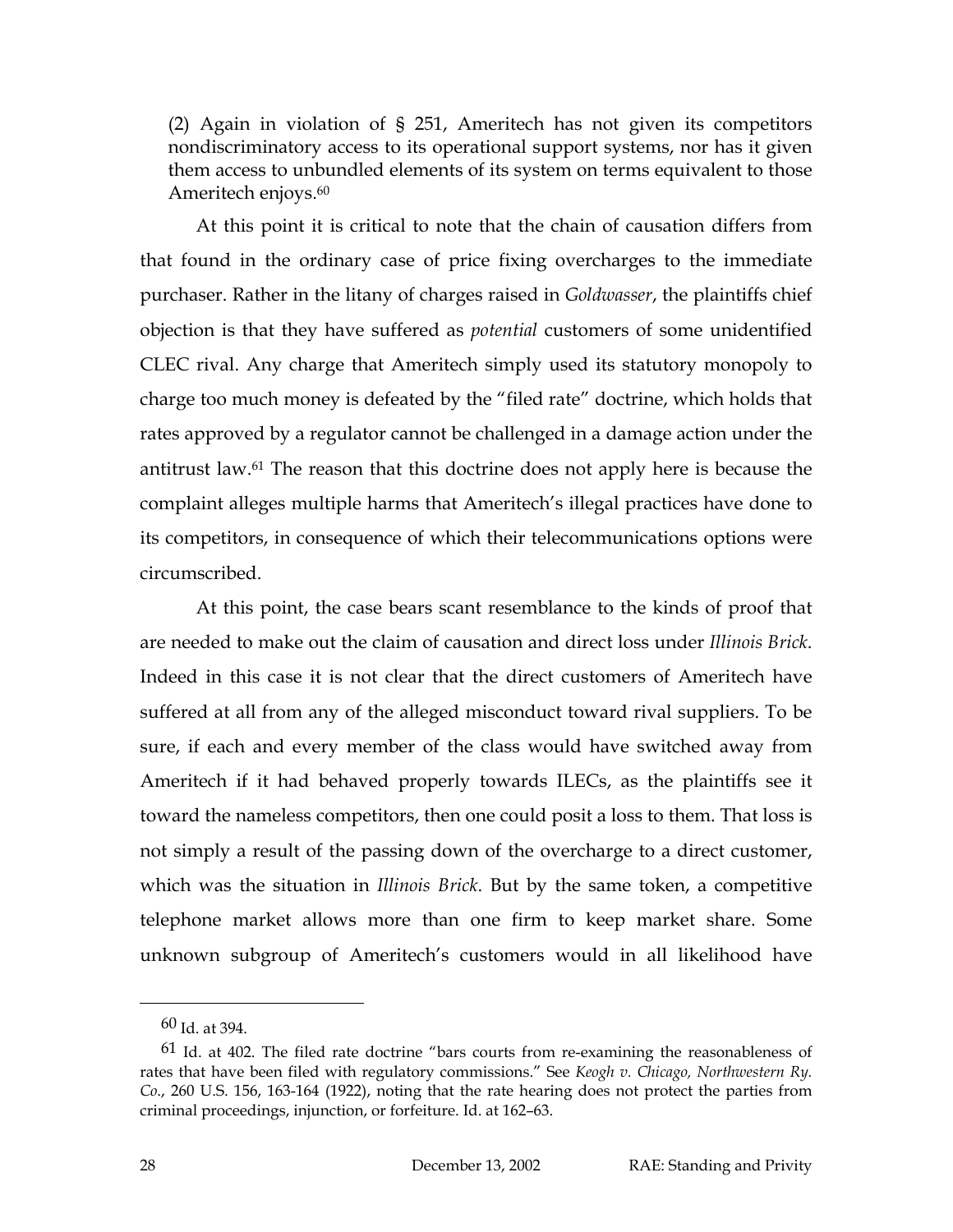decided to stay with Ameritech, in which case they could well have *benefited* from any effort that Ameritech might have made to overload the costs of running the network on its incipient competitors. At this point, the ostensible unity of this class of plaintiffs breaks down. It therefore becomes apparent that the proper party to press claims against Ameritech for its alleged misconduct is some unnamed CLEC who is the direct victim of these specified wrongs. Its losses, if any, need not be reduced by any recoupment that it might receive from its customer base, present or future.

At this point, it becomes critical to stress yet again that the standing requirement, rightly understood, is *not* a part of any general test of proximate causation. Rather it is designed to make sure that the single defendant who is in the best position to press claims occupies the field to the exclusion of others. The direct relationship between Ameritech and its customers is not the source of this grievance. Their actions are multiple and disparate. What matters is how Ameritech treated its CLECs. A single cause of action based on contract, breach of regulatory duty, and, perhaps, even the antitrust laws displaces the massive proliferation involved in this case. The point here is important because if the general standing requirements of *Holmes* apply, then the precise legal theory becomes irrelevant to the case. No matter what kind of theory is pursued, Ameritech's own customers would not be the right plaintiffs in any action alleging the loss of potential advantage from contracting with CLECs even if the Telecommunications Act of 1996 were repealed tomorrow. So long as the harm to these customers comes through the actions that Ameritech engaged in relationship to its prospective competitors, then it has standing and the customer base does not.

Judge Wood also insists that the plaintiffs are not blocked from suit by the doctrine of ius tertii. Again her words are worth quoting in full:

Finally, we think Ameritech is wrong to claim that the plaintiffs lack standing because they are attempting to raise third-party rights--the rights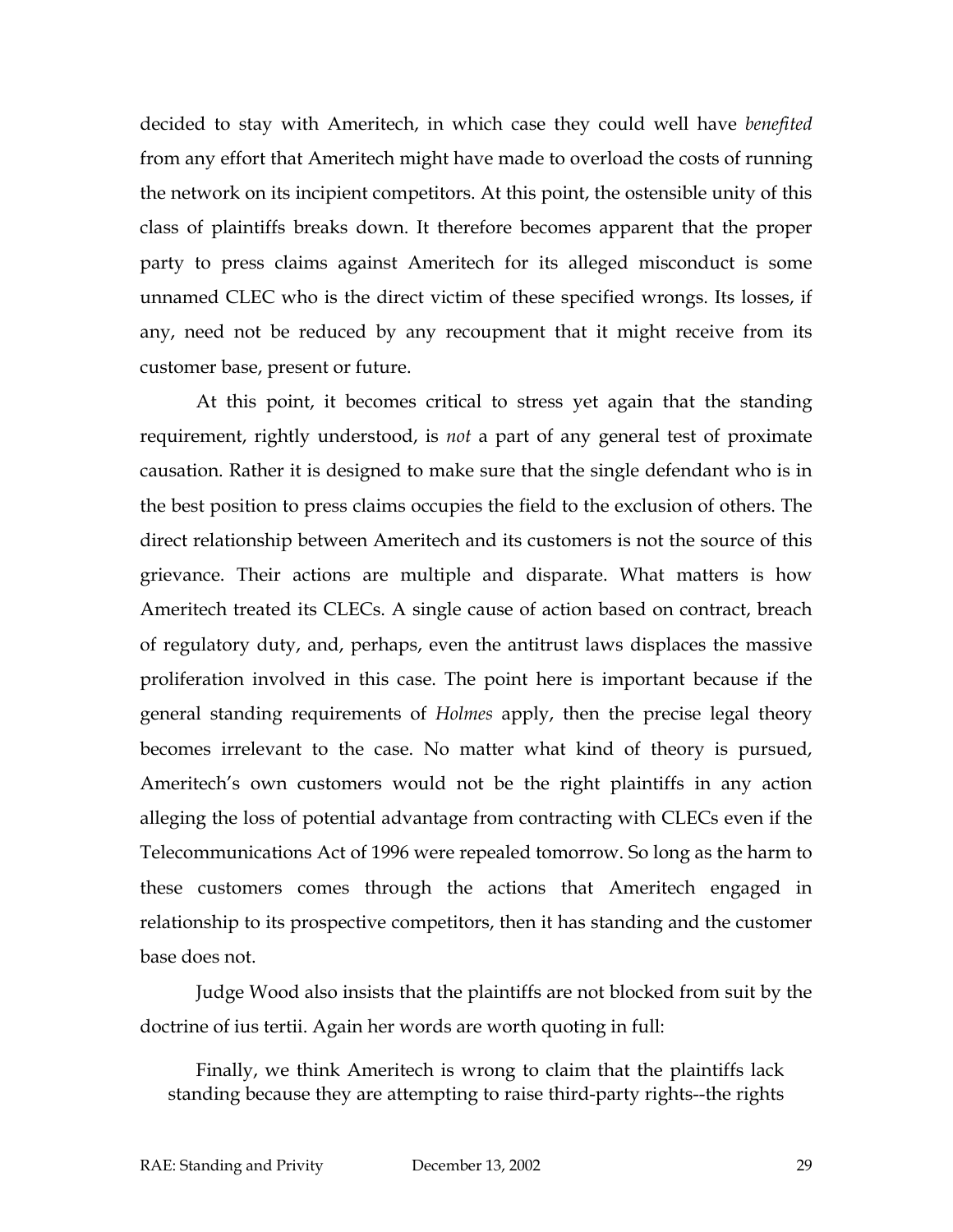of the competitors. It is true that the reason the plaintiffs have been injured (allegedly, of course) implicates the rights of the competitors not to be excluded from the local markets through anticompetitive actions of Ameritech, but that does not make this a *jus tertii* case. These plaintiffs want lower prices and more choice, and they claim that Ameritech (a monopolist) is doing things to prevent that from happening. Their theory is a classic exclusionary acts theory, and in all such cases, the monopolist's alleged sin is the exclusion of other competitors from the market. One assumes that those other competitors are grateful for the help from the consumer litigation, but that is incidental. The Goldwasser plaintiffs do not care in principle which competitors enter their markets; they just want a competitively structured local telephone market that will prevent Ameritech from inflicting antitrust injury on them. We are satisfied that they are asserting their own rights, and thus that they have standing.<sup>62</sup>

This argument is correct in my view insofar as it holds that the doctrine of ius tertii is not part of this case. But the objection to the plaintiff's standing does not rest on that ground. Rather, the argument is that the plaintiff does not have standing under the general rules of the subject even if the injuries to it *are* distinctive from those of the CLECs. In the generalized discussion of standing above, claims for loss of business profits through the death or injury of a key employee are not efforts to recover a second time the losses that were sustained to the employee. They were efforts to vindicate the separate *relational* interest that the plaintiffs had on their own account. The standing requirement snuffed these actions out because of the importance of channeling legal activity into the individual or small group of individuals who could vindicate the policies of the law at the lowest administrative cost. No one doubts that some customers may have been hurt (just as some may have been helped) by Ameritech's policies. But the overall analysis remains the same. What is critical is *not* the direct relationship that the plaintiffs have with Ameritech. Rather what matters is the causal path set out in the complaint which runs straight through third parties who themselves have direct rights of action Ameritech.

## **Conclusion**

<span id="page-32-0"></span><sup>62</sup> Id. at 398-399.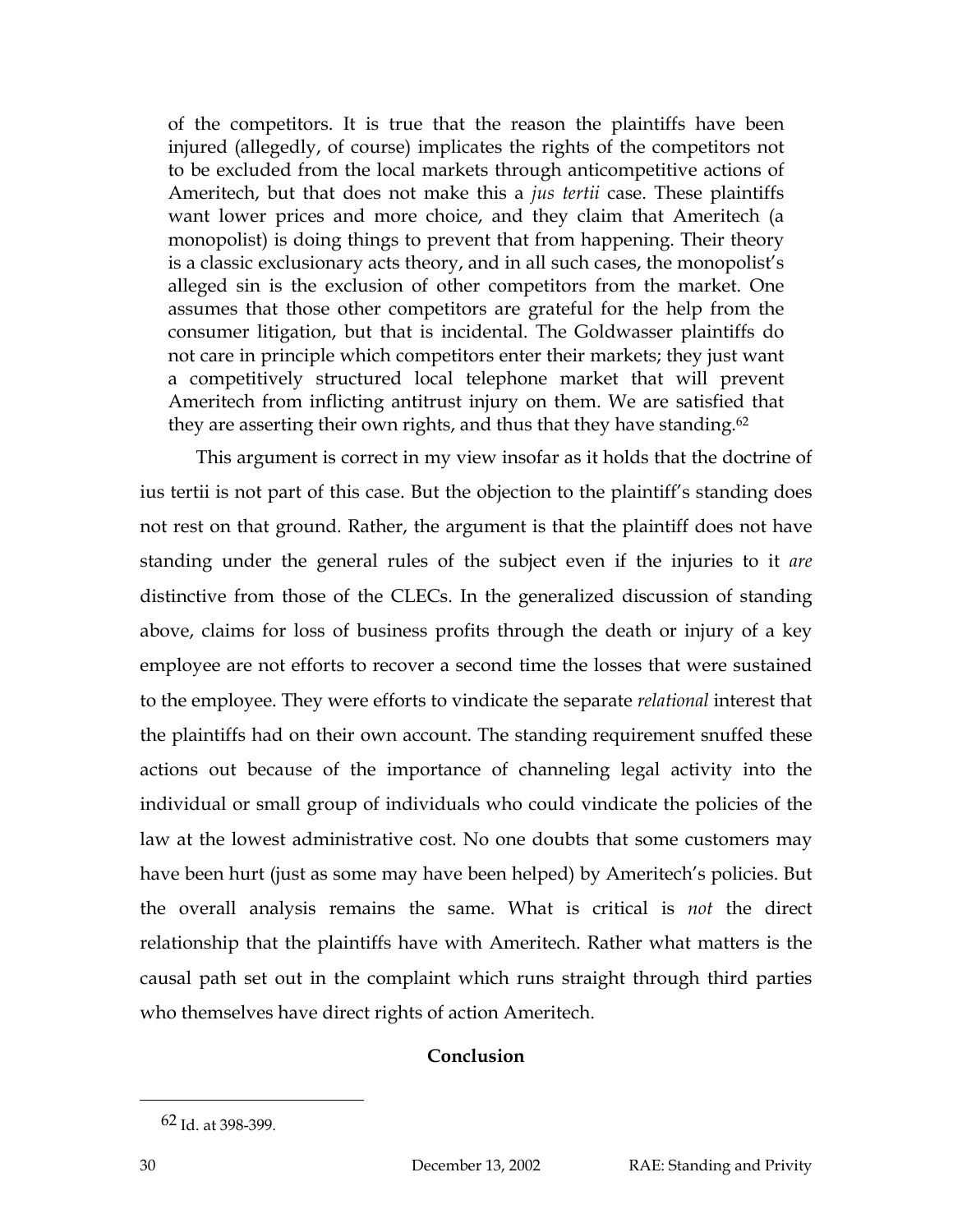The doctrines of standing and privity have a long and rich history as part of the common law and as part of multiple statutory schemes. These background understandings were always part of the antitrust and telecommunications law before the adoption of the 1996 Act and they remain part of that understanding afterwards. The key to understanding the Act begins with a fundamental appreciation of its basic mode of operation. The statute did not usher in the age of competitive markets in telecommunications. It substituted one scheme of regulation for the one that proceeded it. That system is one that tightly limits the charges that incumbents can make for various kinds of interconnection, and subjects them to a variety of administrative limitations that curb their ability to garner in monopoly profits while exposing them to serious risks of confiscation through regulation. The potential liabilities that are imposed on the ILECs for the discharge of their duties must come from their future revenue streams if they are to remain in business. That simple truth has long led courts and legislatures in a wide range of contexts to limit both the number of potential plaintiffs and the damages that these can recover. The first of these objectives is achieved by a combination of standing and privity rules that are designed to identify a *subclass*  of harmed individuals who are entitled to maintain legal actions against the ILECs for breach of their statutory duty. Yet somehow in the confused interaction between the Sherman Act and the 1996 Communications Act that fundamental constraint has disappeared from view. The old fear of Judge Cardozo was that no industry could survive the prospect of indeterminate liability to an indeterminate class. That lesson seems to have been lost today.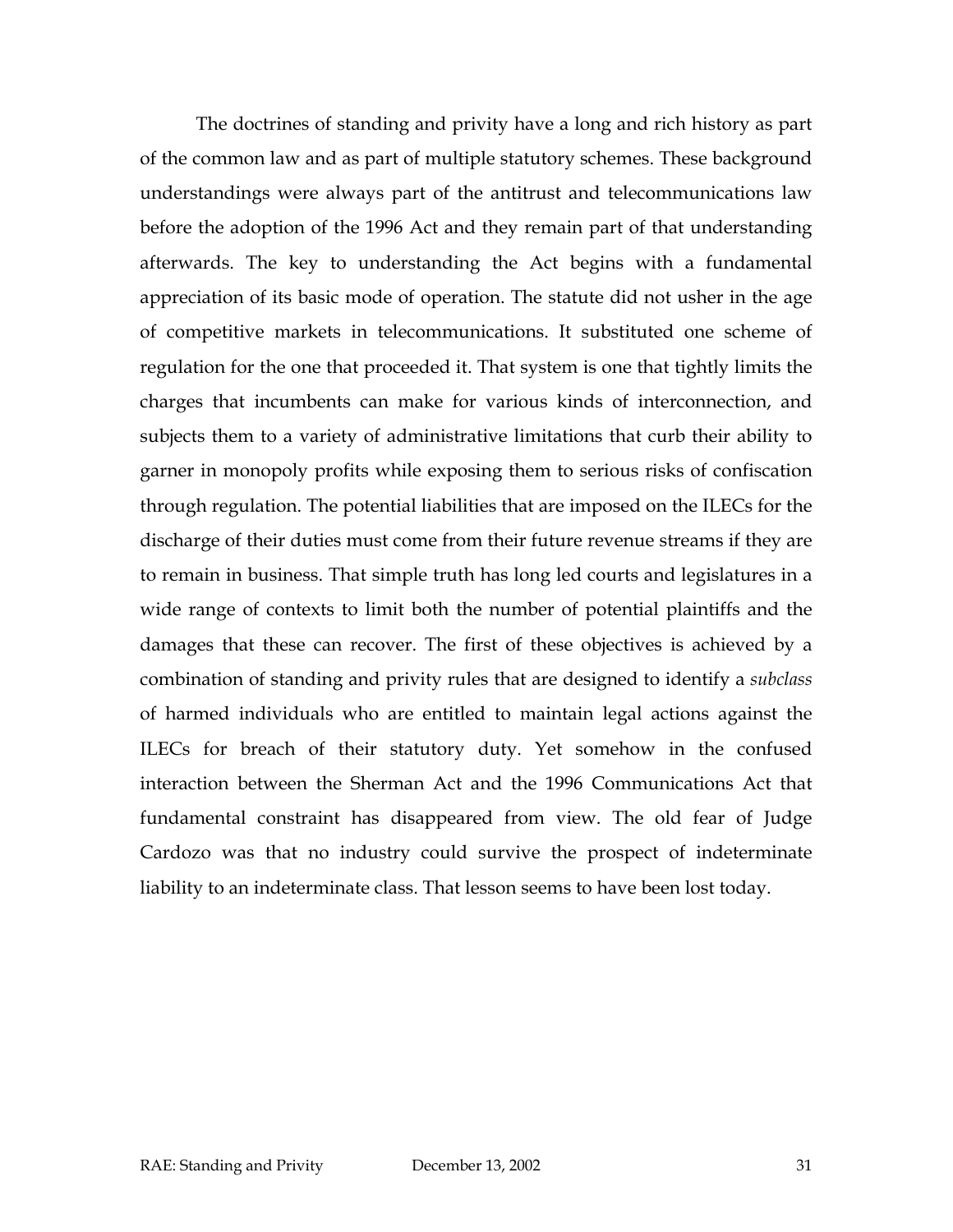Readers with comments should address them to:

Richard A. Epstein University of Chicago Law School 1111 East 60th Street Chicago, IL 60637 repstein@uchicago.edu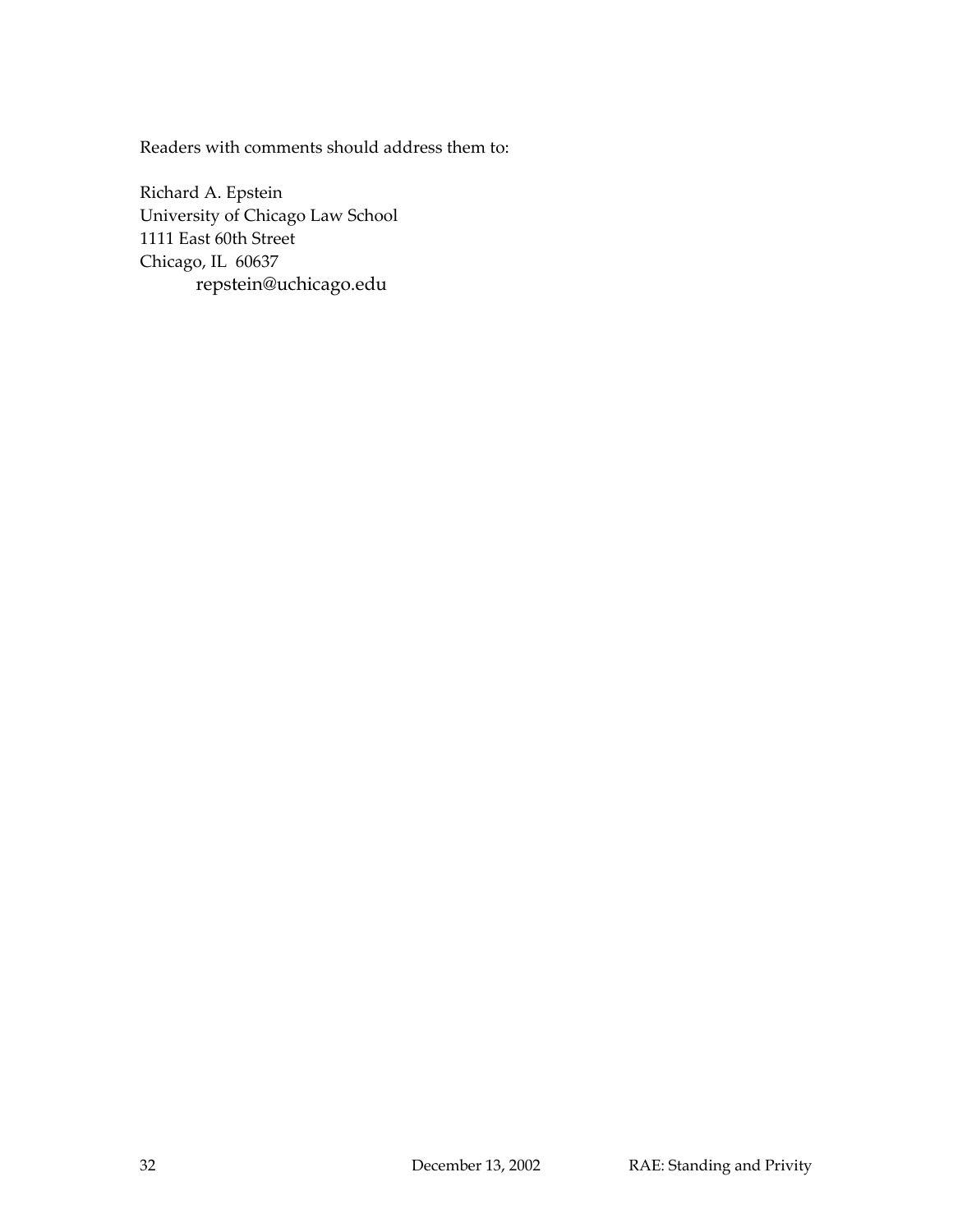## Chicago Working Papers in Law and Economics (Second Series)

- 1. William M. Landes, Copyright Protection of Letters, Diaries and Other Unpublished Works: An Economic Approach (July 1991)
- 2. Richard A. Epstein, The Path to *The T. J. Hooper*: The Theory and History of Custom in the Law of Tort (August 1991)
- 3. Cass R. Sunstein, On Property and Constitutionalism (September 1991)
- 4. Richard A. Posner, Blackmail, Privacy, and Freedom of Contract (February 1992)
- 5. Randal C. Picker, Security Interests, Misbehavior, and Common Pools (February 1992)
- 6. Tomas J. Philipson & Richard A. Posner, Optimal Regulation of AIDS (April 1992)
- 7. Douglas G. Baird, Revisiting Auctions in Chapter 11 (April 1992)
- 8. William M. Landes, Sequential versus Unitary Trials: An Economic Analysis (July 1992)
- 9. William M. Landes & Richard A. Posner, The Influence of Economics on Law: A Quantitative Study (August 1992)
- 10. Alan O. Sykes, The Welfare Economics of Immigration Law: A Theoretical Survey With An Analysis of U.S. Policy (September 1992)
- 11. Douglas G. Baird, 1992 Katz Lecture: Reconstructing Contracts (November 1992)
- 12. Gary S. Becker, The Economic Way of Looking at Life (January 1993)
- 13. J. Mark Ramseyer, Credibly Committing to Efficiency Wages: Cotton Spinning Cartels in Imperial Japan (March 1993)
- 14. Cass R. Sunstein, Endogenous Preferences, Environmental Law (April 1993)
- 15. Richard A. Posner, What Do Judges and Justices Maximize? (The Same Thing Everyone Else Does) (April 1993)
- 16. Lucian Arye Bebchuk and Randal C. Picker, Bankruptcy Rules, Managerial Entrenchment, and Firm-Specific Human Capital (August 1993)
- 17. J. Mark Ramseyer, Explicit Reasons for Implicit Contracts: The Legal Logic to the Japanese Main Bank System (August 1993)
- 18. William M. Landes and Richard A. Posner, The Economics of Anticipatory Adjudication (September 1993)
- 19. Kenneth W. Dam, The Economic Underpinnings of Patent Law (September 1993)
- 20. Alan O. Sykes, An Introduction to Regression Analysis (October 1993)
- 21. Richard A. Epstein, The Ubiquity of the Benefit Principle (March 1994)
- 22. Randal C. Picker, An Introduction to Game Theory and the Law (June 1994)
- 23. William M. Landes, Counterclaims: An Economic Analysis (June 1994)
- 24. J. Mark Ramseyer, The Market for Children: Evidence from Early Modern Japan (August 1994)
- 25. Robert H. Gertner and Geoffrey P. Miller, Settlement Escrows (August 1994)
- 26. Kenneth W. Dam, Some Economic Considerations in the Intellectual Property Protection of Software (August 1994)
- 27. Cass R. Sunstein, Rules and Rulelessness, (October 1994)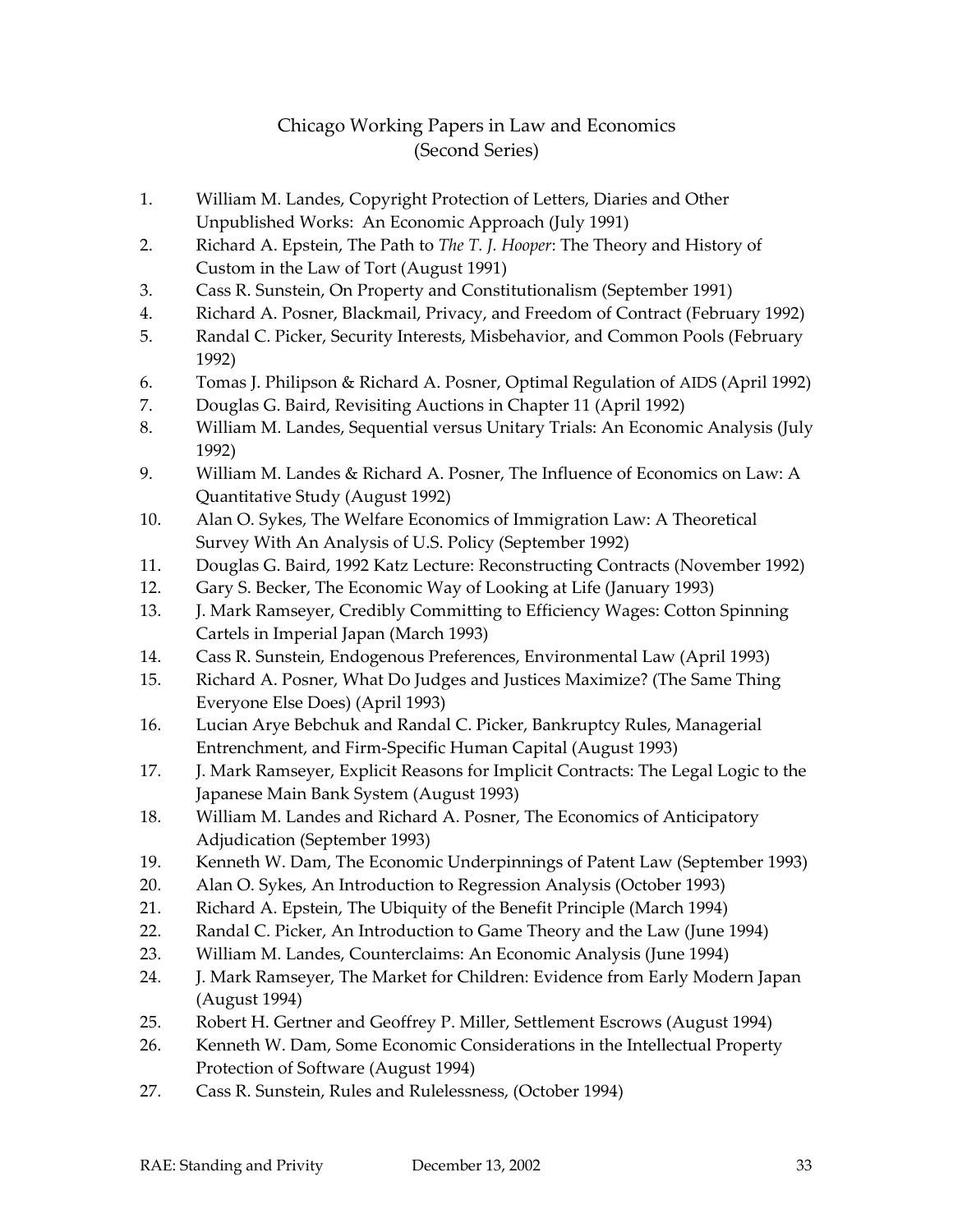- 28. David Friedman, More Justice for Less Money: A Step Beyond *Cimino* (December 1994)
- 29. Daniel Shaviro, Budget Deficits and the Intergenerational Distribution of Lifetime Consumption (January 1995)
- 30. Douglas G. Baird, The Law and Economics of Contract Damages (February 1995)
- 31. Daniel Kessler, Thomas Meites, and Geoffrey P. Miller, Explaining Deviations from the Fifty Percent Rule: A Multimodal Approach to the Selection of Cases for Litigation (March 1995)
- 32. Geoffrey P. Miller, Das Kapital: Solvency Regulation of the American Business Enterprise (April 1995)
- 33. Richard Craswell, Freedom of Contract (August 1995)
- 34. J. Mark Ramseyer, Public Choice (November 1995)
- 35. Kenneth W. Dam, Intellectual Property in an Age of Software and Biotechnology (November 1995)
- 36. Cass R. Sunstein, Social Norms and Social Roles (January 1996)
- 37. J. Mark Ramseyer and Eric B. Rasmusen, Judicial Independence in Civil Law Regimes: Econometrics from Japan (January 1996)
- 38. Richard A. Epstein, Transaction Costs and Property Rights: Or Do Good Fences Make Good Neighbors? (March 1996)
- 39. Cass R. Sunstein, The Cost-Benefit State (May 1996)
- 40. William M. Landes and Richard A. Posner, The Economics of Legal Disputes Over the Ownership of Works of Art and Other Collectibles (July 1996)
- 41. John R. Lott, Jr. and David B. Mustard, Crime, Deterrence, and Right-to-Carry Concealed Handguns (August 1996)
- 42. Cass R. Sunstein, Health-Health Tradeoffs (September 1996)
- 43. G. Baird, The Hidden Virtues of Chapter 11: An Overview of the Law and Economics of Financially Distressed Firms (March 1997)
- 44. Richard A. Posner, Community, Wealth, and Equality (March 1997)
- 45. William M. Landes, The Art of Law and Economics: An Autobiographical Essay (March 1997)
- 46. Cass R. Sunstein, Behavioral Analysis of Law (April 1997)
- 47. John R. Lott, Jr. and Kermit Daniel, Term Limits and Electoral Competitiveness: Evidence from California's State Legislative Races (May 1997)
- 48. Randal C. Picker, Simple Games in a Complex World: A Generative Approach to the Adoption of Norms (June 1997)
- 49. Richard A. Epstein, Contracts Small and Contracts Large: Contract Law through the Lens of Laissez-Faire (August 1997)
- 50. Cass R. Sunstein, Daniel Kahneman, and David Schkade, Assessing Punitive Damages (with Notes on Cognition and Valuation in Law) (December 1997)
- 51. William M. Landes, Lawrence Lessig, and Michael E. Solimine, Judicial Influence: A Citation Analysis of Federal Courts of Appeals Judges (January 1998)
- 52. John R. Lott, Jr., A Simple Explanation for Why Campaign Expenditures are Increasing: The Government is Getting Bigger (February 1998)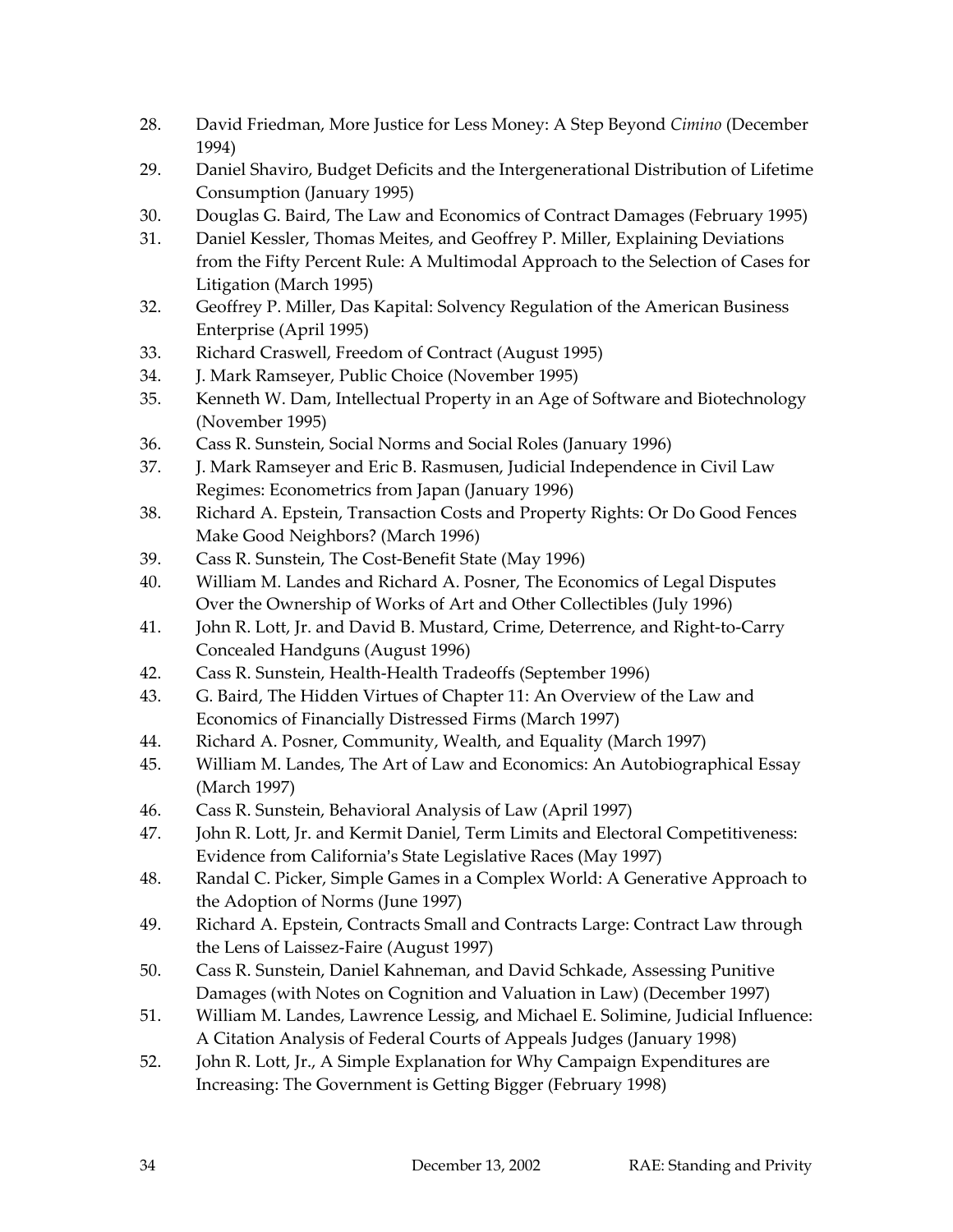- 53. Richard A. Posner, Values and Consequences: An Introduction to Economic Analysis of Law (March 1998)
- 54. Denise DiPasquale and Edward L. Glaeser, Incentives and Social Capital: Are Homeowners Better Citizens? (April 1998)
- 55. Christine Jolls, Cass R. Sunstein, and Richard Thaler, A Behavioral Approach to Law and Economics (May 1998)
- 56. John R. Lott, Jr., Does a Helping Hand Put Others At Risk?: Affirmative Action, Police Departments, and Crime (May 1998)
- 57. Cass R. Sunstein and Edna Ullmann-Margalit, Second-Order Decisions (June 1998)
- 58. Jonathan M. Karpoff and John R. Lott, Jr., Punitive Damages: Their Determinants, Effects on Firm Value, and the Impact of Supreme Court and Congressional Attempts to Limit Awards (July 1998)
- 59. Kenneth W. Dam, Self-Help in the Digital Jungle (August 1998)
- 60. John R. Lott, Jr., How Dramatically Did Women's Suffrage Change the Size and Scope of Government? (September 1998)
- 61. Kevin A. Kordana and Eric A. Posner, A Positive Theory of Chapter 11 (October 1998)
- 62. David A. Weisbach, Line Drawing, Doctrine, and Efficiency in the Tax Law (November 1998)
- 63. Jack L. Goldsmith and Eric A. Posner, A Theory of Customary International Law (November 1998)
- 64. John R. Lott, Jr., Public Schooling, Indoctrination, and Totalitarianism (December 1998)
- 65. Cass R. Sunstein, Private Broadcasters and the Public Interest: Notes Toward A "Third Way" (January 1999)
- 66. Richard A. Posner, An Economic Approach to the Law of Evidence (February 1999)
- 67. Yannis Bakos, Erik Brynjolfsson, Douglas Lichtman, Shared Information Goods (February 1999)
- 68. Kenneth W. Dam, Intellectual Property and the Academic Enterprise (February 1999)
- 69. Gertrud M. Fremling and Richard A. Posner, Status Signaling and the Law, with Particular Application to Sexual Harassment (March 1999)
- 70. Cass R. Sunstein, Must Formalism Be Defended Empirically? (March 1999)
- 71. Jonathan M. Karpoff, John R. Lott, Jr., and Graeme Rankine, Environmental Violations, Legal Penalties, and Reputation Costs (March 1999)
- 72. Matthew D. Adler and Eric A. Posner, Rethinking Cost-Benefit Analysis (April 1999)
- 73. John R. Lott, Jr. and William M. Landes, Multiple Victim Public Shooting, Bombings, and Right-to-Carry Concealed Handgun Laws: Contrasting Private and Public Law Enforcement (April 1999)
- 74. Lisa Bernstein, The Questionable Empirical Basis of Article 2's Incorporation Strategy: A Preliminary Study (May 1999)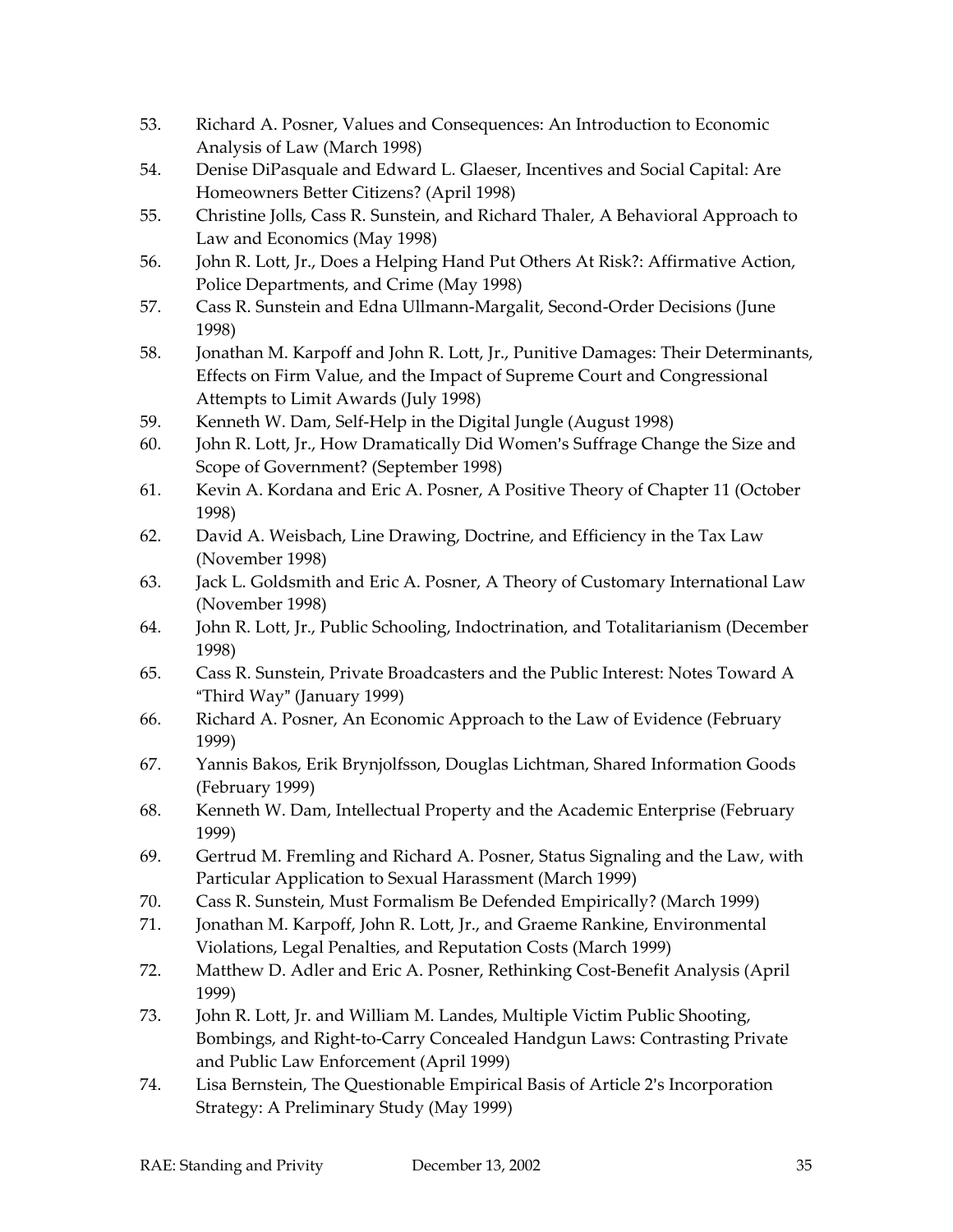- 75. Richard A. Epstein, Deconstructing Privacy: and Putting It Back Together Again (May 1999)
- 76. William M. Landes, Winning the Art Lottery: The Economic Returns to the Ganz Collection (May 1999)
- 77. Cass R. Sunstein, David Schkade, and Daniel Kahneman, Do People Want Optimal Deterrence? (June 1999)
- 78. Tomas J. Philipson and Richard A. Posner, The Long-Run Growth in Obesity as a Function of Technological Change (June 1999)
- 79. David A. Weisbach, Ironing Out the Flat Tax (August 1999)
- 80. Eric A. Posner, A Theory of Contract Law under Conditions of Radical Judicial Error (August 1999)
- 81. David Schkade, Cass R. Sunstein, and Daniel Kahneman, Are Juries Less Erratic than Individuals? Deliberation, Polarization, and Punitive Damages (September 1999)
- 82. Cass R. Sunstein, Nondelegation Canons (September 1999)
- 83. Richard A. Posner, The Theory and Practice of Citations Analysis, with Special Reference to Law and Economics (September 1999)
- 84. Randal C. Picker, Regulating Network Industries: A Look at *Intel* (October 1999)
- 85. Cass R. Sunstein, Cognition and Cost-Benefit Analysis (October 1999)
- 86. Douglas G. Baird and Edward R. Morrison, Optimal Timing and Legal Decisionmaking: The Case of the Liquidation Decision in Bankruptcy (October 1999)
- 87. Gertrud M. Fremling and Richard A. Posner, Market Signaling of Personal Characteristics (November 1999)
- 88. Matthew D. Adler and Eric A. Posner, Implementing Cost-Benefit Analysis When Preferences Are Distorted (November 1999)
- 89. Richard A. Posner, Orwell versus Huxley: Economics, Technology, Privacy, and Satire (November 1999)
- 90. David A. Weisbach, Should the Tax Law Require Current Accrual of Interest on Derivative Financial Instruments? (December 1999)
- 91. Cass R. Sunstein, The Law of Group Polarization (December 1999)
- 92. Eric A. Posner, Agency Models in Law and Economics (January 2000)
- 93. Karen Eggleston, Eric A. Posner, and Richard Zeckhauser, Simplicity and Complexity in Contracts (January 2000)
- 94. Douglas G. Baird and Robert K. Rasmussen, Boyd's Legacy and Blackstone's Ghost (February 2000)
- 95. David Schkade, Cass R. Sunstein, Daniel Kahneman, Deliberating about Dollars: The Severity Shift (February 2000)
- 96. Richard A. Posner and Eric B. Rasmusen, Creating and Enforcing Norms, with Special Reference to Sanctions (March 2000)
- 97. Douglas Lichtman, Property Rights in Emerging Platform Technologies (April 2000)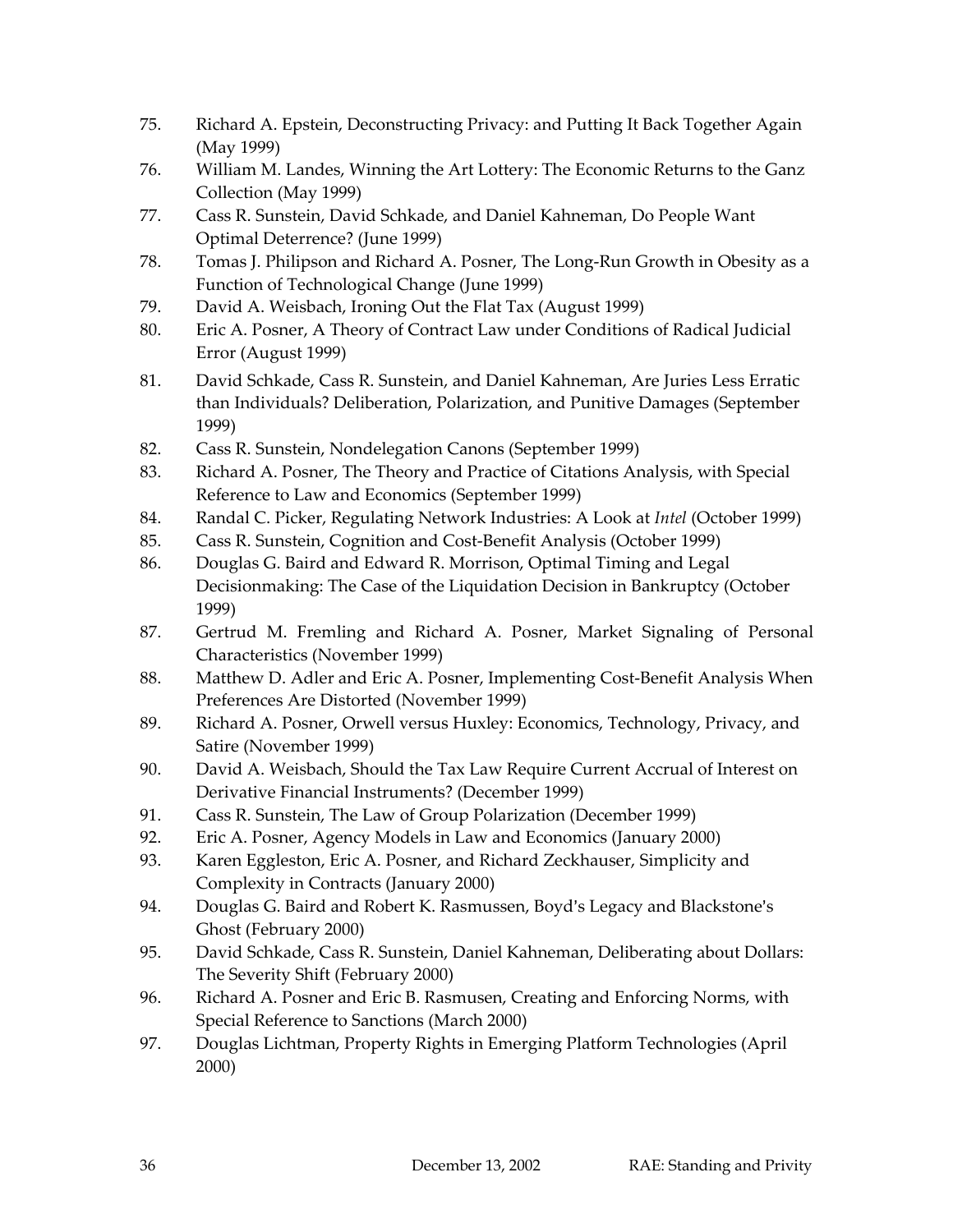- 98. Cass R. Sunstein and Edna Ullmann-Margalit, Solidarity in Consumption (May 2000)
- 99. David A. Weisbach, An Economic Analysis of Anti-Tax Avoidance Laws (May 2000, revised May 2002)
- 100. Cass R. Sunstein, Human Behavior and the Law of Work (June 2000)
- 101. William M. Landes and Richard A. Posner, Harmless Error (June 2000)
- 102. Robert H. Frank and Cass R. Sunstein, Cost-Benefit Analysis and Relative Position (August 2000)
- 103. Eric A. Posner, Law and the Emotions (September 2000)
- 104. Cass R. Sunstein, Cost-Benefit Default Principles (October 2000)
- 105. Jack Goldsmith and Alan Sykes, The Dormant Commerce Clause and the Internet (November 2000)
- 106. Richard A. Posner, Antitrust in the New Economy (November 2000)
- 107. Douglas Lichtman, Scott Baker, and Kate Kraus, Strategic Disclosure in the Patent System (November 2000)
- 108. Jack L. Goldsmith and Eric A. Posner, Moral and Legal Rhetoric in International Relations: A Rational Choice Perspective (November 2000)
- 109. William Meadow and Cass R. Sunstein, Statistics, Not Experts (December 2000)
- 110. Saul Levmore, Conjunction and Aggregation (December 2000)
- 111. Saul Levmore, Puzzling Stock Options and Compensation Norms (December 2000)
- 112. Richard A. Epstein and Alan O. Sykes, The Assault on Managed Care: Vicarious Liability, Class Actions and the Patient's Bill of Rights (December 2000)
- 113. William M. Landes, Copyright, Borrowed Images and Appropriation Art: An Economic Approach (December 2000)
- 114. Cass R. Sunstein, Switching the Default Rule (January 2001)
- 115. George G. Triantis, Financial Contract Design in the World of Venture Capital (January 2001)
- 116. Jack Goldsmith, Statutory Foreign Affairs Preemption (February 2001)
- 117. Richard Hynes and Eric A. Posner, The Law and Economics of Consumer Finance (February 2001)
- 118. Cass R. Sunstein, Academic Fads and Fashions (with Special Reference to Law) (March 2001)
- 119. Eric A. Posner, Controlling Agencies with Cost-Benefit Analysis: A Positive Political Theory Perspective (April 2001)
- 120. Douglas G. Baird, Does Bogart Still Get Scale? Rights of Publicity in the Digital Age (April 2001)
- 121. Douglas G. Baird and Robert K. Rasmussen, Control Rights, Priority Rights and the Conceptual Foundations of Corporate Reorganization (April 2001)
- 122. David A. Weisbach, Ten Truths about Tax Shelters (May 2001)
- 123. William M. Landes, What Has the Visual Arts Rights Act of 1990 Accomplished? (May 2001)
- 124. Cass R. Sunstein, Social and Economic Rights? Lessons from South Africa (May 2001)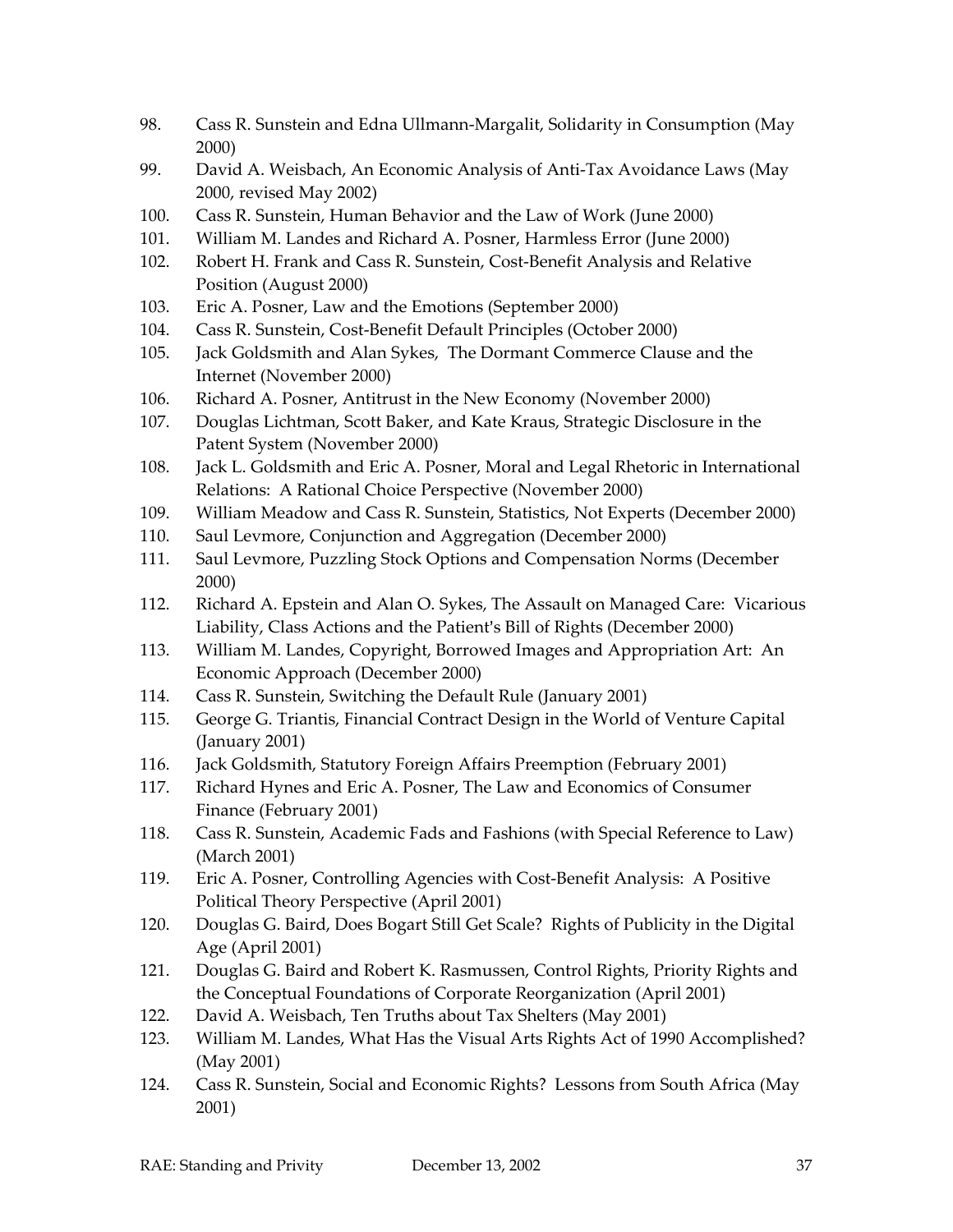- 125. Christopher Avery, Christine Jolls, Richard A. Posner, and Alvin E. Roth, The Market for Federal Judicial Law Clerks (June 2001)
- 126. Douglas G. Baird and Edward R. Morrison, Bankruptcy Decision Making (June 2001)
- 127. Cass R. Sunstein, Regulating Risks after ATA (June 2001)
- 128. Cass R. Sunstein, The Laws of Fear (June 2001)
- 129. Richard A. Epstein, In and Out of Public Solution: The Hidden Perils of Property Transfer (July 2001)
- 130. Randal C. Picker, Pursuing a Remedy in *Microsoft*: The Declining Need for Centralized Coordination in a Networked World (July 2001)
- 131. Cass R. Sunstein, Daniel Kahneman, David Schkade, and Ilana Ritov, Predictably Incoherent Judgments (July 2001)
- 132. Eric A. Posner, Courts Should Not Enforce Government Contracts (August 2001)
- 133. Lisa Bernstein, Private Commercial Law in the Cotton Industry: Creating Cooperation through Rules, Norms, and Institutions (August 2001)
- 134. Richard A. Epstein, The Allocation of the Commons:Parking and Stopping on the Commons (August 2001)
- 135. Cass R. Sunstein, The Arithmetic of Arsenic (September 2001)
- 136. Eric A. Posner, Richard Hynes, and Anup Malani, The Political Economy of Property Exemption Laws (September 2001)
- 137. Eric A. Posner and George G. Triantis, Covenants Not to Compete from an Incomplete Contracts Perspective (September 2001)
- 138. Cass R. Sunstein, Probability Neglect: Emptions, Worst Cases, and Law (November 2001)
- 139. Randall S. Kroszner and Philip E. Strahan, Throwing Good Money after Bad? Board Connections and Conflicts in Bank Lending (December 2001)
- 140. Alan O. Sykes, TRIPs, Pharmaceuticals, Developing Countries, and the Doha "Solution" (February 2002)
- 141. Edna Ullmann-Margalit and Cass R. Sunstein, Inequality and Indignation (February 2002)
- 142. Daniel N. Shaviro and David A. Weisbach, The Fifth Circuit Gets It Wrong in *Compaq v. Commissioner* (February 2002) (Published in *Tax Notes*, January 28, 2002)
- 143. Warren F. Schwartz and Alan O. Sykes, The Economic Structure of Renegotiation and Dispute Resolution in the WTO/GATT System (March 2002, *Journal of Legal Studies* 2002)
- 144. Richard A. Epstein, HIPAA on Privacy: Its Unintended and Intended Consequences (March 2002, forthcoming *Cato Journal*, summer 2002)
- 145. David A. Weisbach, Thinking Ouside the Little Boxes (March 2002, *Texas Law Review*)
- 146. Eric A. Posner, Economic Analysis of Contract Law after Three Decades: Success or Failure (March 2002)
- 147. Randal C. Picker, Copyright as Entry Policy: The Case of Digital Distribution (April 2002, The Antitrust Bulletin)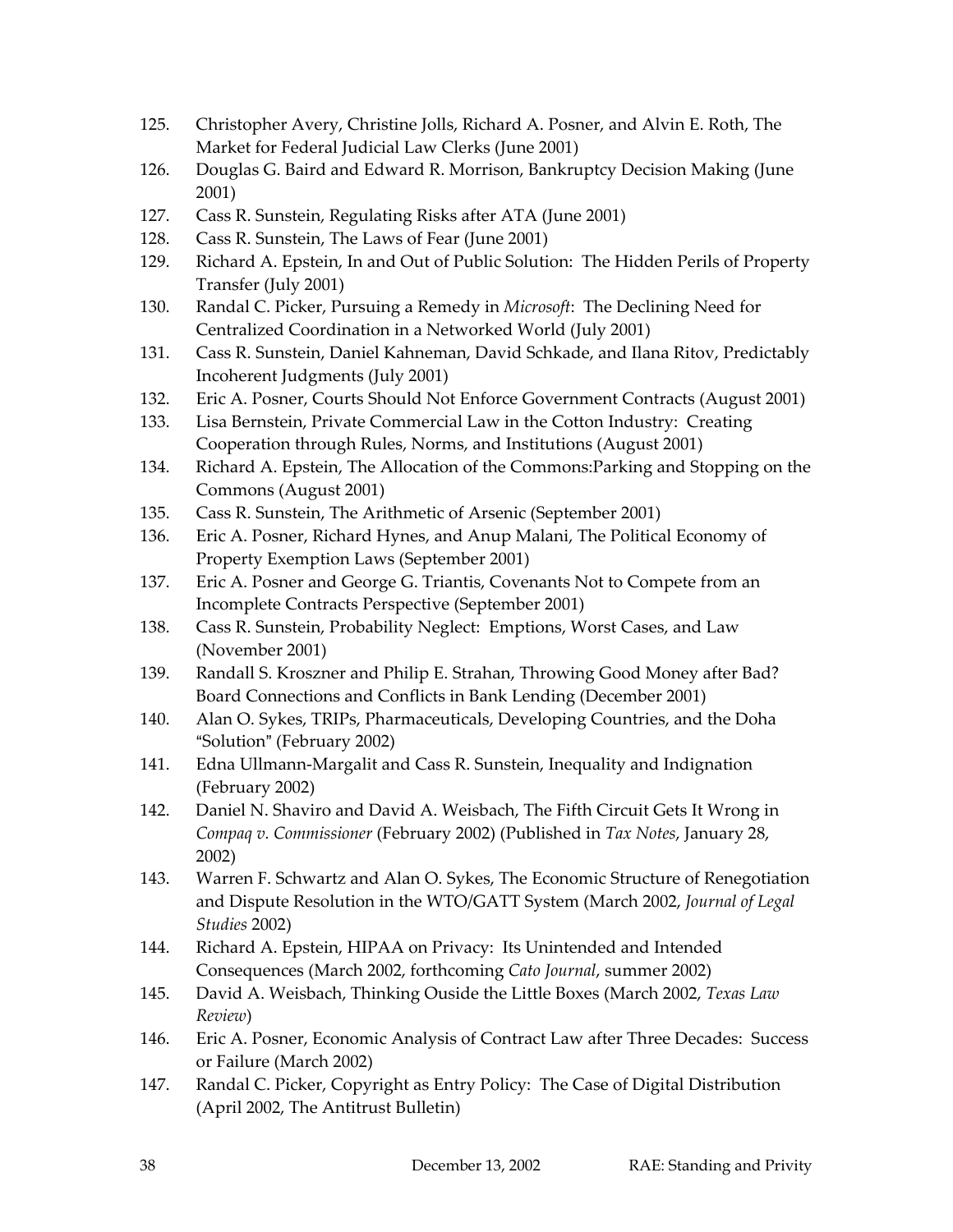- 148. David A. Weisbach, Taxes and Torts in the Redistribution of Income (April 2002, Coase Lecture February 2002)
- 149. Cass R. Sunstein, Beyond the Precautionary Principle (April 2002)
- 150. Robert W. Hahn and Cass R. Sunstein, A New Executive Order for Improving Federal Regulation? Deeper and Wider Cost-Benefit Analysis (April 2002)
- 151. Douglas Lichtman, Copyright as a Rule of Evidence (May 2002)
- 152. Richard A. Epstein, Steady the Course: Property Rights in Genetic Material (May 2002)
- 153. Jack Goldsmith and Cass R. Sunstein, Military Tribunals and Legal Culture: What a Difference Sixty Years Makes (June 2002)
- 154. William M. Landes and Richard A. Posner, Indefinitely Renewable Copyright (July 2002)
- 155. Anne Gron and Alan O. Sykes, Terrorism and Insurance Markets: A Role for the Government as Insurer? (July 2002)
- 156. Cass R. Sunstein and Adrian Vermeule, Interpretation and Institutions (July 2002)
- 157. Cass R. Sunstein, The Rights of Animals: A Very Short Primer (August 2002)
- 158. Cass R. Sunstein, Avoiding Absurdity? A New Canon in Regulatory Law (with Notes on Interpretive Theory) (August 2002)
- 159. Randal C. Picker, From Edison to the Broadcast Flag: Mechanisms of Consent and Refusal and the Propertization of Copyright (September 2002)
- 160. Eric A. Posner, A Theory of the Laws of War (September 2002)
- 161 Eric A. Posner, Probability Errors: Some Positive and Normative Implications for Tort and Contract Law (September 2002)
- 162. Lior Jacob Strahilevitz, Charismatic Code, Social Norms, and the Emergence of Cooperation on the File-Swapping Networks (September 2002)
- 163. David A. Weisbach, Does the X-Tax Mark the Spot? (September 2002)
- 164. Cass R. Sunstein, Conformity and Dissent (September 2002)
- 165. Cass R. Sunstein, Hazardous Heuristics (October 2002)
- 166. Douglas Lichtman, Uncertainty and the Standard for Preliminary Relief (October 2002)
- 167. Edward T. Swaine, Rational Custom (November 2002)
- 168. Julie Roin, Truth in Government: Beyond the Tax Expenditure Budget (November 2002)
- 169. Avraham D. Tabbach, Criminal Behavior, Sanctions, and Income Taxation: An Economic Analysis (November 2002)
- 170. Richard A. Epstein, In Defense of "Old" Public Health: The Legal Framework for the Regulation of Public Health (December 2002)
- 171. Richard A. Epstein, Animals as Objects, or Subjects, of Rights (December 2002)
- 172. David A. Weisbach, Taxation and Risk-Taking with Multiple Tax Rates (December 2002)
- 173. Douglas G. Baird and Robert K. Rasmussen, The End of Bankruptcy (December 2002)